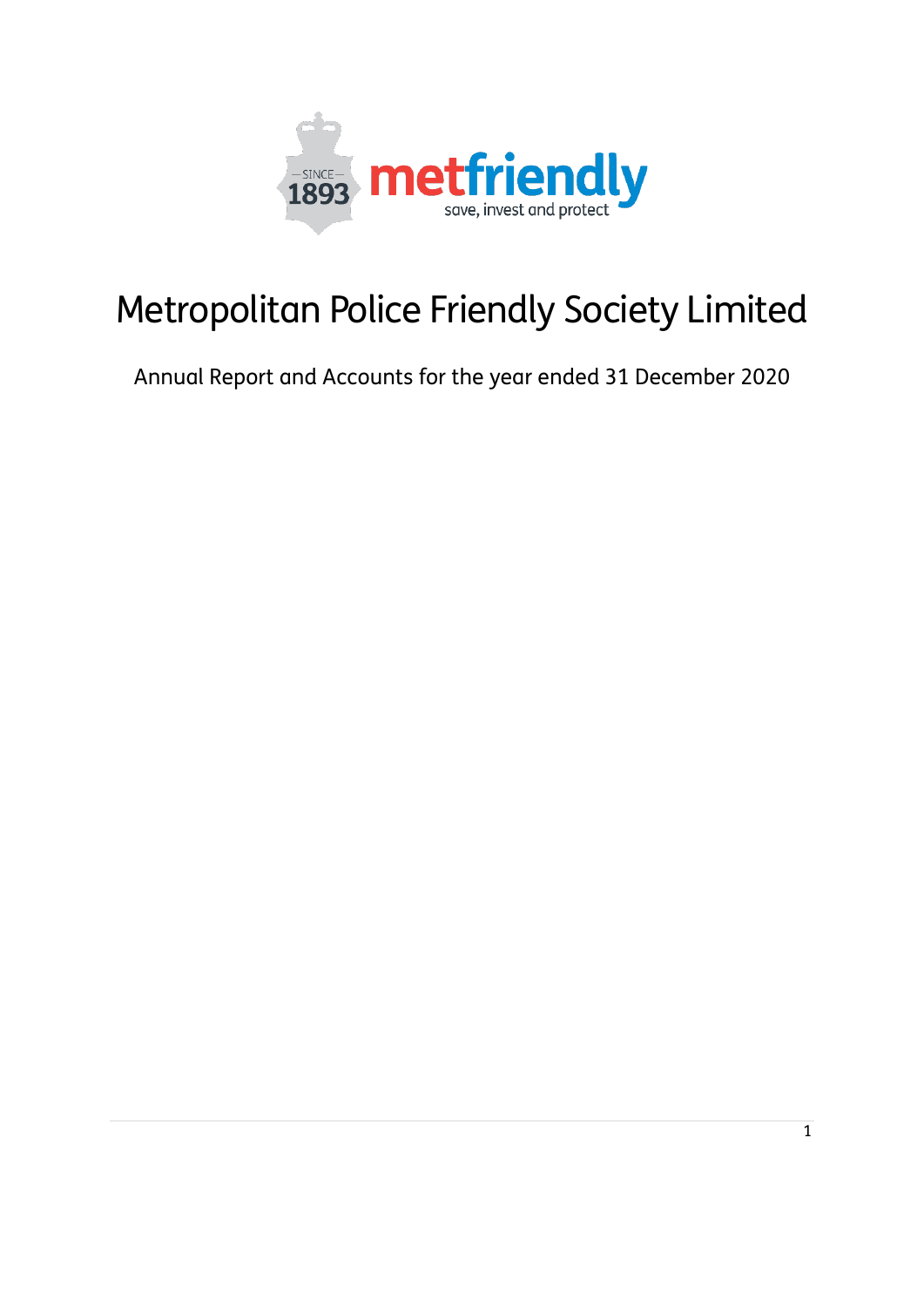## Contents

| Independent auditor's report to the members of Metropolitan Police Friendly Society Limited 48 |  |
|------------------------------------------------------------------------------------------------|--|
|                                                                                                |  |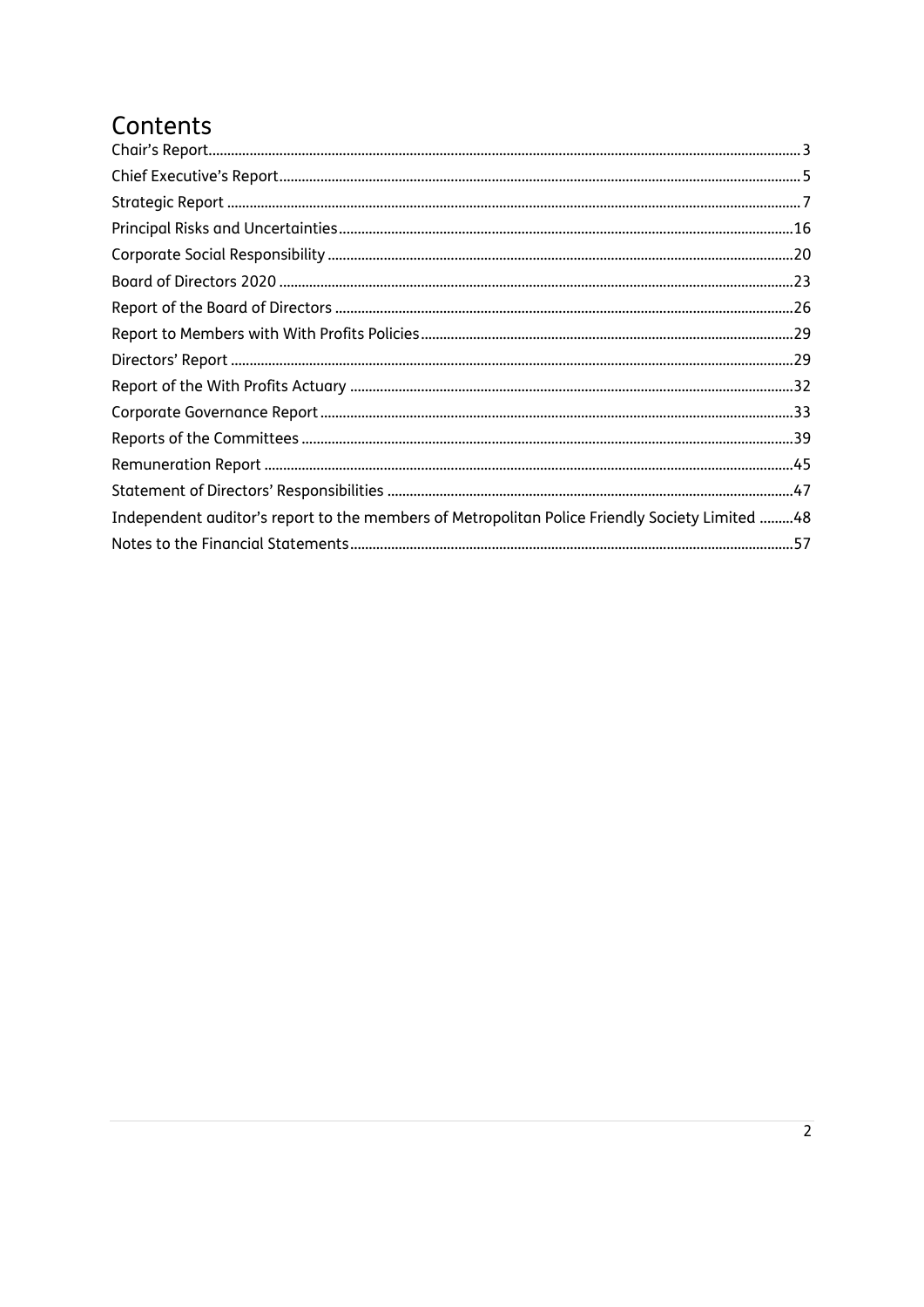## <span id="page-2-0"></span>Chair's Report

Last year was a very different year for our members with unprecedented challenges and ever changing demands and expectations. The start of 2021 has so far been the same, with another lockdown and expectations on the police to deal with breaches, as well as rising crime.

Despite the unprecedented demands, police officers in London and around the country have continued to rise to the challenges and serve communities, fight crime, save lives, keep people safe and do so much more. Many former police officers have also helped, whether that is by showing support on social media, volunteering in their community or simply using their not forgotten policing skills to support and help others wherever they can. Families have also been impacted as they have juggled work, schooling, supporting, and caring for others, and unable to see friends or wider family all whilst having someone in their household going out to work in an unpredictable environment. In short, it has been a tough year for many.

It has been a challenging year for Metfriendly, too, and like the police service, we have risen to the task. The team at Metfriendly were quick to move to working from home without interrupting service to our members. They took the changes in their stride with a clear focus on serving members who they recognised were under immense pressure. The team improved service delivery and made our systems and processes more efficient and secure. To meet changing needs and circumstances, preretirement seminars, new recruit engagement and one-to-one meetings with members went online and we provided a range of webinars, including health and wellbeing. We held our AGM in June online, which was relatively well attended and welcomed by members, and we may well be holding it online again this year.

The global pandemic impacted on the financial sector, especially in the first half of 2020, and continued to be volatile for some time. Despite the challenges and uncertainty, our With Profits investments delivered a return of 6.2%. We continued to grow our membership numbers, albeit at a slower rate, and received a record £45m in premiums - up from £33m in 2019.

During the year we carried out a fundamental review of our vision, mission and values in order to ensure they remain relevant to the Society and all its stakeholders and these can be seen within the Strategic Report on page 7. We have also continued and expanded our support for our members and policing. In 2020 we sponsored the Metropolitan & City Police Orphans Fund's 150th celebration event, the National Police Memorial Day, and the Metropolitan Police Excellence Awards. We helped launch the London Retired Police Dog Trust and sponsor the Metropolitan Police Choir, Metropolitan Police Rugby Football Club, Team Police, and the Memorial Flame at Hendon Regional Learning Centre.

Metfriendly staff numbers grew in 2020 from 32 to 44 to meet increased demand and help deliver the changes we will be making going forward. Kathy Byrne resigned as Chief Executive in November 2020, having been appointed on  $1<sup>st</sup>$  January 2019 and has been with the society since May 2017. As CEO, Kathy helped make the Society more resilient and maintained its strong financial position despite the challenges of both Brexit and the Covid-19 pandemic. She introduced the new MSISA, which has improved the Society's offering to members, and she played a key part in selecting the leadership team. Kathy has raised the Society's profile amongst other Mutual societies and presented at various events highlighting the good work and strong position of Metfriendly in the sector. The Board and I personally wish to thank Kathy for her commitment to Metfriendly, its members and staff during her time as Chief Executive and I am delighted that she is going to remain with Metfriendly in an actuarial capacity. The process to select and identify a new CEO is well underway. In the meantime, Lee Schopp has stepped in as the interim CEO.

We continue to have a dynamic Board with diverse views, skills, and experience. The demands on the Board collectively and individually increased in 2020, and they have adapted well to new ways of working. My thanks go to each of them for their continued commitment to Metfriendly and the wealth of experience and expertise they bring to the Society. We welcomed Rebecca Hall to the Board in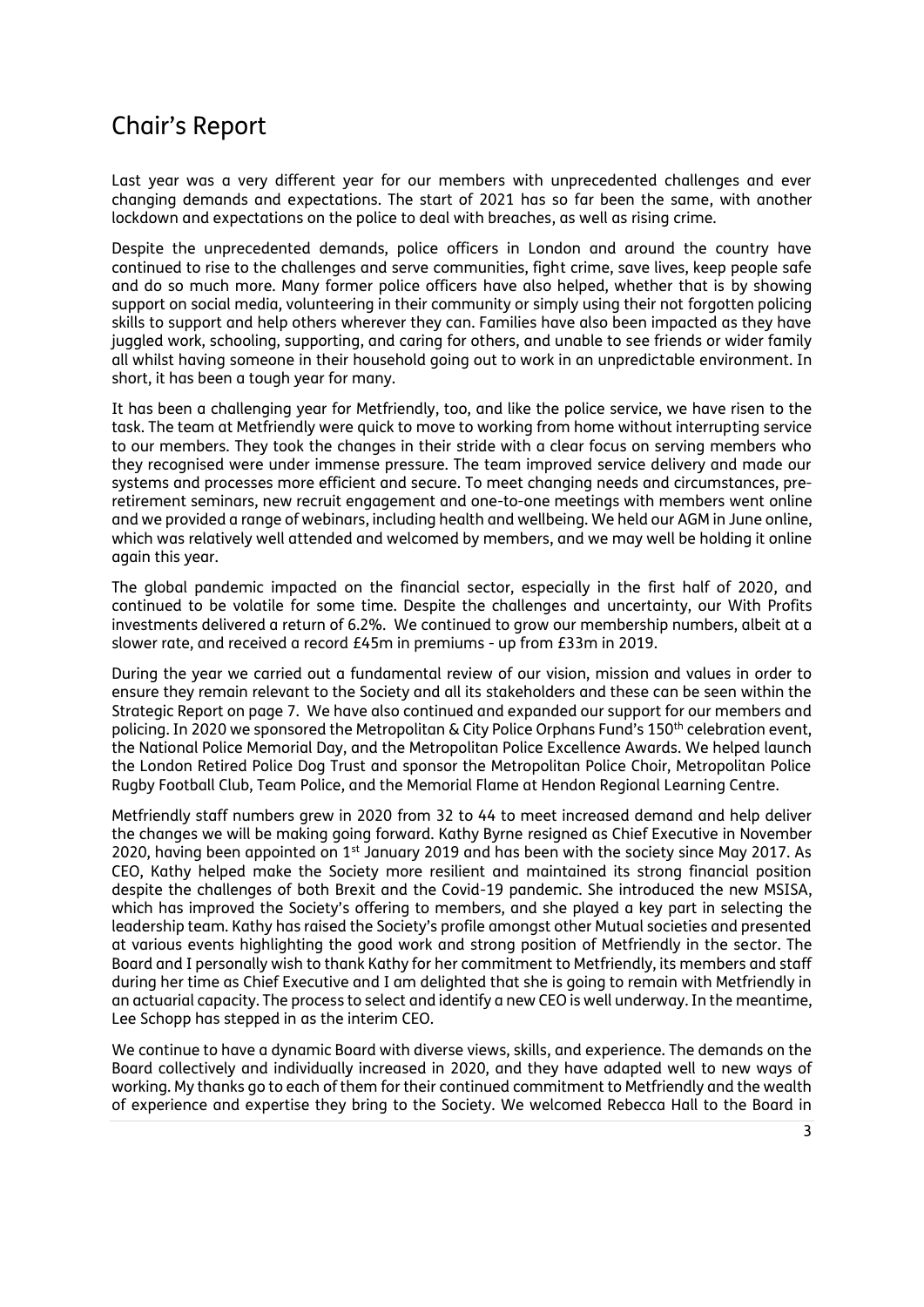February 2021, and she brings a new perspective and additional skills. Rebecca has been an actuarial consultant for much of her career, supporting companies going through strategic change whilst focussing on member outcomes. A new Member Committee was established in 2020, with a clear focus of putting members and the police family at the heart of everything Metfriendly does. You can read more about its work and purpose on page 44.

Despite the challenges of 2020, Metfriendly remains committed to our members and, as you will see from the CEO's report, we are in a strong financial position. At the time of writing, over 20 million people have been vaccinated against Covid-19, we are anticipating coming out of lockdown and being able to meet friends and family again. At Metfriendly, we are planning for a different approach to working and are excited to embrace and maximise the new opportunities the changing environment gives us, to provide an even better service to our members.

Once again, I thank you, our members, for all you do and for your continued trust in Metfriendly. Thank you, also, to the amazing staff at Metfriendly who are proud to be supporting our members.

**Joanna Young MSt (Cantab), MBA CertEd**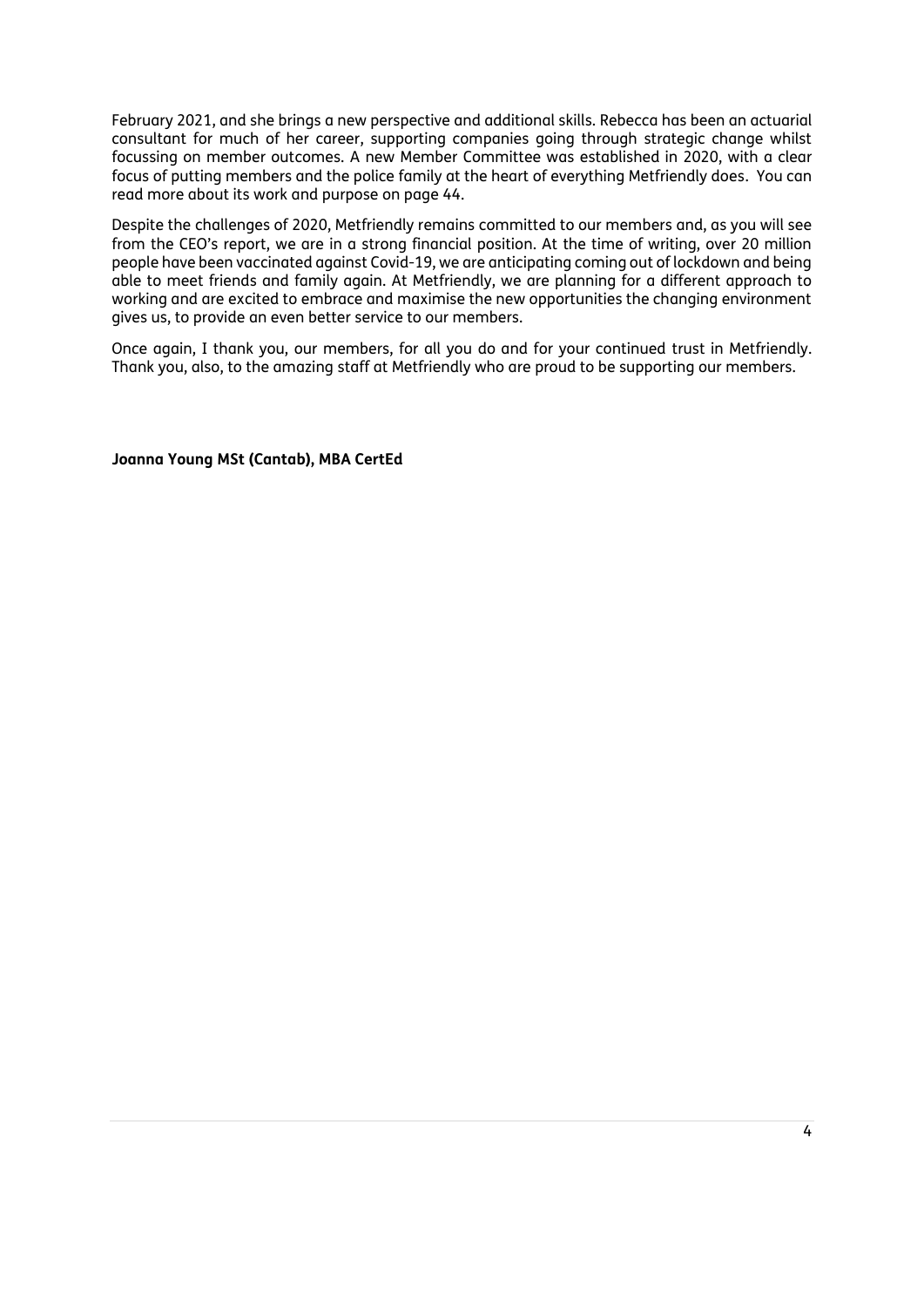## <span id="page-4-0"></span>Chief Executive's Report

2020 has been an extraordinary year on many different levels - for Metfriendly, for you our members and for the world we live in. Looking back to January, I don't think any of us expected to see so much change over the course of a year as we have seen in 2020. I would like to thank you, for continuing to entrust your savings and investments with us. During 2020, premium income increased by 38% to £45m and new premium income, as measured by Annual Premium Equivalent, was £7.0m. Assets Under Management increased by 17% to £242m and membership increased to 16,359.

At the start of the year, we expected changes due to Brexit to be felt, and in the police service, changes in the training of new recruits were planned, with a new University-style entry programme. Globally, there were concerns over possible trade wars between the USA and China, and risks from climate change were brought in to focus by natural disasters, including bushfires in Australia. On 30th January, the World Health Organisation declared Coronavirus COVID-19 a public health emergency of international concern, but it wasn't until 11th March that it was declared a pandemic.

Metfriendly was well prepared operationally as the pandemic unfolded owing to actions taken in recent years to improve our operational resilience. We seamlessly moved to working from home when the first lockdown started in March and have continued to provide the levels of service our members expect throughout 2020. The way we operate our popular seminars has changed from face-to-face in person events to webinars and video meetings. Our Virtual Hendon portal, developed in days rather than weeks, helped new recruits navigate their pension choices and provided a gateway for them to access support from both the Federation and Met Trading, as well as from Metfriendly. Our Monthly Savings ISA was updated in April to make it easier for members to take out and includes a new escalator option to help members both start to save and to reach their savings goals more quickly. In the summer, we were delighted to host an event for members with John Sutherland, who introduced his new book, *Crossing the Line*, and shared his experience of policing along with his thoughts on future challenges. Towards the end of the year, we introduced virtual family 1-2-1 meetings to enable family members in different locations to join the same meeting with a Metfriendly representative.

The police service faced many new challenges in 2020 and, as sponsor of the Met Excellence awards, Metfriendly was proud to play a small part in recognising the achievements of officers going above and beyond their duty to keep all of us safe. We continue to support the police family through a variety of different activities. During 2020 these have ranged from supplying PPE to front line officers, to providing funding to live stream and record a passing out parade for families of new officers and sponsoring police-related charities such as the Met Orphans Fund and the London Retired Police Dogs Trust. These are just some of the ways Metfriendly supports and returns money to members of the police family.

Investment markets had a rollercoaster ride throughout much of 2020, with markets tumbling during March due to the anticipated impact of the pandemic on the world economy. Despite this turbulence, our investment strategy helped cushion the With Profits fund from these extremes by investing in a diversified portfolio of assets. Day-to-day tactical investment decisions are managed by our investment managers, whilst the Board sets the strategic asset allocation. I am pleased to report that the return on the With Profits fund for 2020 was 6.2%.

Throughout 2020, Metfriendly has remained at all times financially strong, with its Solvency Capital Requirement Coverage Ratio remaining in its green risk appetite range of between 200% and 300%. This means that we hold between 2 and 3 times the amount of capital required by our regulators.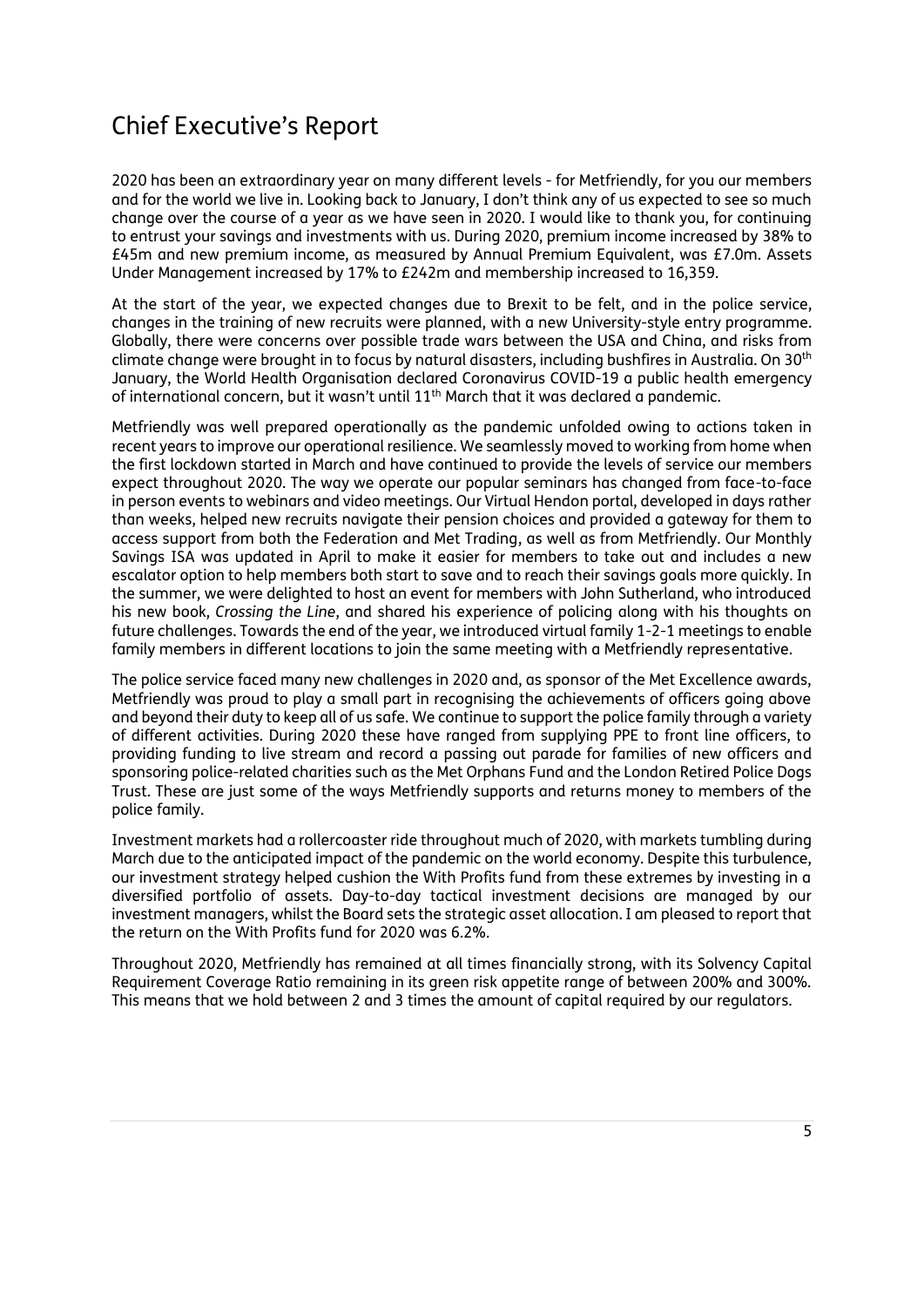Looking forward in to 2021, there is still much uncertainty due to the pandemic and the economic impact from it is likely to be felt for some time to come. The biggest vaccination programme in the UK's history is now underway, which means that there is light at the end of the tunnel. Metfriendly continues to be owned by you, our members, and will continue to manage your investments in a safe and steady way, now and in the future.

**Lee Schopp Interim CEO**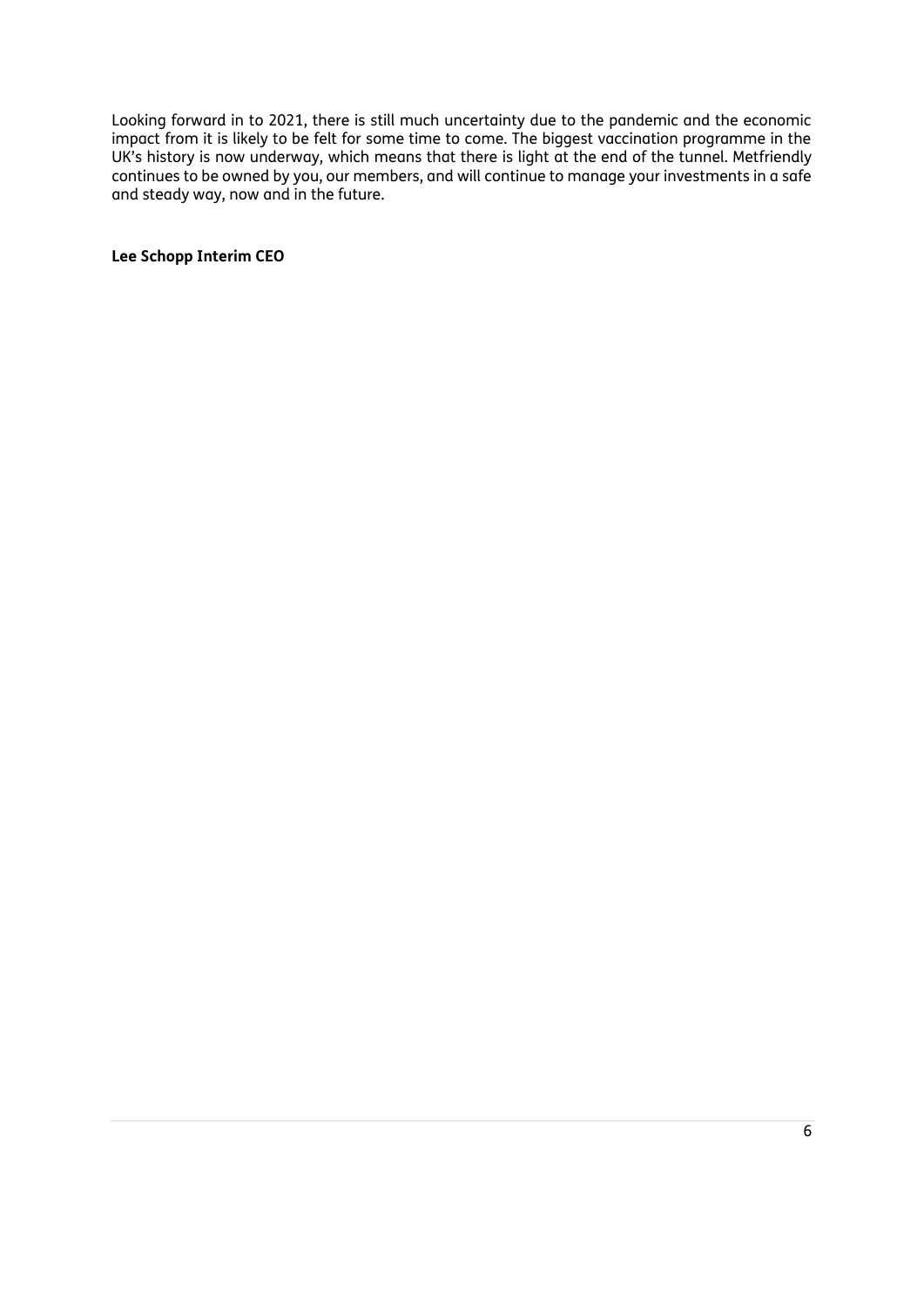## <span id="page-6-0"></span>Strategic Report

## Business Model and Principal Activities

Metfriendly is a friendly society registered under the Friendly Society Act 1992. Our principal activities are the provision of medium-term and longer-term savings, investment and life insurance products to meet the needs of current and former members of the police service and their families in the London area. We aim to provide good value returns at an acceptable level of risk. We achieve this through a diversified approach to investment allocation, by careful monitoring of our expenses, and by maintaining appropriate margins. This ensures we have sufficient reserves to withstand adverse economic and investment conditions, and to invest in the continuing success of the Society. In particular, we recognise that we need economies of scale to spread the expenses of our business. Consequently, we aim to generate good levels of new business and we recognise the strategic importance of recruiting new members if this is to continue in the longer term.

As a mutual, we exist solely for the benefit of our members and we do not have to make dividend payments to shareholders. This enables the profits we make to be used to deliver better returns for members and invest in the Society to continue to serve our members well in the future.

## Business Strategy

Our long-term strategy is defined by our Vision, Mission, Objectives and Strategy, which are underpinned by our values. Our Vision, Mission and Values were updated in 2020 to really mean something to all our stakeholders that all of us at Metfriendly believe in. It also means that putting our members at the heart of everything we do is embedded in our strategy.

#### Our Vision: To be the trusted provider of financial solutions relevant to the police family.

Our Vision is about our aspiration, where we want to be. It is enduring, inclusive and idealistic. Over time, the way in which we deliver it will change as we seek to remain relevant in the future. The vision is underpinned by our Values, which describe how we go about our work and what is important to the Society:

### *Our Values*

We earn T.R.U.S.T. by:

- Treating our members, team and other stakeholders with courtesy, respect, and professionalism;
- Recognising the unique profession of policing and proudly place members at the heart of our Society;
- Understanding the need to continually improve in order to meet our members' current and future needs;
- Striving to get things right first time; and
- Taking care to act with honesty and integrity at all times.

These phrases encompass the values we uphold and are a good representation of how we should behave and work. They permeate throughout the Society, from the Board to staff and form the cornerstone of how we make decisions. The use of a mnemonic means something to us all and helps in bringing our values to life. TRUST is a word Metfriendly strongly associates with because our members trust us with their hard-earned savings.

Our Mission: To be a commercially strong and modern mutual society that has the financial security of the police family at its heart.

Our mission is about how we want to achieve our vision. It is forward-looking and puts the police at the heart of how we will work.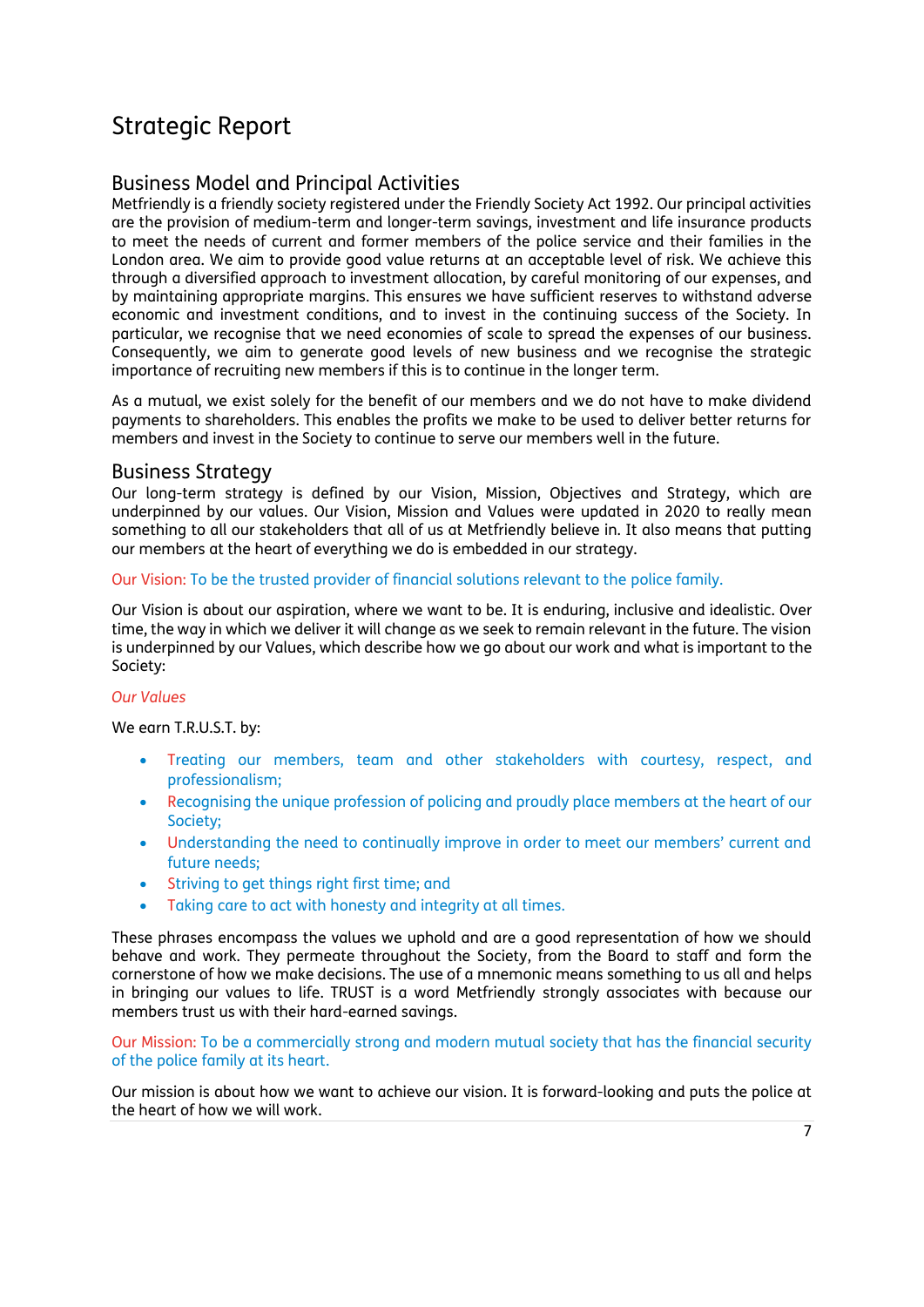#### Strategic Objectives:

Our strategy for a number of years has been growth, primarily though market penetration and some product development. Each year we set objectives so we can monitor our progress. Our six strategic objectives for 2020 were as follows:

#### **1. Grow membership**

In 2020 our target was to increase our membership to 17,780 by the end of the year.

#### **2. Grow new business**

In 2020 our target was to deliver £7.28m of Annual Premium Equivalent (APE) new business.

#### **3. Deliver a member engagement strategy to attract new members and retain current members**

In 2020 we planned to:

- optimise conversion of new members and to retain current members;
- increase 1-2-1 meetings with members; and
- improve our service to members as measured by our service standards.

#### **4. Begin to deliver a transformation in products and services**

In 2020 we planned to start delivering new products and partnerships in mid-2020.

#### **5. Improve profitability**

In 2020 we aimed to continue the improvement to the Society's profitability through increasing sales, controlling expenses, and put the mechanisms in place to enhance our ability to continue to improve this over the medium term.

#### **6. Deliver a high level of operational resilience by 2023**

In 2020 we set four objectives to improve our operational resilience, which were:

- designing a formalised approach to recording processes:
- progressing new approach to risk and compliance;
- evolving our IT systems to be more future-proof and recruiting a larger team; and
- delivering a Talent Management Programme to ensure good succession planning.

#### **Review of 2020**

2020 was a successful year for Metfriendly, with premium income and assets under management reaching record levels of £45m and  $E242<sup>1</sup>$ m respectively, and this is shown in the graph below. This was delivered against a backdrop of the COVID-19 pandemic, which impacted the way we did business for most of 2020.

During the year, our prime concern has been the personal well-being of members, the wider police family and our staff and their families. We have been, and continue to be, committed to helping our members through this challenging period.

<sup>1</sup> Assets under management is calculated as total assets less deferred tax assets and reinsurers' share of technical provisions.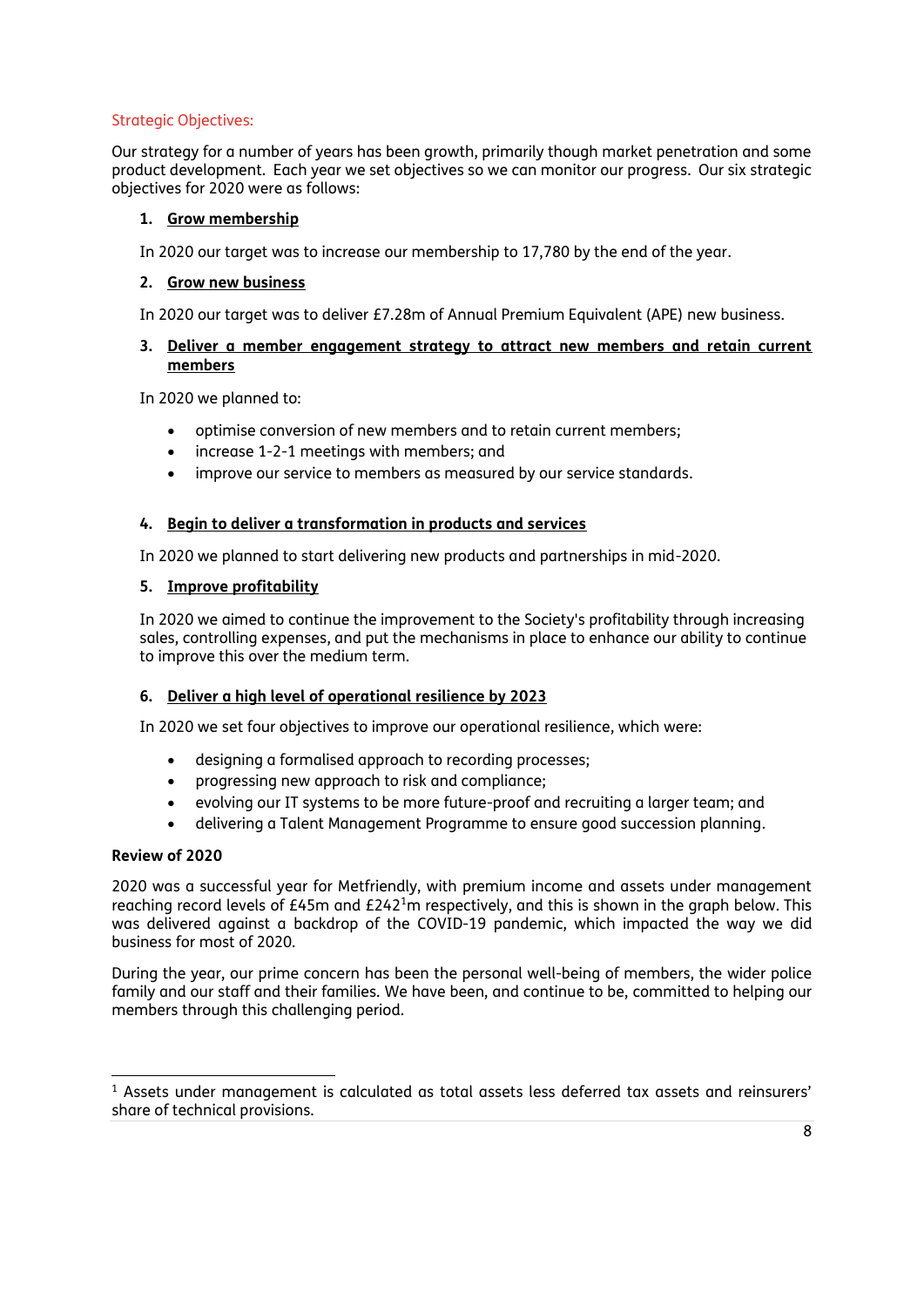Key actions we have taken included the following.

- We set up capabilities to conduct all our normal member seminars and meetings to be on a virtual basis.
- To protect our staff, everyone has been working from home for most of 2020 whilst we have continued to maintain service to members by phone, online and via video conference.
	- Premiums and Assets Under Management (£m) 50.0 300.0 45.0 Assets Under Management (£m) 250.0 £m 40.0 Assets Under Management 35.0 200.0 Premiums (£m) Premiums (£m) 30.0 150.0 25.0 20.0 100.0 15.0 10.0 50.0 5.0 0.0 0.0 2016 2017 2018 2019 2020 **Premiums £m Assets Under Management £m**
- We conducted member surveys to ask how we can best serve our members.

The Key Performance Indicators set for 2020 are summarised in the table below and show comparisons of the performance for 2020 against annual targets set and comparative results for 2019.

## *1. Membership Growth*

|                   | 2020 Actual | 2020<br>Taraet | 19 Actual<br>20 I J |
|-------------------|-------------|----------------|---------------------|
| Number of members | 10.JJJ      | .780           | 15,688              |

Membership has continued to grow during 2020. Total membership increased from 15,688 at the start of the year to 16,359 at the end of the year. The intake of new recruits to the Met was lower than originally anticipated for 2020 and this has impacted new members joining. The graph below shows how membership numbers have changed over the last five years.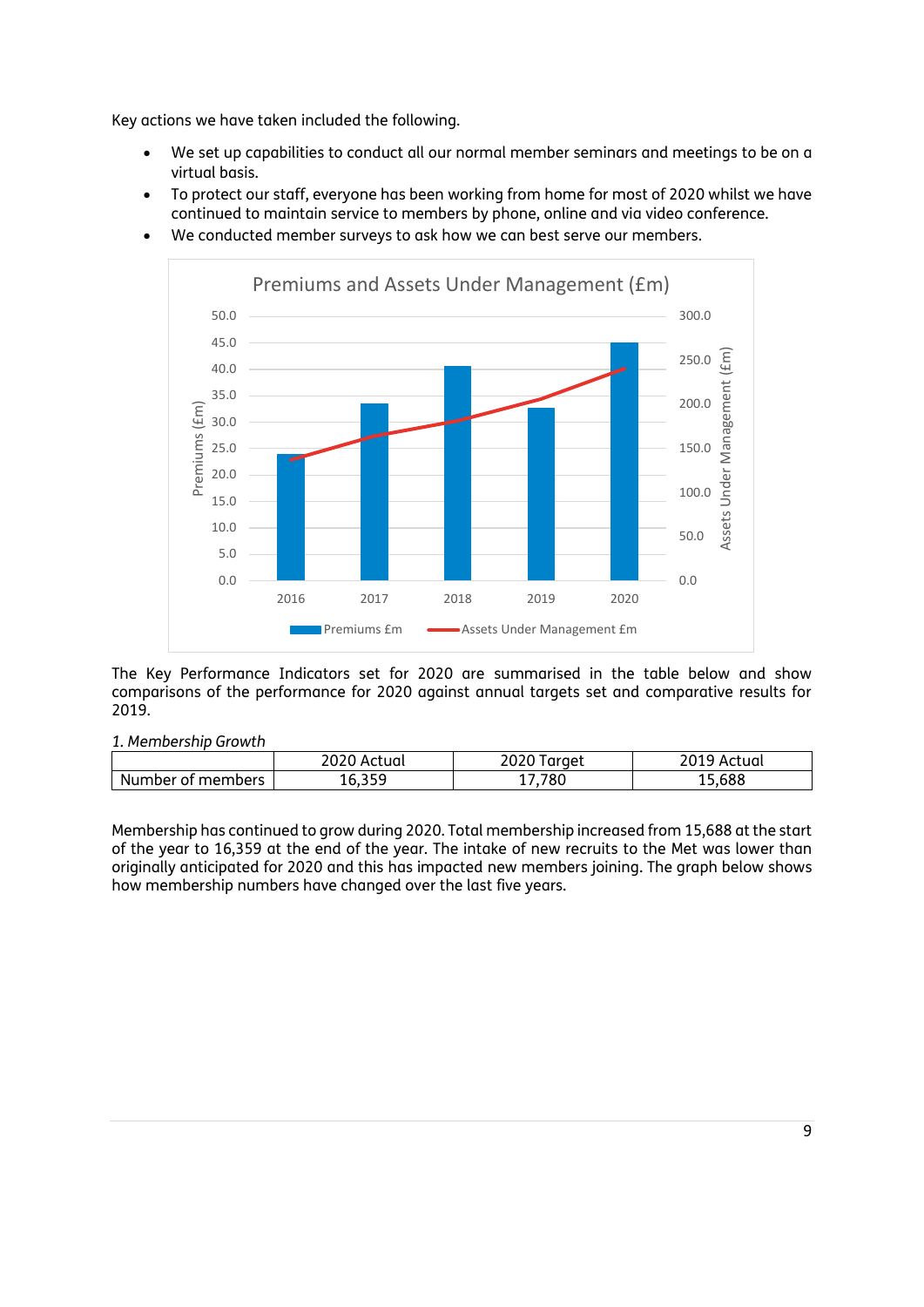

#### *2. New Business Growth*

|                         | 2020<br>`Actual | araet            | Actual          |
|-------------------------|-----------------|------------------|-----------------|
| <b>New Business APE</b> | 7.0m            | '.3m<br><u>.</u> | <i>__</i> .,,,, |

New business growth is measured in terms of our internal measure, Annual Premium Equivalent (APE), which reflects the relative value of different product sales. APE for 2020 was £7.0m - a 23% increase on the equivalent value for 2019. Although we narrowly missed our 2020 target, we achieved the highest level of premium income in any calendar year in the Society's history.

The graph below shows our new business levels by product type:

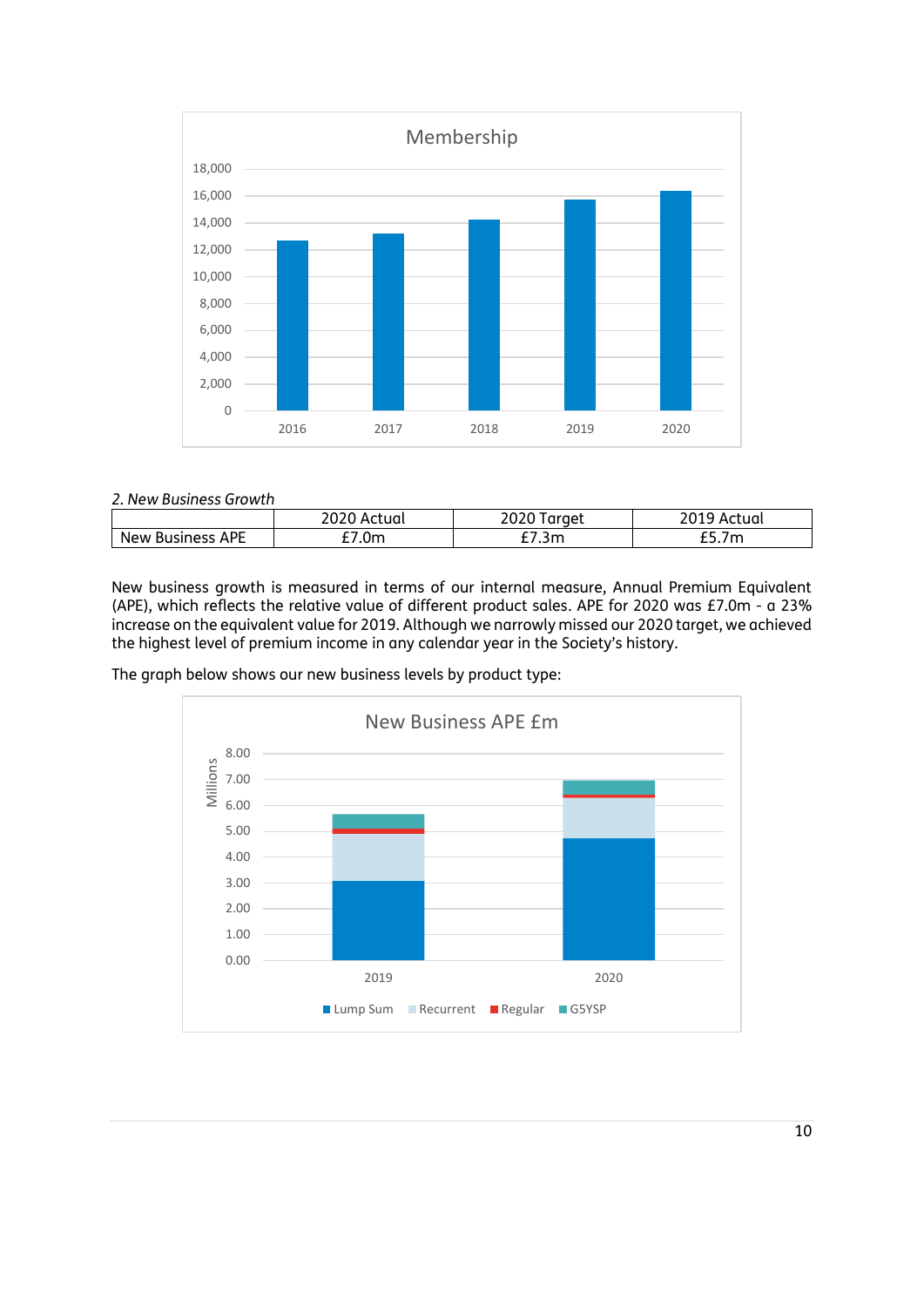#### *3. Member Engagement and Retention*

We aim to deliver the best possible service to our members and so when the pandemic struck, we rapidly moved to online engagement including virtual 1-2-1s, webinars and all our seminars being virtually presented. This has been very well received, often fitting in better with the complex working lives of our members and so it is something we intend to continue to offer in the future.

Last year we also introduced formally monitored Service Standards in Member Services as we started to monitor and improve our service delivery to members. This year, additional service standards have been added and our service standards are listed below.

- Savings and investment applications processed within 5 working days
- Acknowledgement of application of funds within 2 working days
- Transfers processed within 2 working days once documentation and funds received from transferring provider
- Protection applications -make live, offer terms, postpone or decline within 8 working days
- Claims paid within 5 working days once all required information received
- Calls answered within 10 seconds
- Proportion of dropped calls less than 5% (measured by the number within this SLA)
- Team members able to demonstrate their fulfilment of the Member Service Promise in appraisal
- Application received in the field delivered to the office within 4 working days
- Personalised response to 1-2-1 meeting requests within 1 working day

Performance against each of our service standards for 2020 is shown in the graph below. All the standards have been achieved for the year.



Members can also provide instant feedback on their experience with the Member Services team by a short phone survey after a call.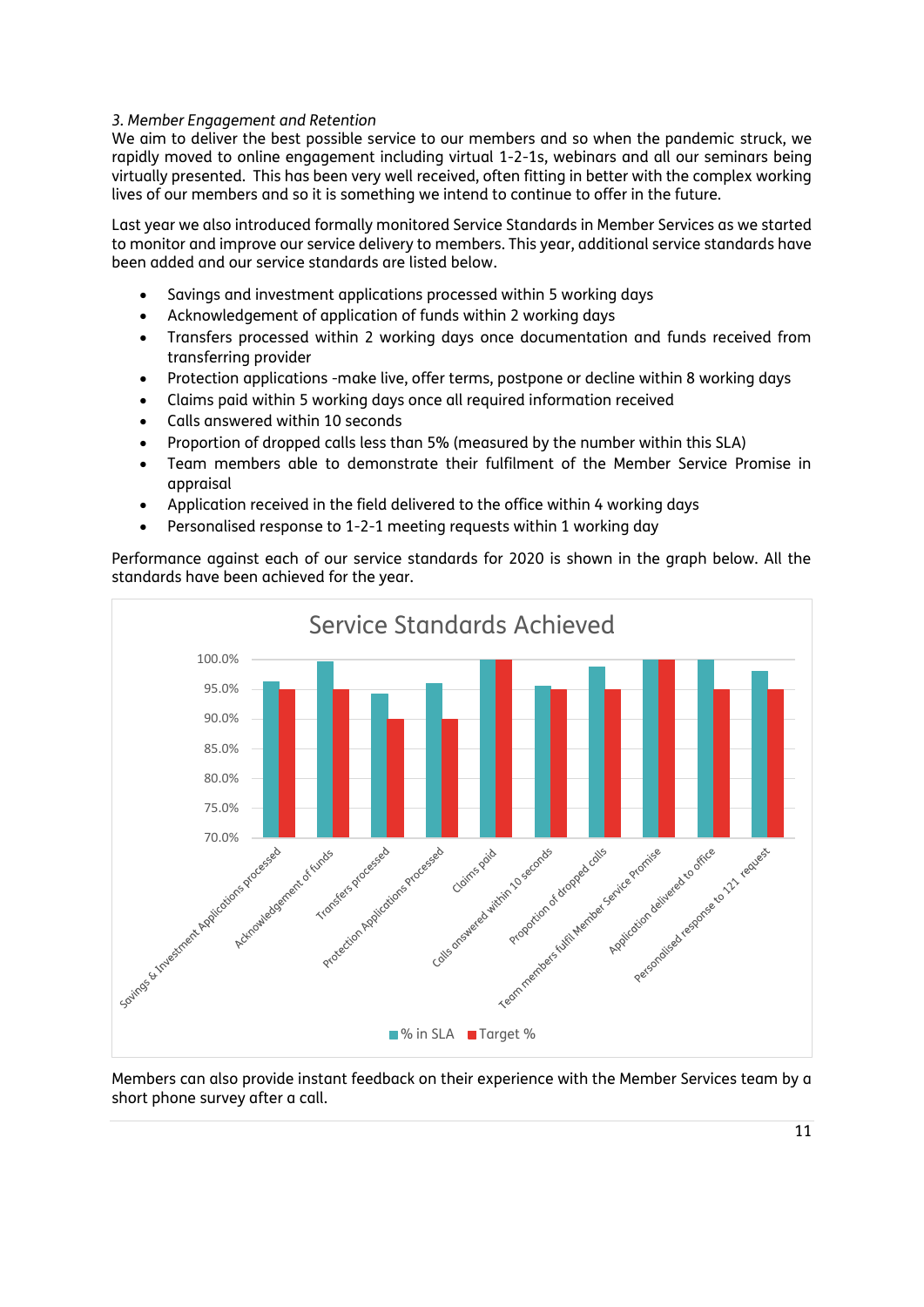The member services team have focused on member retention to ensure that members considering surrendering their policies are aware of all their options. This has resulted in business being retained and, in some cases, new polices being taken out.

Our member panel has increased to over 1,000 members this year. This allows us to receive regular member feedback by way of surveys or attendance at focus groups, and our digital member engagement activity also includes regular emails and blogs to members.

#### *4. Transformation in products and services*

The transformation in our product range started with a new Monthly Savings ISA launched for the new tax year that started on 6<sup>th</sup> April 2020. It was designed to make it easier for members to save tax efficiently to meet their medium- to long-term savings goals. The introduction of an escalator option allows more members to start saving and to achieve their savings goals more quickly. Savings can start from just £30 per month and automatically increase by at least £10 each year, so members can save more as their pay increases.

A new Junior Monthly Savings ISA was launched alongside the adult product with the same features. It now benefits from a higher annual Junior ISA limit of £9,000 for the 2020/21 tax year and can accept both regular and lump sum payments.

Both our Monthly Savings ISAs can accept transfers in from Child Trust Funds (CTFs). Transfers from CTFs before the child reaches the age of 18 are made to the Junior plan and those from age 18 to the adult plan.

These products proved to be very popular and exceeded the sales targets we had set for them.

The Escalator option was added to the Lifetime ISA in July 2020, allowing those saving for a first home or to top up retirement income to also meet their savings goals more quickly.

During September, we partnered with Police Credit Union (PCU) to include reciprocal links to our websites. For our members it means that they can find information on loans from another police member-owned business. PCUs members are similarly able to access information on Metfriendly's product range.

#### *5. Improve profitability*

As a mutual we generate profits to be used for the benefit of our members and provide better returns. We make profit from products by taking charges over the lifetime of the product. These are used to cover our expenses and any remaining surplus is profit. We can improve this by making the business more efficient through increasing volumes and managing our expenses and significant work has taken place this year to achieve this. Sales were just behind plan and expenses were below budget.

During 2020, we initiated a Strategic Business Planning project to improve profitability monitoring. This will assist us in the goal of ensuring we have enough margins in our products to continue to serve our members for many years to come.

#### *6. Building Operational Resilience*

The COVID-19 pandemic has been a live test of our operational resilience during 2020. In 2019 we had already invested in infrastructure to improve our resilience and we had tested our business continuity plans to make sure we could run the business without needing to be in the office in Orpington. From 16th March 2020, we started to run the business using two teams alternating between the office and working from home. When the full lockdown started a week later, we were able to seamlessly move to working from home. Feedback from members on continuity of service was good and they were pleased that we were able to provide the same levels of service as usual.

During the year we made good progress with the four objectives we set to improve operational resilience.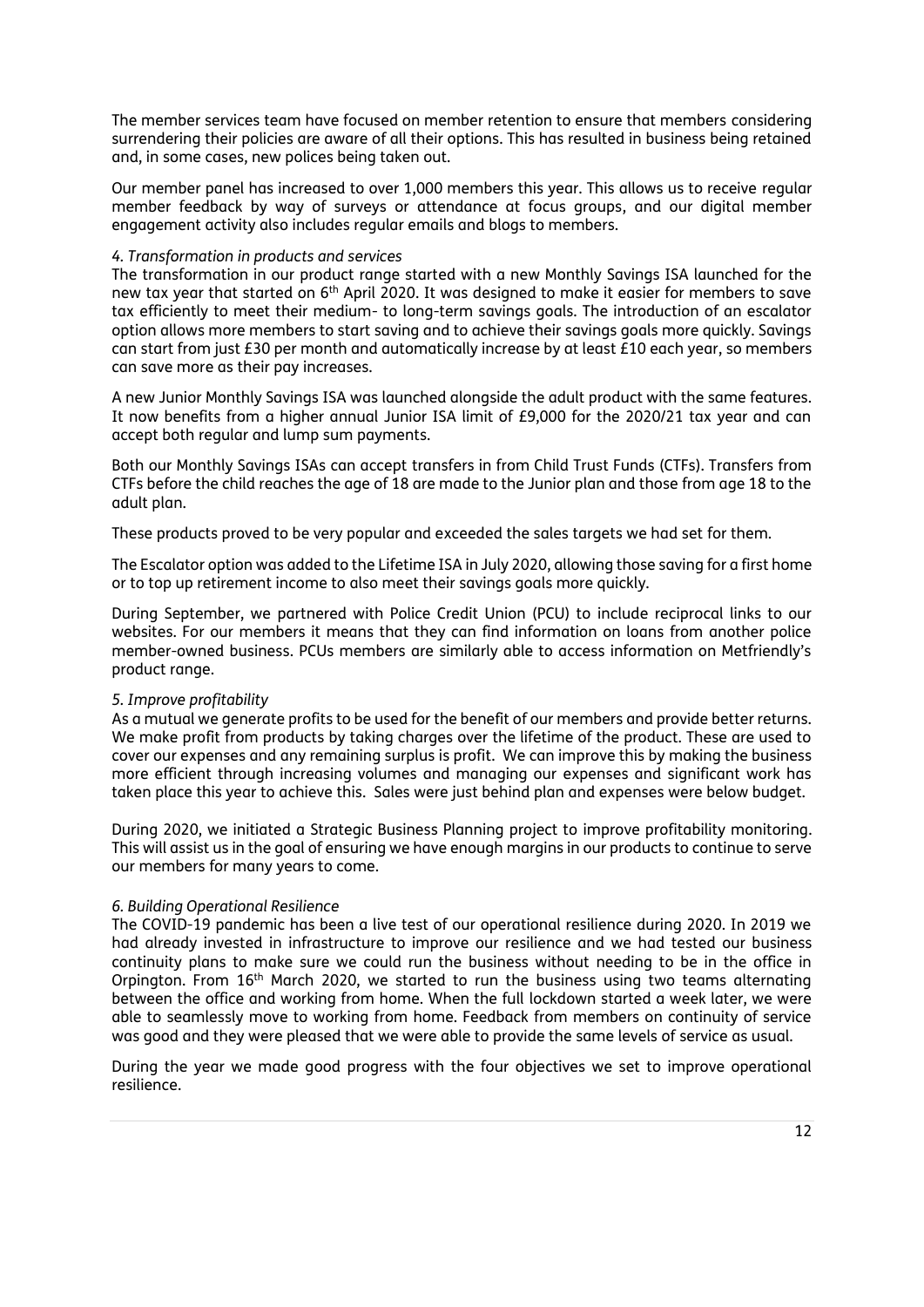Documenting our processes, particularly in IT, has helped to reduce our keyman risk and the recruitment of a new Head of IT in September has further strengthened the IT team. We have also invested in a new management information system that allows key performance indicators to be produced easily from a central data warehouse. Other technology improvements include Smart Search, which is used to carry out identity and address verification automatically and removes the need for members to supply original documents.

Our Chief Risk Officer has introduced a new Risk Management Framework across the business that is being used to improve risk identification, reporting and management.

In member services, a new Technical Manual has been written so that the technical specifications of all our products are consistent and in one place. This has helped to improve product knowledge within the team and ensure consistent application of promotions and other product features.

Staff across the business now complete at least 15 hours of training in a variety of business topics and each staff member has their own personal development plan. These elements are the foundations on which our new talent management programme has been built.

Our financial strength continued to be strong throughout 2020 despite the pandemic and resulting market turmoil. At over 200% our SCR coverage ratio is high, it has reduced over the year, for example due to the impact of writing increased volumes of new business while interest rates are low.

#### Returning Value to Members

#### *Investment Performance*

The year started on an optimistic note as concerns over Brexit and trade wars receded and the outlook for the economy was positive. This all changed when the impact of the pandemic started to be felt across the globe and markets tumbled during March owing to the anticipated impact of the pandemic on the world economy. Despite this turbulence, our investment strategy has provided protection from the worst of these market movements. The With Profits fund has been cushioned from these extremes by investing in a diversified portfolio of assets. Day-to-day tactical investment decisions are managed by our investment managers, whilst the Board sets the strategic asset allocation. Investment returns were volatile over 2020 and despite challenging investment markets, good investment returns were delivered, with the With Profits fund returning 6.2% for the year.

Assets under management increased from £206m to £242m over the year, owing to continued investment by members and positive fund performance.

#### *Returns to Members*

The majority of our members hold With Profits plans with us. These earn returns in two ways.

#### Annual Bonuses

Annual bonuses are awarded each year and are guaranteed. Returns on UK government bonds are the driver for annual bonus rates.

Declared annual bonus rates for 2020 have reduced compared with those declared in 2019 due to the increased cost in providing guarantees as a result of interest rates falling to all-time lows in 2020 and the prospect of negative rates in the future.

#### Final (or terminal) Bonuses

These are awarded when the policy is surrendered or cashed in and normally form the bulk of the return paid. The actual investment performance of the fund determines the value of final bonuses paid out in any given year.

Whilst the with profits fund performed well in 2020 given the pandemic and market volatility, total payouts to members are slightly lower compared with 2019 owing to reductions in bonus rates.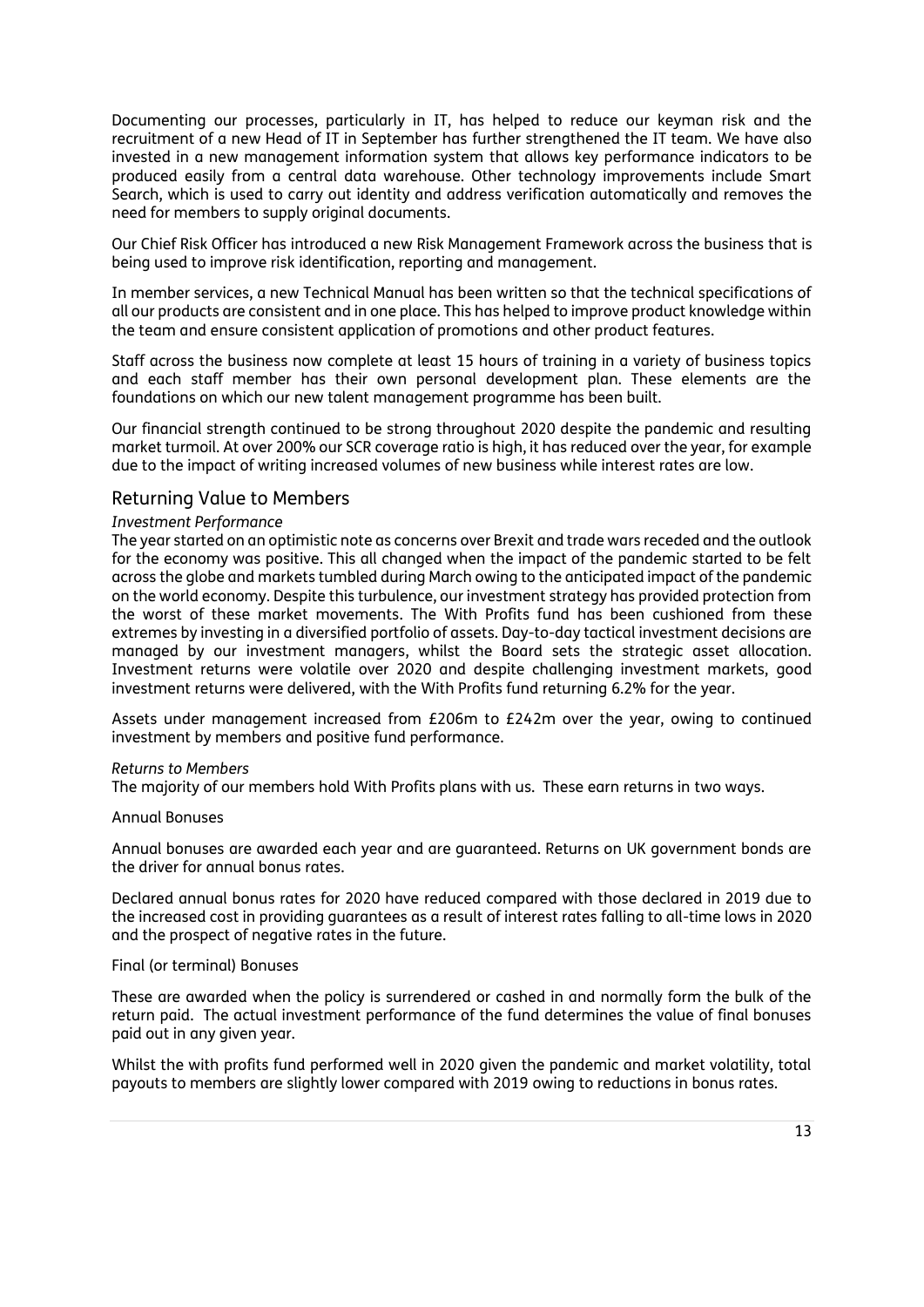Consistent returns to members are illustrated by the graphs below, which show the performance under two of our popular plans: the Lump Sum ISA and the 10 Year Savings Plan. The graphs show the amount that would have been paid out if a plan were cashed in on 1<sup>st</sup> January 2021 after being invested for 10 years.



A Lump Sum ISA with £10,000 paid in on 1st January 2011 had a cash in value of £15,200 on 1st January 2021, which represents an average annual growth rate of 4.3% p.a.

A £25 per month 10 Year Savings Plan (taxable) taken out on 1st January 2011 had a cash in value of £3,400 on 1st January 2021, which represents an average annual growth rate of 2.5% p.a. A similar tax-exempt plan for £25 per month has a cash in value of £3,470 on 1st January 2021, which represents an average annual growth rate of 2.9% p.a.



### Business Environment and Future Developments

We continue to trade in very challenging times. Current global events, most notably the COVID-19 pandemic, have had an impact on our members and especially those who are serving police officers. We anticipate markets remaining volatile until vaccines are rolled out, not only in the UK but also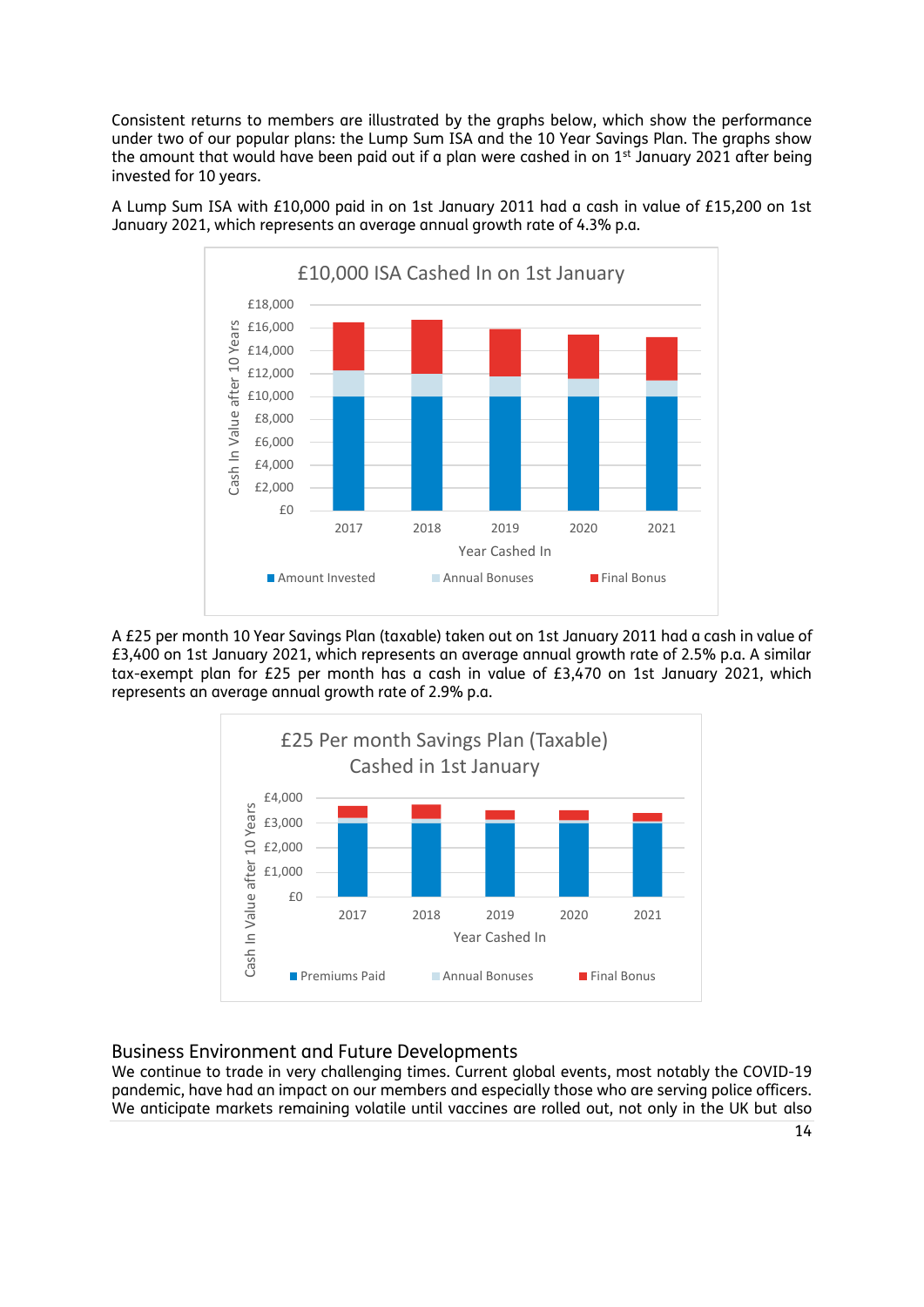globally. We are already looking at the potential longer-term impacts of COVID-19 on our members, the markets, wider society, and the way we do business.

Whilst we look forward to face-to-face seminars and meetings with members and prospective members again in the future, we want to build on the success of our virtual engagement strategy, allowing us to reach a wider audience. We are now all comfortable with having video meetings and webinars instead of meeting face to face, and this is likely to continue into the future, with a hybrid mix of virtual and face-to-face activities to optimise efficiency and social contact. This will allow us to engage in ways to most suit you in the future.

An essential part of this is ensuring that our people are trained and capable of delivering what our members require. Our investment in infrastructure is becoming more important as a tool in helping us provide a rounded service to our members.

The significant challenges posed by climate change are becoming an increased focus for us, as well as the wider insurance industry. This year, we have included a Climate Change Scenario in our Forward Looking Assessment of Own Risk for the first time. In 2021 we expect our knowledge of this risk to develop further, and we will start to look at suitable metrics to monitor and measure it.

#### Technological

Trends in technology have been in the spotlight this year as the pandemic has accelerated these creating both risk and opportunity. Cyber-attacks continue to increase in volume, scale and complexity with cyber criminals taking advantage of the pandemic. Growing use of technology, particularly electronic and digital services, increases cyber security risks. Technology also has the potential to support innovation and efficiency, transform business processes and create new products and services.

As previously mentioned, our staff have been working from home since March 2020, whilst maintaining the service standards you are used to. Even when the pandemic is over, we intend to continue to use this technology to allow our staff to work in a blended way, both at home and in the office. This will have the advantage of reducing costs, reducing our carbon footprint through reduced commuting, and making future recruitment easier.

The pandemic resulted in us using technology in new ways to engage better with you, our members. Our online engagement improved by utilising technology to host online 121s and webinars and generally making it easier to do business with us.

#### Legal/Regulatory

The PRA have written to all regulated firms setting out their insurance supervision priorities for 2021. These are as follows:

- financial resilience
- LIBOR transition
- operational resilience
- financial risks arising from climate change
- changes in PRA responsibilities following the EU withdrawal transition period

We have carefully considered all these as part of our risk management process and have mitigating actions or plans in place for them.

**Lee Schopp Interim CEO**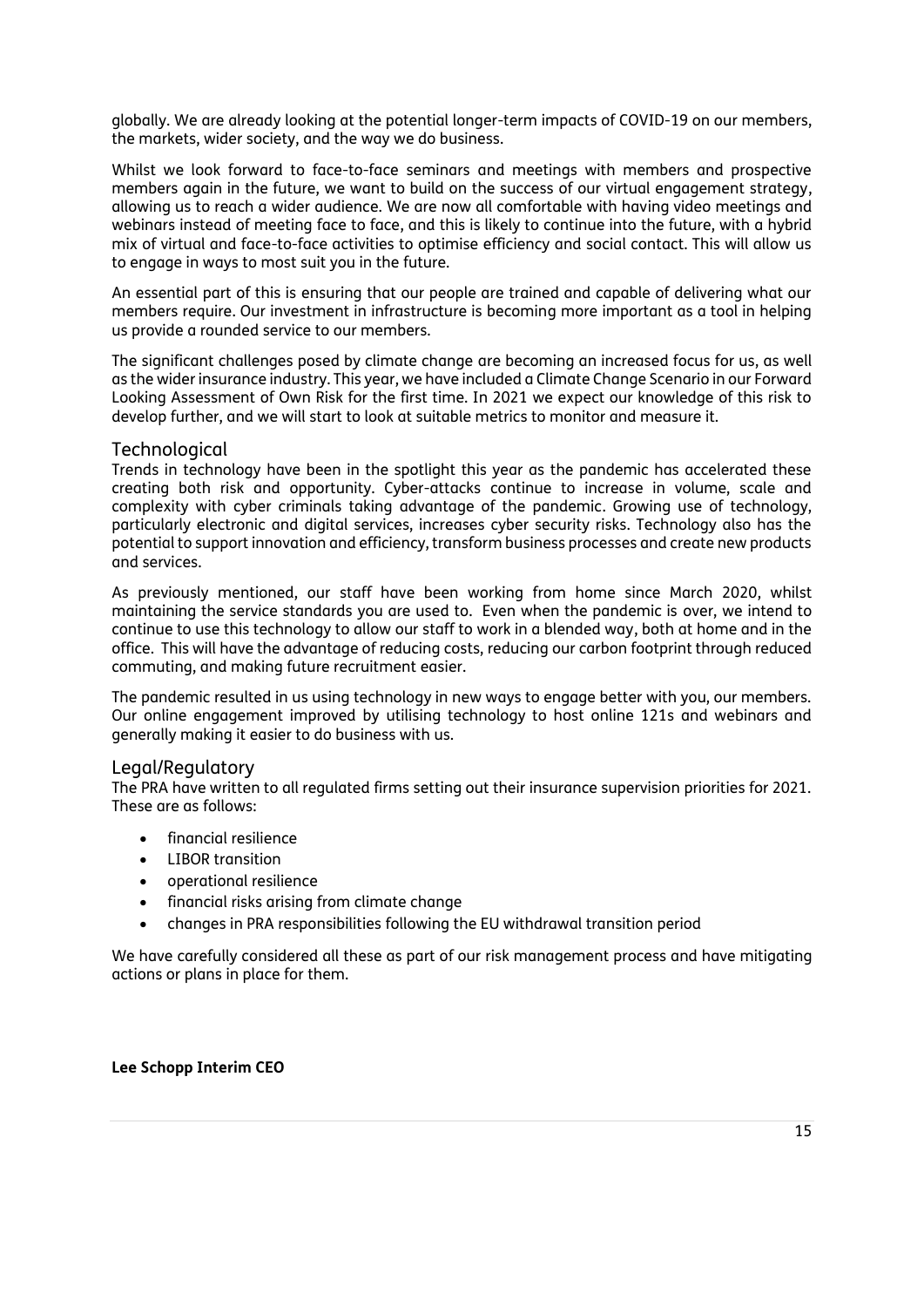## <span id="page-15-0"></span>Principal Risks and Uncertainties

## Risk Appetite

Metfriendly has a low-risk appetite, which is based on solvency capital coverage ratio. The acceptable range for risk appetite is Own Funds being between 150% and 300% of the solvency capital requirement on a Solvency II basis. The upper limit recognises that coverage reflects market conditions and therefore fluctuates. The case for distribution of capital is considered when the upper limit is reached and a forward-looking assessment shows that the upper limit is expected to continue to be exceeded, based on future projections.

### **Sustainability**

The Society places great emphasis on sustainability, which encompasses our financial standing, our operational capabilities, our reputation (which we greatly pride ourselves on) and the environment. All activity undertaken by our Board members and staff will always focus on maintaining a viable business and the long-term sustainability of the Society.

## New and Emerging Risks

New and emerging risks are identified by regular horizon-scanning, which is carried out by the Compliance Officer and Risk Officer. These risks are escalated to the Risk Working group, which usually meets monthly, for further review and mitigation. This may result in further work being carried out to assess these risks, with monitoring of risks being undertaken and/or controls being put in place to manage new risks.

## Financial Risk from Climate Change

This has been an area of focus for the Chief Risk Officer this year, who has been keeping abreast of both regulatory guidance and industry initiatives. This year, we have included a Climate Change Scenario in our Forward Looking Assessment of Own Risk for the first time. In 2021, we will investigate more specific scenarios that may impact us and our members. Our plan on how to assess, monitor and report this risk is being further developed. As our knowledge of this risk grows, we will start to look at suitable metrics to monitor and measure it. Next year's UN Climate Change Conference-COP26 will undoubtedly provide a further steer on acceptable standards.

## COVID-19

We expect the impact of the COVID-19 pandemic to be felt for some years to come. There are positive signs of the vaccine roll-out over 2021, bringing hope. What is still unknown are the long-term effects of COVID-19, which could lead to ongoing respiratory and cardiovascular problems for some people. The working patterns of businesses are likely to change in the future, with more hybrid ways of working using technology to give more flexibility in working patterns.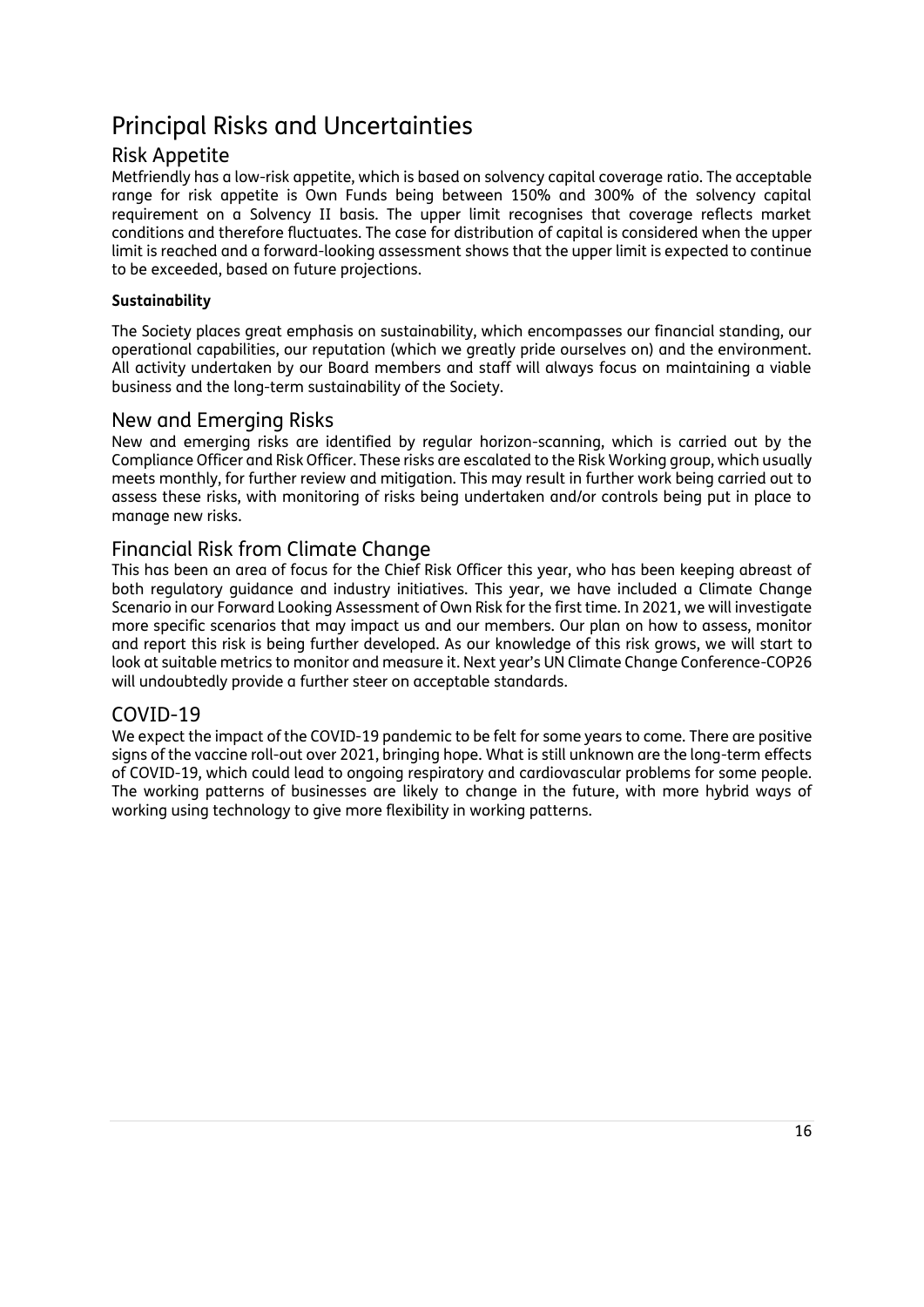## Risk Categories

The risk categories that the Society considers are shown below.

| <b>Risk Category</b>                         | Description                                                                                                                                                                                                                                                                                             |
|----------------------------------------------|---------------------------------------------------------------------------------------------------------------------------------------------------------------------------------------------------------------------------------------------------------------------------------------------------------|
| <b>Strategic Risks</b>                       | Risk that the Society is unable to meet its objectives through<br>the inappropriate selection or implementation of strategic<br>plans. This includes the ability to generate membership<br>numbers and investment strategies inside the risk appetite.                                                  |
| Conduct, Legal and Compliance<br><b>Risk</b> | Conduct risk is the risk that the Society's behaviour will result<br>in poor member outcomes and that our people fail to behave<br>with integrity.                                                                                                                                                      |
|                                              | Legal and compliance risk is the risk of regulatory<br>enforcement and sanction, material financial loss, or loss of<br>reputation the Society might suffer as a result of its failure to<br>identify and comply with applicable laws, regulations, codes<br>of conduct and standards of good practice. |
| Market and Investment<br>Performance Risk    | Market risk is the risk that the Society's assets are not suited<br>to the nature and duration of the Society's liabilities, and the<br>guarantees under members' contracts.                                                                                                                            |
|                                              | Investment performance risk is the risk that there are<br>fluctuations in the value of the Society's investments or in the<br>associated income arising from market movements and, as<br>such, we are unable to meet members' expectations for<br>returns.                                              |
| <b>Operational Risk</b>                      | Operational risk is the risk of loss resulting from inadequate<br>or failed internal processes, people and systems failures, or<br>from external events that may affect our strategy and<br>reputation.                                                                                                 |

## Key Risks

Key risks are monitored by the Board and are assigned to the Risk and Investment Committee (R&I Committee) to carry out an in-depth review. The Board recognises that certain risks are naturally large, and those risks also require due consideration at Board level. Board risks are managed operationally by the Leadership Team and reviewed by the Board at each board meeting and are reported in the Board Risk Register. The key risks that are monitored by the Board and the controls we use to mitigate them are set out below.

| <b>Risk</b>                                                                                                                                                                                                                                                              | Controls                                                                                                                                                                                                                                                                                                                                                                                                                                                      |
|--------------------------------------------------------------------------------------------------------------------------------------------------------------------------------------------------------------------------------------------------------------------------|---------------------------------------------------------------------------------------------------------------------------------------------------------------------------------------------------------------------------------------------------------------------------------------------------------------------------------------------------------------------------------------------------------------------------------------------------------------|
| <b>Strategic Risk – Membership</b>                                                                                                                                                                                                                                       |                                                                                                                                                                                                                                                                                                                                                                                                                                                               |
| The risk is that our membership declines and we<br>generate insufficient business both to cover costs and<br>to deliver value to our members. Adequate new<br>membership is required to ensure that this does not<br>happen. We also need to focus on retaining members. | Over the years, we have recognised the strategic<br>importance of increasing membership levels. A<br>new Member Committee was set up in 2020 to<br>continue to put the needs of our members at the<br>heart of what we do. The way new recruits are<br>trained is changing and the outcomes from our<br>virtual new recruit portal, set up in 2020, will be<br>invaluable as this moves to Universities in 2021.<br>This is complemented by member engagement |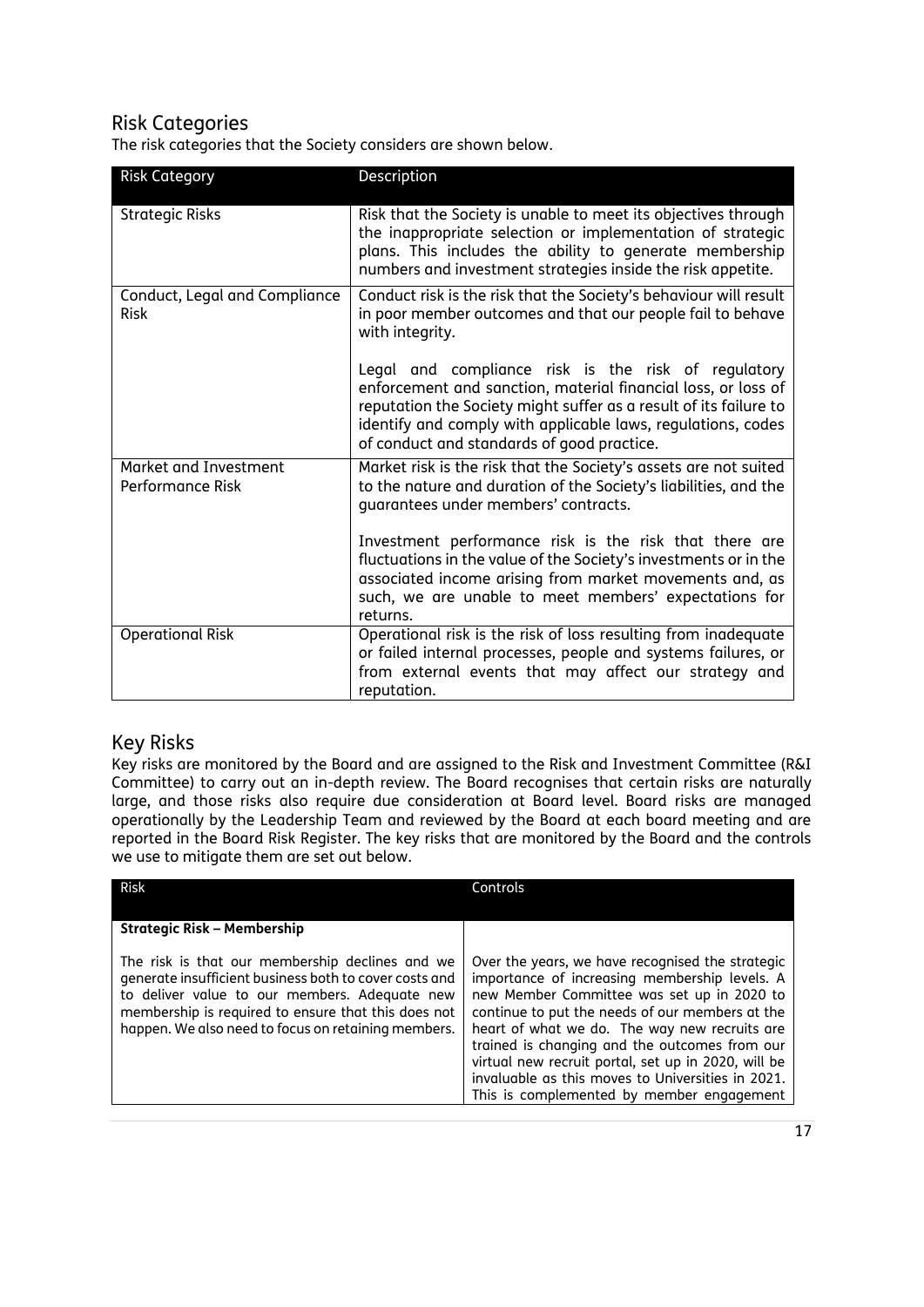| Our new Leadership Team have been fully<br>functional for just over a year and are making<br>great strides with implementing strategic change.<br>At the date of this report the recruitment of a<br>permanent CEO is progressing well with the<br>expectation of an imminent offer.<br>We have developed a full succession plan for all<br>senior positions. Where there is limited potential<br>for internal succession, we have identified our<br>requirements for a successor.<br>Notice periods for key personnel are routinely set<br>at a minimum of six months to give time for an<br>orderly recruitment process and<br>prevent<br>elongated periods without an appointment in key<br>positions.<br>We have developed our training for all staff to |
|--------------------------------------------------------------------------------------------------------------------------------------------------------------------------------------------------------------------------------------------------------------------------------------------------------------------------------------------------------------------------------------------------------------------------------------------------------------------------------------------------------------------------------------------------------------------------------------------------------------------------------------------------------------------------------------------------------------------------------------------------------------|
|                                                                                                                                                                                                                                                                                                                                                                                                                                                                                                                                                                                                                                                                                                                                                              |
|                                                                                                                                                                                                                                                                                                                                                                                                                                                                                                                                                                                                                                                                                                                                                              |
|                                                                                                                                                                                                                                                                                                                                                                                                                                                                                                                                                                                                                                                                                                                                                              |
|                                                                                                                                                                                                                                                                                                                                                                                                                                                                                                                                                                                                                                                                                                                                                              |
| encourage self-development. We have also<br>developed a talent management scheme that<br>enables the Society to identify and develop future<br>leaders in the Society.                                                                                                                                                                                                                                                                                                                                                                                                                                                                                                                                                                                       |
|                                                                                                                                                                                                                                                                                                                                                                                                                                                                                                                                                                                                                                                                                                                                                              |
| The Compliance and Risk Officers undertake<br>"horizon-scanning" for changes to regulation. We<br>are members of the AFM Regulation and<br>Governance Committee. When major regulatory<br>projects need to be managed, a cross-department<br>project team is established.                                                                                                                                                                                                                                                                                                                                                                                                                                                                                    |
| The<br>Compliance Officer<br>signs<br>off<br>all<br>communications and produces and manages a<br>Compliance Monitoring Plan, which is agreed and<br>monitored by the Audit and Compliance<br>Committee and overseen by the Chief Risk &<br>Compliance Officer. Our new TRUST values have<br>been well received and staff are regularly engaged<br>and encouraged to do the right thing.                                                                                                                                                                                                                                                                                                                                                                      |
|                                                                                                                                                                                                                                                                                                                                                                                                                                                                                                                                                                                                                                                                                                                                                              |
| The investment strategy is reviewed annually by<br>the Board and its implementation is overseen by<br>the Risk and Investment Committee. The<br>investment strategy includes target ranges for the<br>asset mix that reflect matching requirements. A<br>review of the Matching Methodology was                                                                                                                                                                                                                                                                                                                                                                                                                                                              |
|                                                                                                                                                                                                                                                                                                                                                                                                                                                                                                                                                                                                                                                                                                                                                              |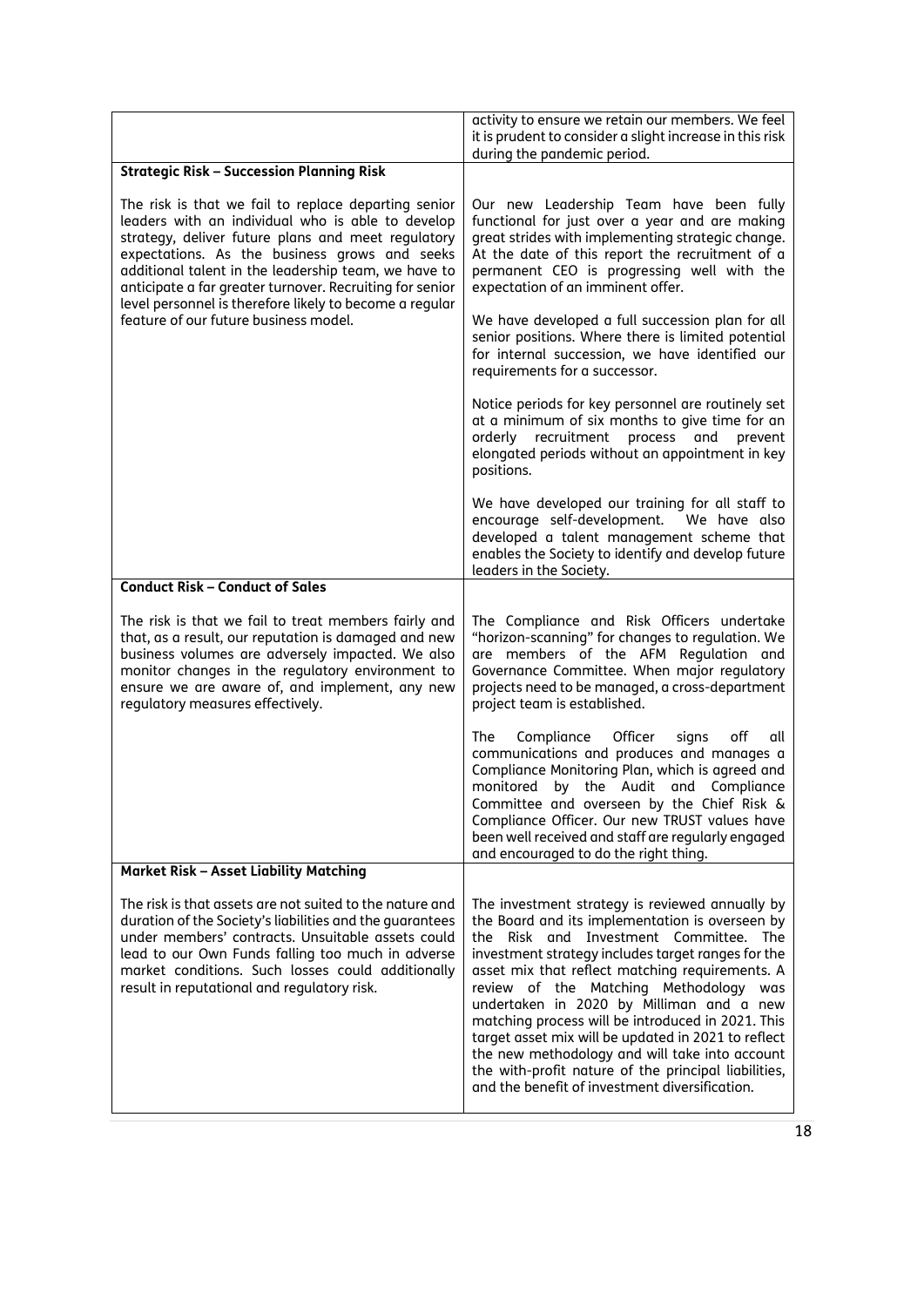|                                                                                                                                                                                                                                                                                                                                                                                                                                                                                                                                                  | Matching is monitored by the Chief Finance Officer<br>quarterly and is reported in management<br>information to the Risk and Investment<br>Committee, who consider any asset class outside<br>its target range.                                                                                                                              |
|--------------------------------------------------------------------------------------------------------------------------------------------------------------------------------------------------------------------------------------------------------------------------------------------------------------------------------------------------------------------------------------------------------------------------------------------------------------------------------------------------------------------------------------------------|----------------------------------------------------------------------------------------------------------------------------------------------------------------------------------------------------------------------------------------------------------------------------------------------------------------------------------------------|
| Market Risk - Investment Performance Risk                                                                                                                                                                                                                                                                                                                                                                                                                                                                                                        |                                                                                                                                                                                                                                                                                                                                              |
| The risk is that there are fluctuations in the value of<br>the Society's investments or in the associated income<br>arising from market movements and we are unable to<br>meet members' expectations for returns. Inflation<br>risk is not considered to be material for the Society,<br>given the nature of its liabilities and the assets held to<br>cover them. Long-term insurance funds are generally<br>subject to market risk, and there is potential<br>reputational risk if we select assets that materially<br>underperform our peers. | Investment management is undertaken by<br>externally appointed managers who operate to an<br>agreed investment mandate and report regularly<br>to the Society on performance. These reports are<br>reviewed quarterly by the Risk and Investment<br>Committee.                                                                               |
|                                                                                                                                                                                                                                                                                                                                                                                                                                                                                                                                                  | Due diligence was undertaken, and professional<br>advice sought, when selecting the principal<br>investment managers. Limits are placed on cash<br>holdings with any single counterparty and on<br>exposure to individual property funds. These<br>limits, and any new funds, are approved by the<br>Risk and Investment Committee.          |
|                                                                                                                                                                                                                                                                                                                                                                                                                                                                                                                                                  | Asset mix is essentially derived from our matching<br>policy, with consideration given to regulatory<br>capital<br>requirements<br>and the reasonable<br>expectations of members holding With Profits<br>contracts. All real assets are allocated to<br>members' asset shares.                                                               |
|                                                                                                                                                                                                                                                                                                                                                                                                                                                                                                                                                  | We use pooled funds to gain exposure to all types<br>of investment that are held in sterling-priced<br>funds.                                                                                                                                                                                                                                |
| <b>Market Risk - Expense Risk</b>                                                                                                                                                                                                                                                                                                                                                                                                                                                                                                                |                                                                                                                                                                                                                                                                                                                                              |
| The risk is that expenses are not fully recovered from<br>margins in the premiums, including all amounts<br>charged to Asset Shares on With Profits business.<br>There is also a risk that we would not recover all of our<br>if we considered<br>it unfair<br>expenses<br>or<br>counterproductive to levy the whole cost.                                                                                                                                                                                                                       | The expense allocations are overseen by the Risk<br>and Investment Committee and then reported to<br>the full Board. Budgets are signed off by the Board<br>and monitored in our management accounts.<br>Expense risk and the associated solvency capital<br>requirement are considered by our Actuaries<br>when reporting on our Own Funds. |
|                                                                                                                                                                                                                                                                                                                                                                                                                                                                                                                                                  | We analyse expenses at the end of each year, with<br>a view to ensuring that we cover our costs over the<br>medium term. During 2020 this remained a key<br>focus for the Society.                                                                                                                                                           |
|                                                                                                                                                                                                                                                                                                                                                                                                                                                                                                                                                  | During 2020, we initiated a Strategic Business<br>Planning<br>project<br>improve<br>profitability<br>to<br>monitoring. This will assist us in the goal of<br>ensuring we have enough margins in our products<br>to continue to serve our members for many years<br>to come.                                                                  |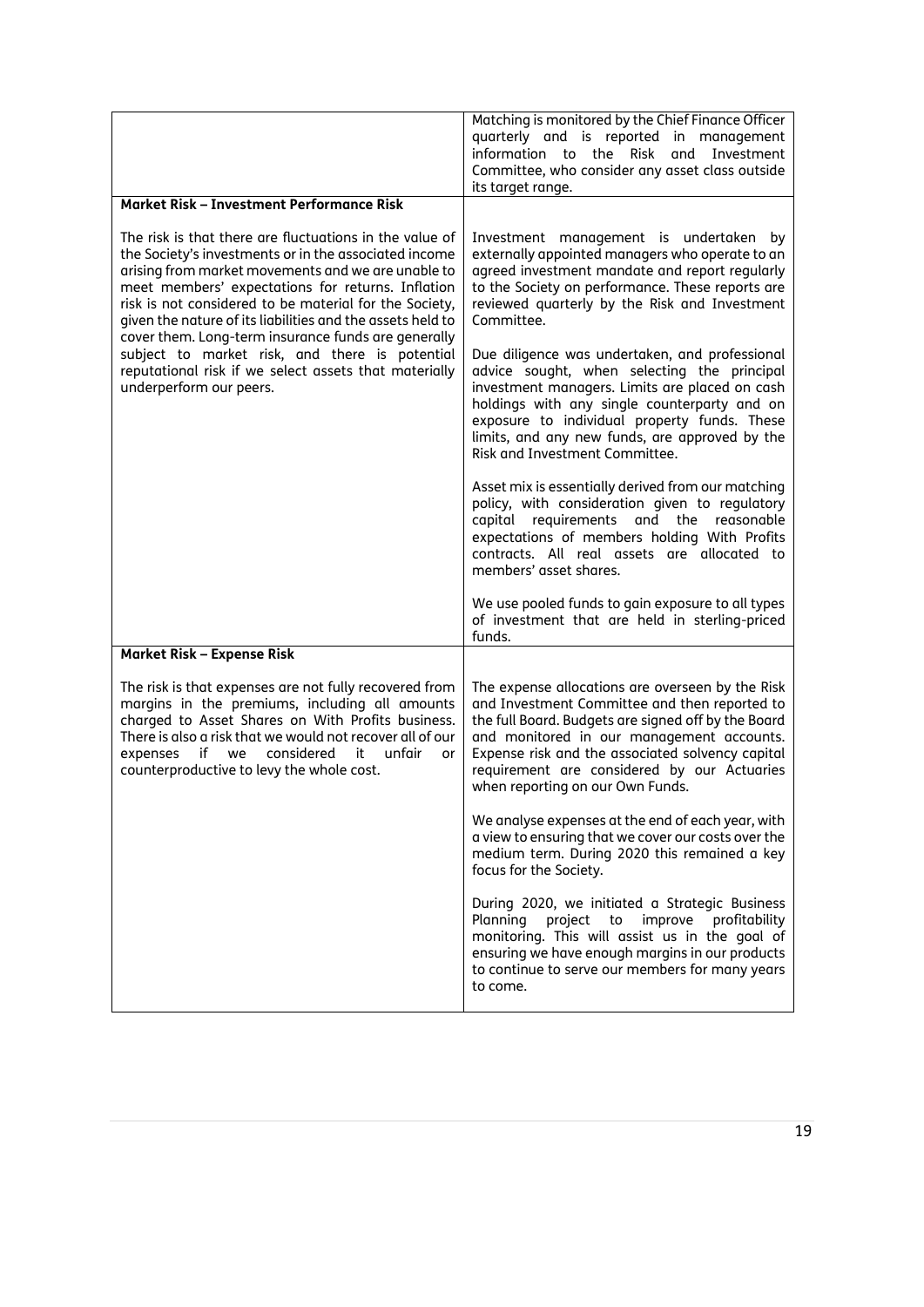| <b>Operational Risk - Cyber Security Risk</b>                                                                                                                                                                                                  |                                                                                                                                                                                                                                                                                                     |
|------------------------------------------------------------------------------------------------------------------------------------------------------------------------------------------------------------------------------------------------|-----------------------------------------------------------------------------------------------------------------------------------------------------------------------------------------------------------------------------------------------------------------------------------------------------|
| The risk is that a malicious or accidental internal or<br>external event occurs. For example, data, including<br>member data, may be lost or stolen on an<br>unencrypted laptop or USB stick, through external<br>hacking or outsourcer error. | We have IT policies covering both security and<br>staff usage. Both policies consider theft. An<br>incident plan has been developed, which can be<br>invoked in the event of a security breach.<br>Staff are trained regularly in data security and IT                                              |
|                                                                                                                                                                                                                                                | usage. External targeted penetration tests are<br>carried out annually. External providers provide a<br>proactive threat notification service and bespoke<br>advice through an IT support contract. All<br>desktops, laptops and servers are installed with<br>centrally managed security software. |
|                                                                                                                                                                                                                                                | The Risk Working Group<br>considers<br>new<br>development in cyber-attack methods<br>and<br>corresponding defence tools.                                                                                                                                                                            |

## <span id="page-19-0"></span>Corporate Social Responsibility

Metfriendly was founded for a social purpose in 1893 by volunteers from the Metropolitan Police Service. This purpose was to provide financial help to widows and retiring police officers. Today, Metfriendly continues to provide financial help to members of the police family through education, information, and fair value products. We aim to act in the best interests of the environment and society as a whole. Mental health and wellbeing pressures are a key challenge for all the Police Family and even more so during 2020. Metfriendly is actively working with and supporting single points of contact ("SPOCs"), to support the Police Family during this extraordinary year.

## Providing Support for the Police Service

Along with the competitive financial products that we offer, Metfriendly is committed to providing practical help and support to the broader police family through a range of sponsorships and other initiatives. In 2020 we worked quickly to support Front Line officers and Specialist Policing Commands with PPE. We strive to be side by side with all members of the police family throughout their career and beyond. Where possible and practical, we also help where we can, by providing support to individual officers, their colleagues and their families who have been impacted by serious injuries or made the ultimate sacrifice. For full details of our activities please visit our website. Some of the highlights where we supported in 2020 were:

## The Memorial Flame at Hendon Regional Learning Centre

Since 2016, we have supported the original installation of the memorial flame - a modern holographic Book of Remembrance with an eternal flame, which takes pride of place in the main foyer area of Hendon Regional Learning Centre. The interactive touch screen allows you to search for every officer who has lost their life whilst serving the people of London and includes the date and circumstance of their death.

## The Metropolitan Police Rugby Football Club

Since September 2018, we have been the main shirt sponsor of the Metropolitan Police Rugby Football Club. The Club was established in 1923 and, since its formation, has been made up of serving and former police officers, as well as their close relatives. Despite the challenges of 2020, the club was able to provide some fitness support to the players and their families and we hope 2021 will bring more opportunities for actual games to take place.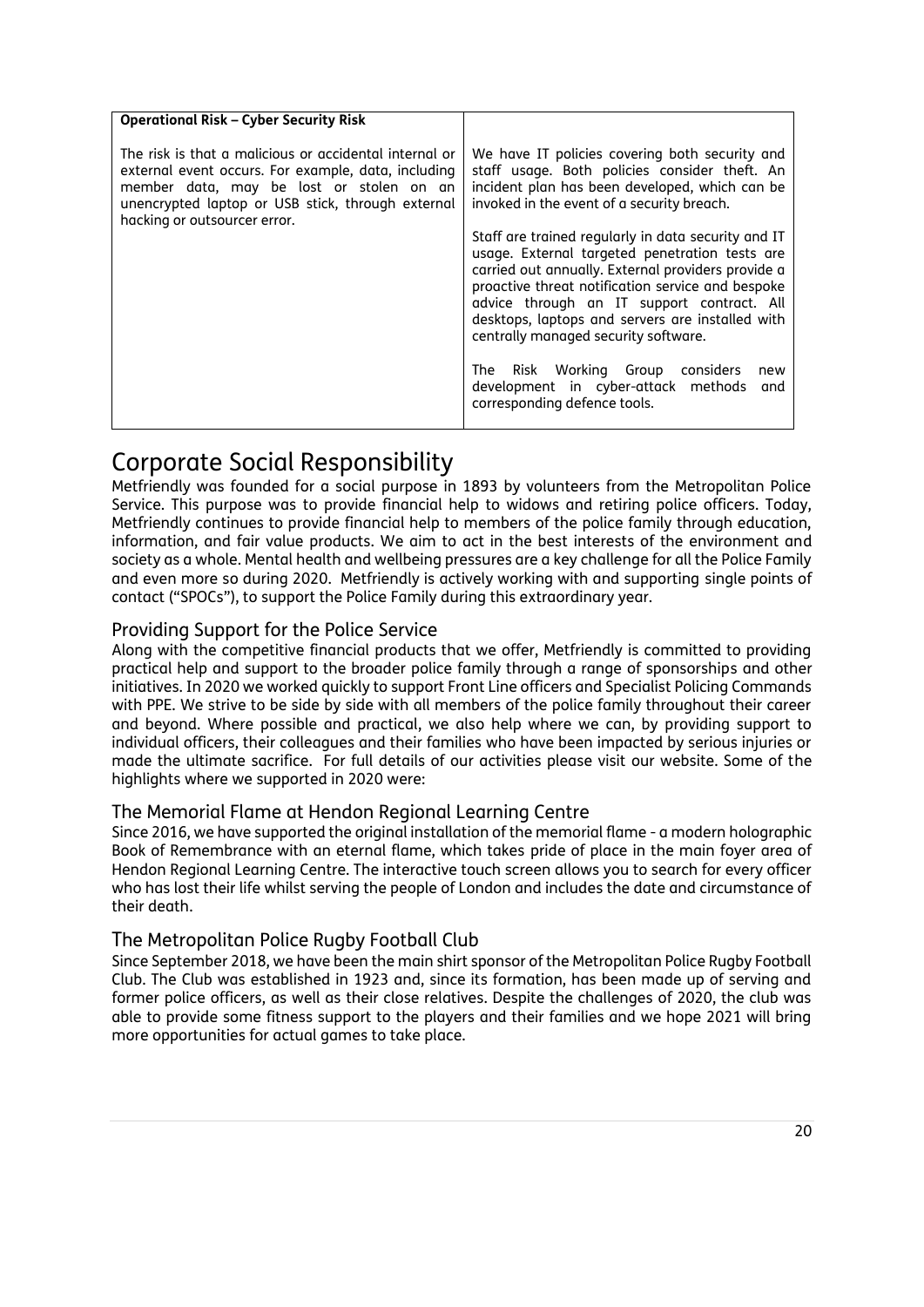## Team Police

During 2020, we sponsored Team Police, the national fundraising body for police sport in the UK. Team Police raises much needed funds through an innovative commercial sponsorship scheme to help improve the wellbeing of everyone who is serving, and has served, in our UK Police Forces by enabling increased participation in sport and physical activity, aiming to deliver improved physical and mental wellbeing outcomes.

### The Metropolitan Police Choir

During 2020, we maintained our support to the choir and provided additional funding for the provision of a videoconferencing solution to help them practise.

#### The Metropolitan Police Excellence Awards

We were the proud sponsors of the review of the year film, and the bravery award. The bravery award was given to PC Stuart Outten, who fought off a vicious machete attack during a routine traffic stop.

#### Metropolitan & City Police Orphans Fund

We supported the Fund to help them provide an event at St James's Palace celebrating their 150<sup>th</sup> Anniversary.

### The National Police Memorial Day

We support this important initiative through a donation linked to the votes we receive for our AGM, as well as promoting their merchandise at Passing out Parades. Although this event was held virtually during 2020, representatives of the Board and Executive Team attended. 2020 has been a challenging year and this provided a moment to honour those colleagues who have made the ultimate sacrifice whilst serving the public in the proud profession of policing. Metfriendly will continue to support the family, friends, and colleagues of fallen officers and staff wherever we can.

### London Retired Police Dogs Trust

Metfriendly have sponsored and supported the creation of a brand-new organisation to support retired police dogs. Our canine animals usually devote around 8-10 years of their life to public service but don't necessarily have the pension benefits of their handlers. The Trust is already providing moral and financial support to dogs who require veterinary treatment to ensure they, too, have a long and healthy retirement. Metfriendly are proud to support this pivotal organisation and will continue to do so in the future. Our 2021 calendar reflects our commitment to police dogs across London.

The Society also supported the Metropolitan Police Christmas appeal through donations from staff members and a further contribution by the Society.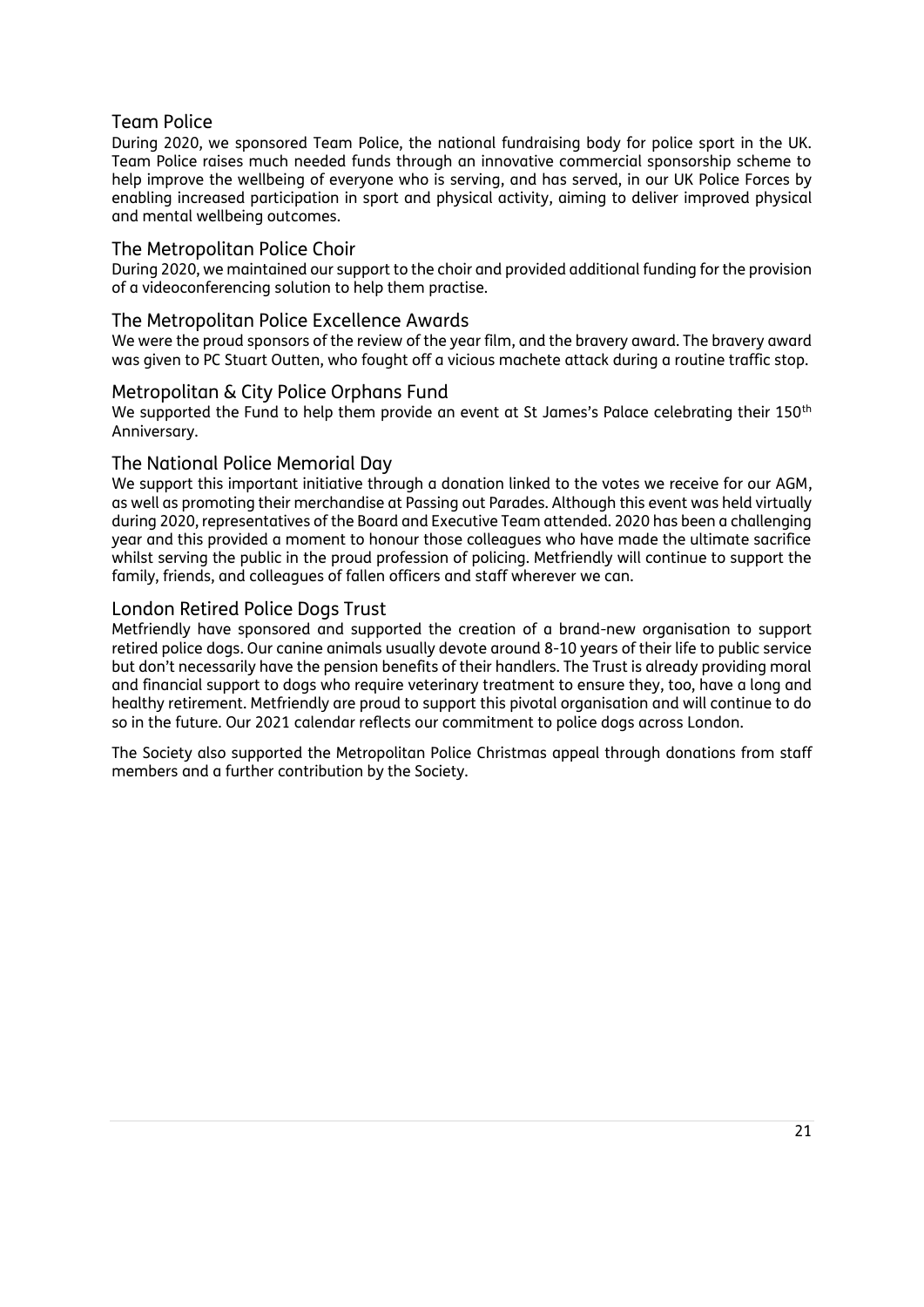## Responsible Investment

Metfriendly takes the issues of long-term environmental and social sustainability seriously. Economic, environmental, and social issues, including climate change and human trafficking, matter to our members. These considerations form part of our selection criteria when we select our fund managers. Our chosen fund managers share our core values and they have embedded Environmental Social Governance (ESG) at the heart of their investment decisions, as demonstrated below.

Royal London Asset Management (RLAM) is committed to be a responsible investor; from being a good steward of assets and promoting responsible investment with other stakeholders to offering a range of sustainable and ethical investment options.

RLAM has been a signatory to the United Nations Principles for Responsible Investments (PRI) since 2008 and is an active member of several other relevant organisations, including the UK Sustainable Investment and Finance Association.

In recent months, RLAM has included targeted engagement around the decarbonisation of portfolios across utility holdings, the climate resilience of its water holdings, and the strategic response to energyefficiency regulation that their commercial mortgage-backed securities and other real estate issuers are taking. RLAM has a dedicated ESG team that provides research, analysis, and insight to investment teams across the organisation.

For selected funds, RLAM operates a strong ethical framework whereby it identifies 'best of breed' companies within permitted sectors, while avoiding companies that are involved in excluded activities. Companies that generate over 10% of their turnover from either, or a combination of, the following categories are excluded in such funds:

- manufacturing of armaments or nuclear products, or any associated or strategic products
- growing, processing, or selling tobacco products.

Columbia Threadneedle Investments – Asset Management (CTI) focuses on responsible investment capabilities and has operated a weapons exclusions policy since 2011. It operates on the ethos that conducting detailed ESG research provides insight into the quality leadership, culture, and operational standards of practice of a business. Its team uses ESG to assess and prioritise opportunities, and to identify areas of potential concern.

- ESG is incorporated into investment analysis and decision-making.
- CTI actively votes for, and engages in, investee companies.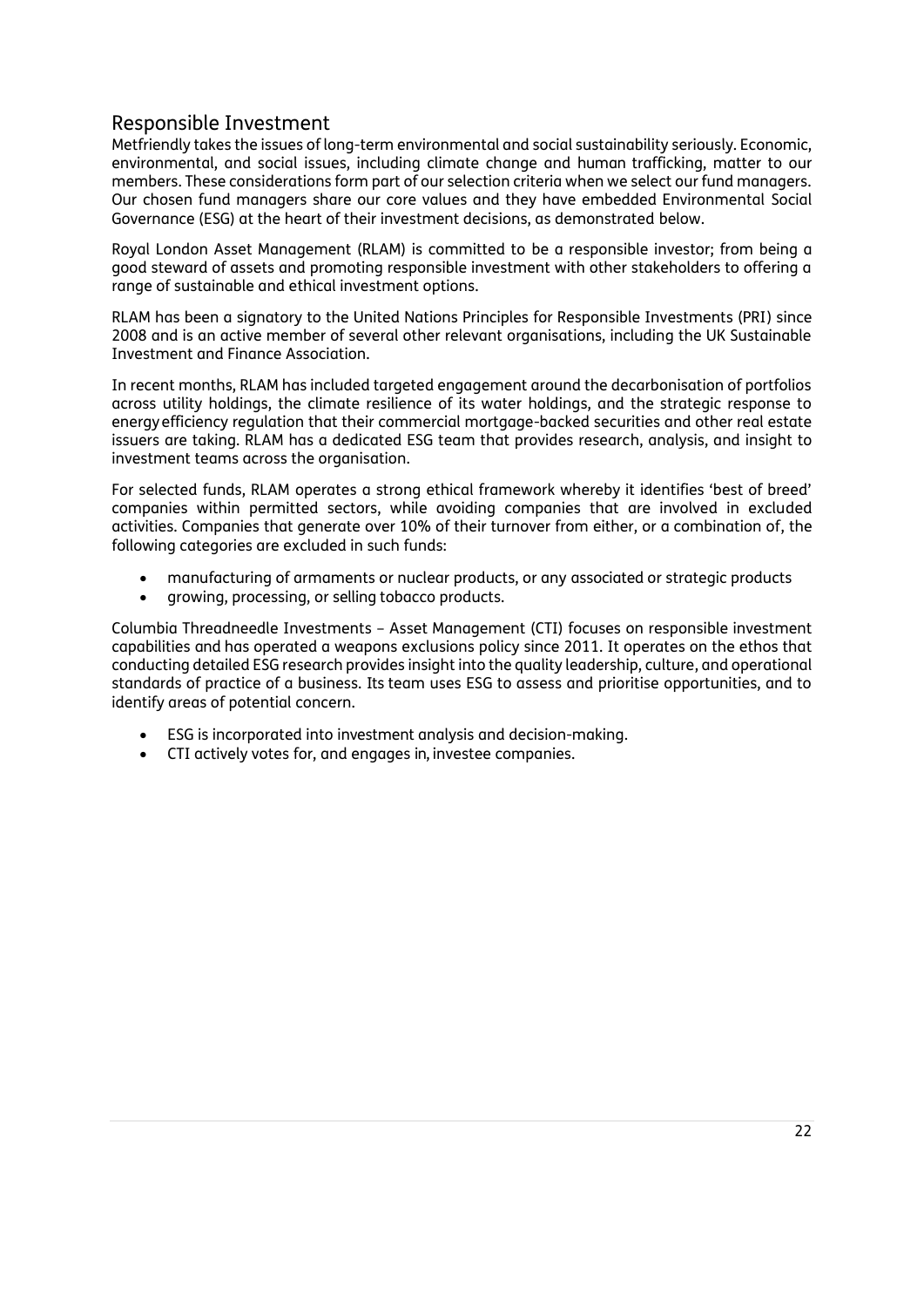## <span id="page-22-0"></span>Board of Directors 2020

#### Joanna Young - MSt (Cantab), MBA CertEd

#### *Board Chair; Remuneration, Nomination & Governance Committee; Member Committee*

Appointed to the Board in May 2013 and Chair since June 2018. Prior to this, Joanna was a serving police officer for over 30 years and the full-time secretary to the Superintendents' Association in London for four years until her retirement in 2015. She continues to have numerous connections and interactions with policing, and she delivers personal resilience and wellbeing workshops to police services across the UK; she is an associate of the College of Policing, supporting leadership and diversity programmes, and coaches individuals, including police officers and staff, to achieve their potential. Joanna is married with three grown-up children, is an active member of her church, leading a Sunday youth group, and continues to enjoy keeping fit, especially skiing, running and badminton.

Joanna was appointed Chair of the Board in 2018 and serves as a member of the Member Committee and Remuneration, Nomination & Governance Committee.

#### Lee Schopp - CDir ACA

*Chair Audit & Compliance Committee; Risk & Investment Committee; Senior Independent Director from June 2020 until 30 th November 2020 when he was appointed Interim CEO following the resignation of Kathy Byrne*

Appointed to the Board in August 2016, Lee is a Chartered Accountant, Chartered Director, and former interim CEO of mutual insurer, British Friendly Society Limited. Lee brings with him considerable strategic planning and execution experience gained over the past 20 years. He is an active member of the Association of Financial Mutuals and a Fellow of the Institute of Directors. In addition to these roles, Lee also built his own home, founded and sold successful micro-brewery operating in Bedfordshire, and acts as a consultant to small and medium size businesses, helping owners maximise their potential.

Lee is also Senior Independent Director at OAC plc, an actuarial consulting firm.

Lee served as the Chair of the Audit & Compliance Committee and serves on the Risk & Investment Committee.

#### Graeme McAusland - BSc FFA

#### *Non-Executive Director; Chair of Risk & Investment Committee; Audit & Compliance Committee; With Profits Advisory Arrangement*

Appointed to the Board in August 2016, Graeme is a qualified actuary and is currently Chief Executive at the Funeral Planning Authority. He has spent most of his working life in the life assurance industry and has held various senior roles including Chief Executive of a mutual insurer and UK Group Finance Director of another insurer. He holds other non-executive roles with an AIM listed stockbroker where he chairs the Audit Committee. In his spare time, Graeme plays the cornet in a brass band and studies with the Open University.

Graeme is the Chair of the Risk & Investment Committee and serves on the Audit & Compliance Committee. Graeme also serves as the Society's With Profits Advisory Arrangement.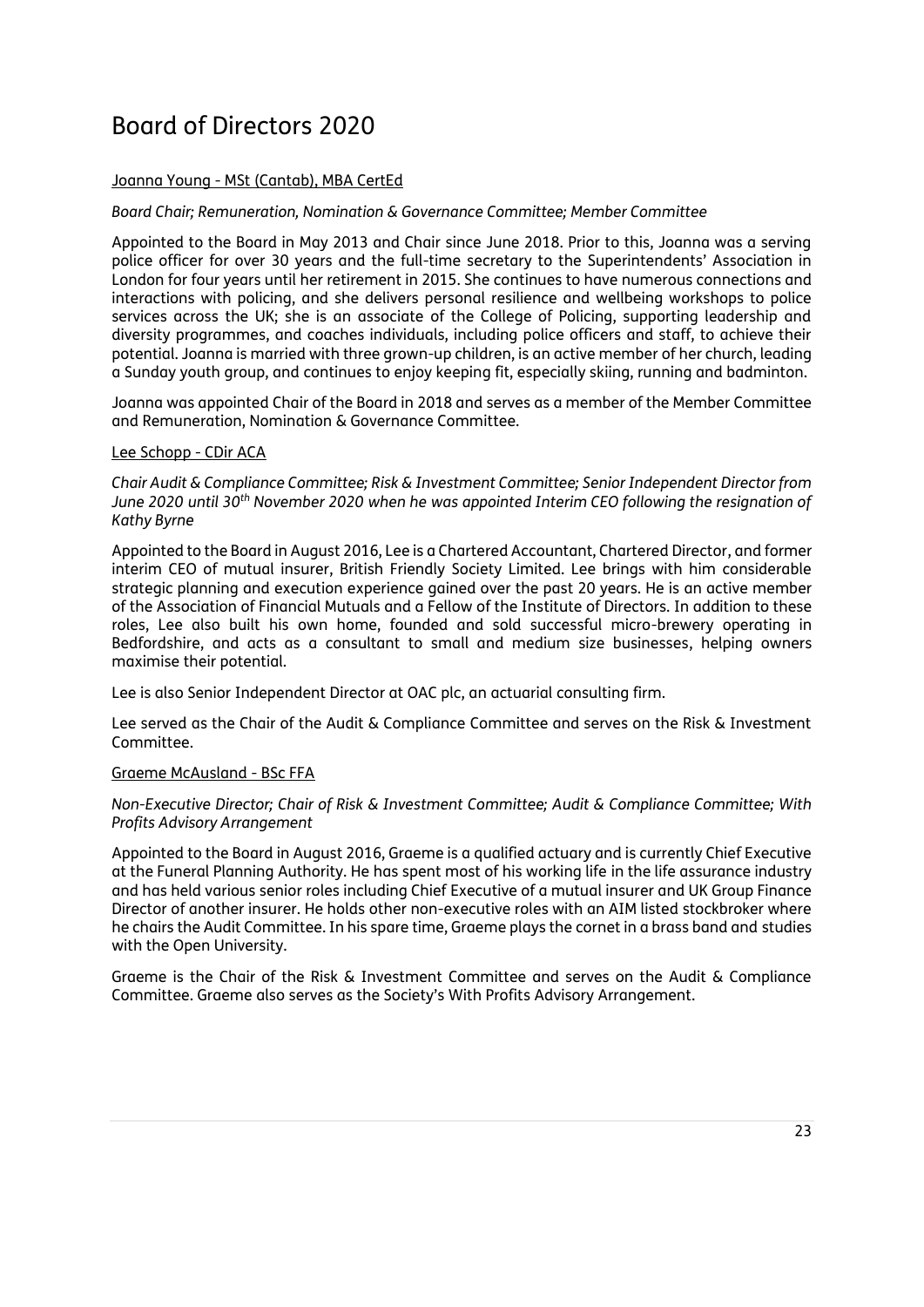#### Nicola Hayes MA(Hons)

*Non-Executive Director; Joined the Board June 2020; Chair of the Remuneration, Nomination & Governance Committee; Risk & Investment Committee*

Nicola has a background in financial services, particularly fund management, where her focus was on global distribution (sales, marketing and client service), operations and governance. She now works as a consultant and sits on several boards including a national charity, where she is Chair of the Finance, Audit, Risk & Commercial Committee. Nicola is the Chair of the Remuneration, Nomination & Governance Committee and serves on the Risk & Investment Committee.

#### Craig Haslam

*Non-Executive Director; Audit & Compliance Committee; Remuneration, Nomination & Governance Committee; Member Committee*

Craig was appointed to the Board on 1<sup>st</sup> January 2019, having retired from the Metropolitan Police Service the previous month. He spent 32 years with the Metropolitan Police Service, joining as a cadet and finishing as the OCU Commander for the Taskforce, with a varied career in challenging boroughs and in training while specialising in the arena of public order.

Craig is proud of the support, help and advice he has given to friends and colleagues over the years, in both their professional and personal lives, and did much to promote the financial security and wellbeing of others. Craig has been a member of Metfriendly since joining the police, making his move onto the Board a natural progression. Craig is a professional toastmaster and master of ceremonies, and keeps busy while officiating at weddings, awards ceremonies and charity events.

Craig serves as a member of the Audit & Compliance Committee, Remuneration, Nomination & Governance Committee and the Member Committee.

#### Clive Triance

*Non-Executive Director, Joined the Board June 2020; Chair of the Member Committee; Risk & Investment Committee* 

Clive worked for 36 years in banking for some of the largest global firms. During his career he served as a CEO, COO, Global Head of Sales, Global Head of Operations and Regional Head of Product. In June 2019, Clive left a global bank to form his own leadership coaching firm. He now works with a number of universities facilitating and teaching leadership skills and assisting firms in their preparedness for the cognitive revolution. He serves on the Risk & Investment Committee and the Member Committee.

#### Ben Grainger BA, MCIM

#### *Chief Operating Officer*

Ben's background is in marketing for private and public sector organisations. He started his career with Metfriendly in 2014, heading up the sales and marketing team – a role in which he oversaw membership growth for the first time in many years, as well as record levels of investment in the Society's With Profits Fund. He is a full Board member and has served on the Risk & Investment Committee and the Member Relations Committee.

Promoted to the role of Chief Operating Officer in 2018, he is responsible for the member services, IT, and people functions. In this capacity he regularly attends the Audit & Compliance, Remuneration, Nomination & Governance Committees.

Ben is a member of the Institute of Directors and is working towards Chartered status, having completed with "Distinction" the Institute of Directors' Certificate in Company Direction. Outside of work, he is a keen runner and avid rugby fan.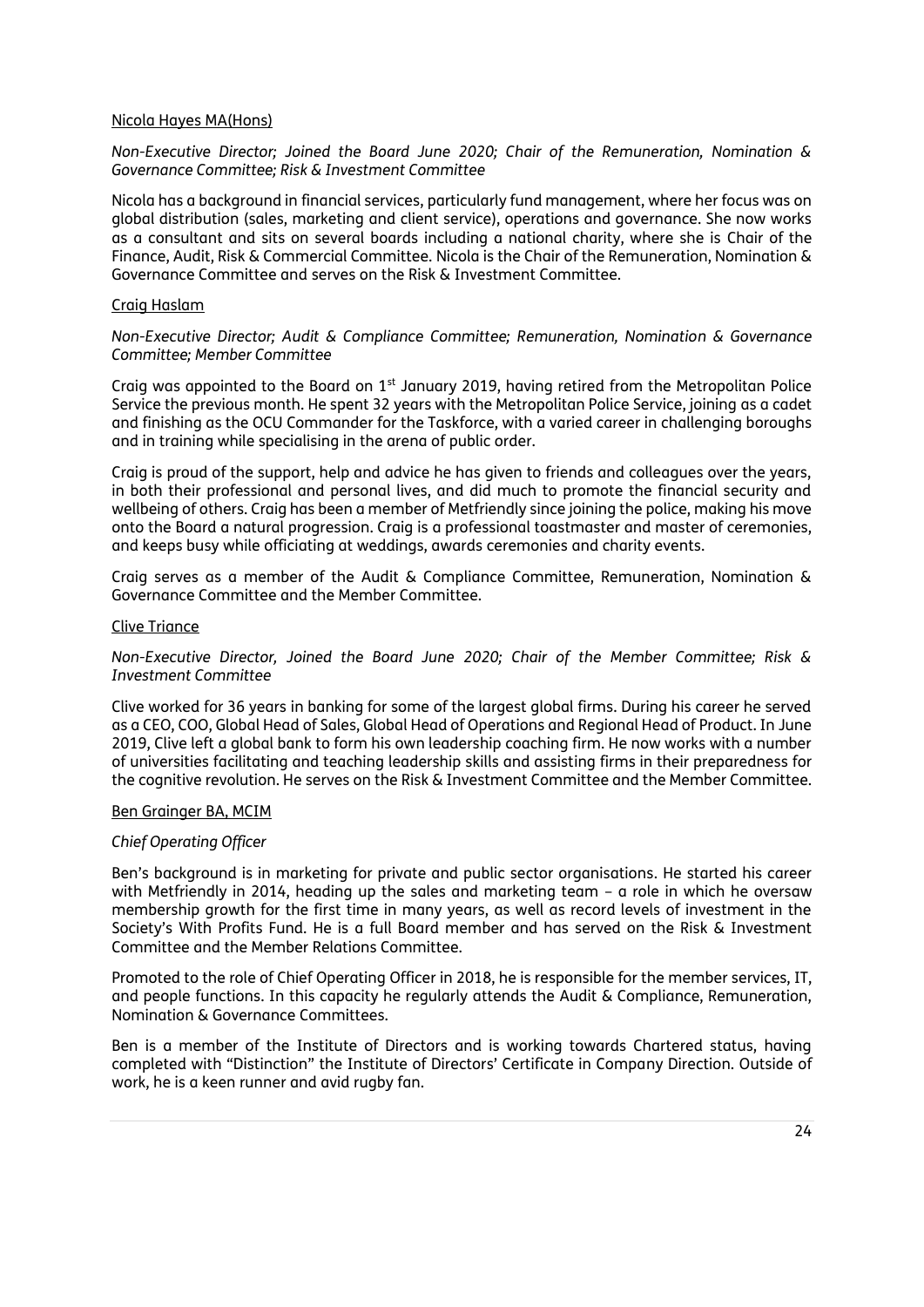#### Gerhardt Ekermans Hons BAcc, CA(SA)

#### *Chief Finance Officer*

Gerhardt joined Metfriendly in 2019 from a prominent challenger bank where he spent three years as the Head of External Reporting, Regulatory Reporting and Tax. Prior to that, he gained extensive financial services experience in his role as Financial Manager in the Group External Reporting Team of HSBC Bank Plc.

Gerhardt is a Chartered Accountant with Big Four audit experience and performed various roles ranging from financial management, technical accounting and reporting to business partnering. Gerhardt is a member of the Board of Metfriendly. In his spare time, Gerhardt is a Private Pilot and owner/operator of a vintage aircraft.

#### Kathy Byrne BSc, FIA, MBA

Kathy served on the Risk & Investment Committee, the Remuneration, Nomination & Governance Committee and the Member Committee. Kathy resigned as CEO in November 2020.

#### Janet Cassettari

*Risk & Investment Committee; Remuneration Committee (Janet retired from the Board by rotation in June 2020)*

#### Fiona Gregory BA Law

*Senior Independent Director; Chair of the Remuneration Committee; Nomination & Governance Committee (Fiona retired from the Board by rotation in June 2020).*

## Company Secretary:

#### Robert Dagg

*Chief Risk & Compliance Officer and Company Secretary*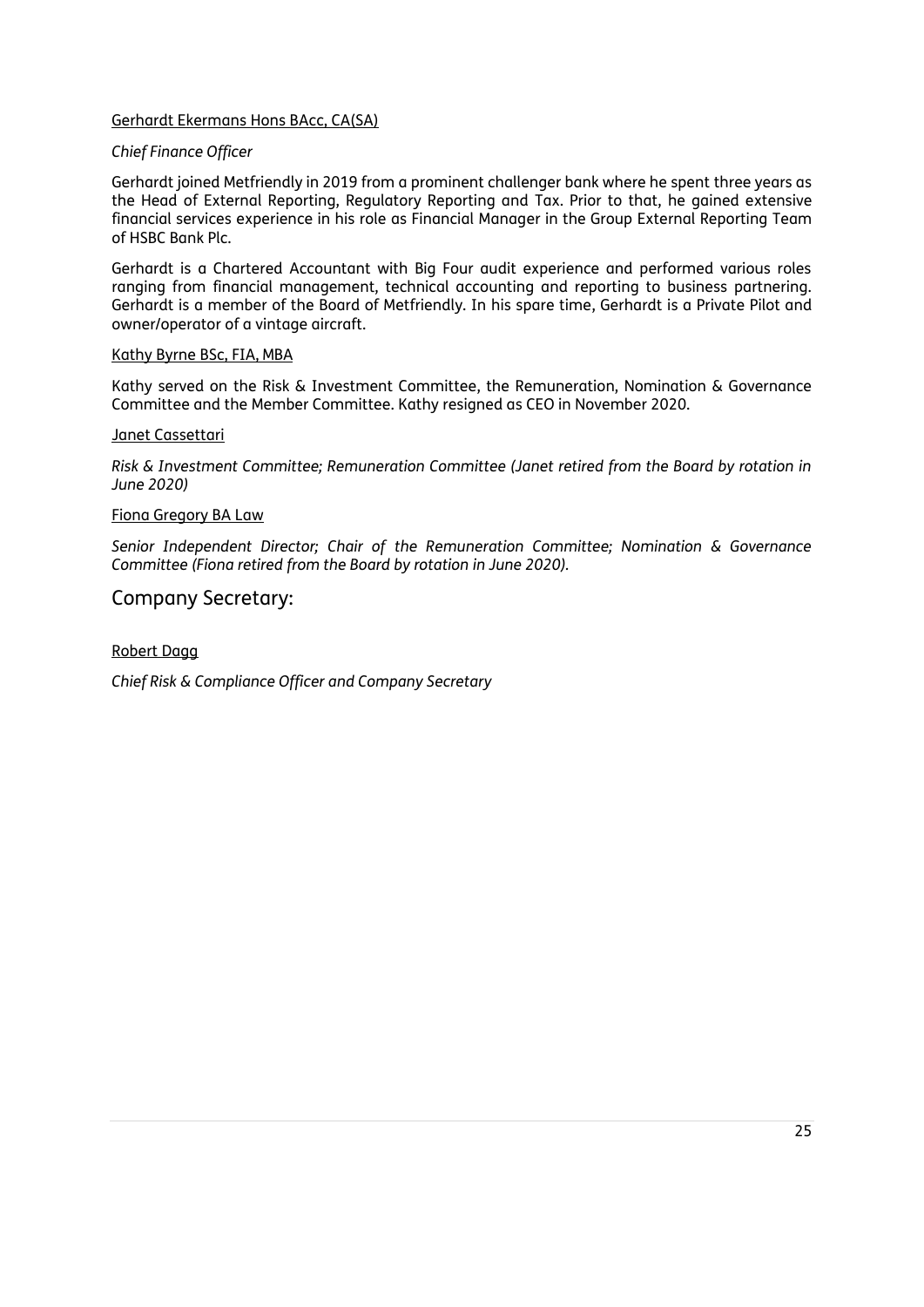## <span id="page-25-0"></span>Report of the Board of Directors

The Board of Directors is pleased to present its Report and Accounts for the year ended 31<sup>st</sup> December 2020, which have been prepared in accordance with the requirements of the Friendly Societies Act 1992 and the regulations made under the Act.

The Board is responsible for preparing the accounts and considers that the Annual Report and Accounts, taken as a whole, are fair, balanced, and understandable, and provide the information necessary for the Society's members to assess the Society's performance, business model and strategy. In determining the technical provisions, the Board has been advised by Lindsay Unwin, Chief Actuary, who also serves as the With Profits Actuary.

The Board is responsible for overseeing the strategic direction of the Society, ensuring that the appropriate resources, including key staff, are in place to deliver its business objectives.

It is also responsible for ensuring that business and operational risks are identified and addressed in an appropriate manner. Where appropriate, responsibilities are delegated to its committees, who report and make recommendations to the Board.

Day-to-day management and leadership of the Society is delegated to the Chief Executive Officer, who is responsible for delivering the business objectives of the Society and for ensuring the Board is adequately briefed on all matters brought before it.

The Board is consulted on all major appointments, extraordinary items of expenditure, major product developments, bonus decisions and investment strategy. The Society employs 35 members of staff, and Central Court, Orpington remains the main office of the Society.

The Society's Leadership Team is led by Lee Schopp, CEO (interim) and comprises Gerhardt Ekermans as Chief Financial Officer, Robert Dagg as Chief Risk & Compliance Officer and Company Secretary, Ben Grainger as Chief Operating Officer and Martin Bellingham as Sales & Marketing Director.

The Society is an incorporated friendly society and exists to serve members of the police service in London during and after their service, as well as their families. The Society also has members in other forces outside of London. We are a long-term insurance firm, and we confine our business to investment, savings, and protection products. Most of our assets are held to meet our liabilities to our With Profits members, who effectively own the Society.

Membership of the Society, as at 31st December 2020, stood at 16,359 (2019: 15,688).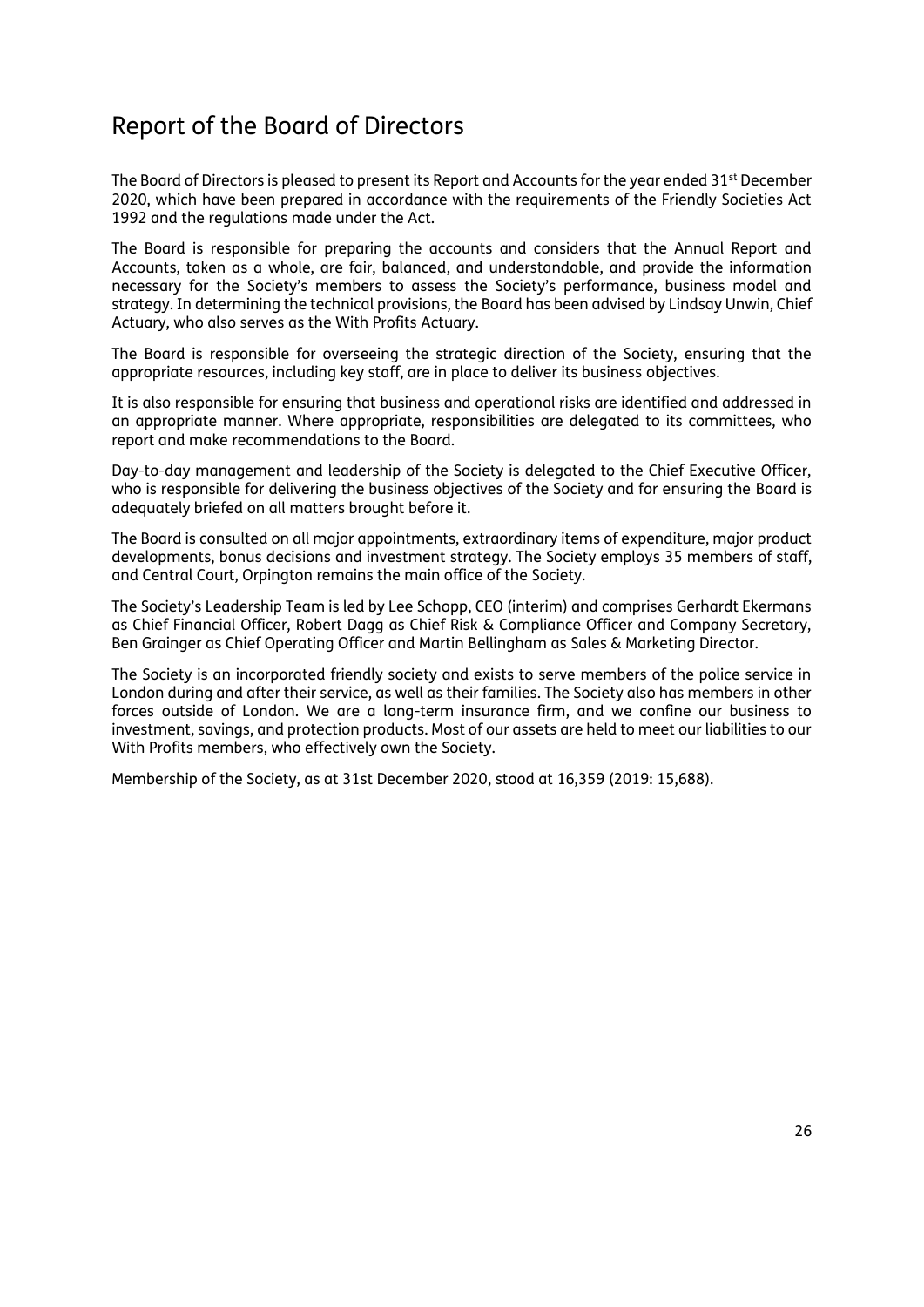## Risk Management

The Risk & Investment (R&I) Committee is generally responsible for overseeing risk management, with particular reference to systems, controls, and other aspects of operational risk.

Throughout the year, RSM - Risk Assurance LLP acted as our internal auditors under the oversight of Robert Dagg Chief Risk Officer. They conducted audits on financial crime, investments review and product lifecycle, the results of which were reported to the Audit & Compliance Committee and the Board.

The R&I Committee also monitors business risks, including investment, underwriting and expense management, which are core areas driving the returns to our members. The Committee also has responsibility for our risk register, which provides information about the main risks facing the Society, and the controls we have put in place to reduce their likely frequency or impact.

The Board maintained its risk policy, which it reviewed during 2020. The policy elaborates on the basis of risk measurement, and risk appetite is addressed in a quantitative manner. The principal risks are reviewed and reported quarterly, with a more detailed annual reassessment.

The Board continues to monitor proposed new legislation (including that emanating from the EU) and assesses its potential impact on the business model.

The Society has appointed a health and safety manager, fire wardens and first aiders at work to comply with statutory requirements and current good practice. We also hold appropriate insurance, including Directors' and Officers' cover.

## **Donations**

The Society continues to recognise the value of police groups that provide support and wellbeing to the wider police family. We are proud to continue to support these groups in various ways.

During 2020, the Society provided donations, sponsorship, or support to the following:

- Memorial Flame
- Team Police
- Met Excellence Awards
- Passing-Out Parade refreshments
- Long Service Awards refreshments
- Commissioner's Excellence Awards
- London Police Football Club
- Metropolitan & City Police Orphans Fund
- Baton of Honour presented to the best new student at each intake at the Hendon training centre
- Main sponsor for the Metropolitan Police Rugby Football Club for the 2019/2020 season
- The Metropolitan Police Choir
- City of London Police new recruits
- Metropolitan Police Service Greek & Cypriot Association
- The production of the London Retired Police Dog Trust's annual calendar.

### Statement of Solvency

The Society is required to maintain the prescribed margin of solvency in respect of its long-term business. The Society met this requirement throughout 2020.

The Society did not conduct any activities in 2020 that it believes were outside its powers.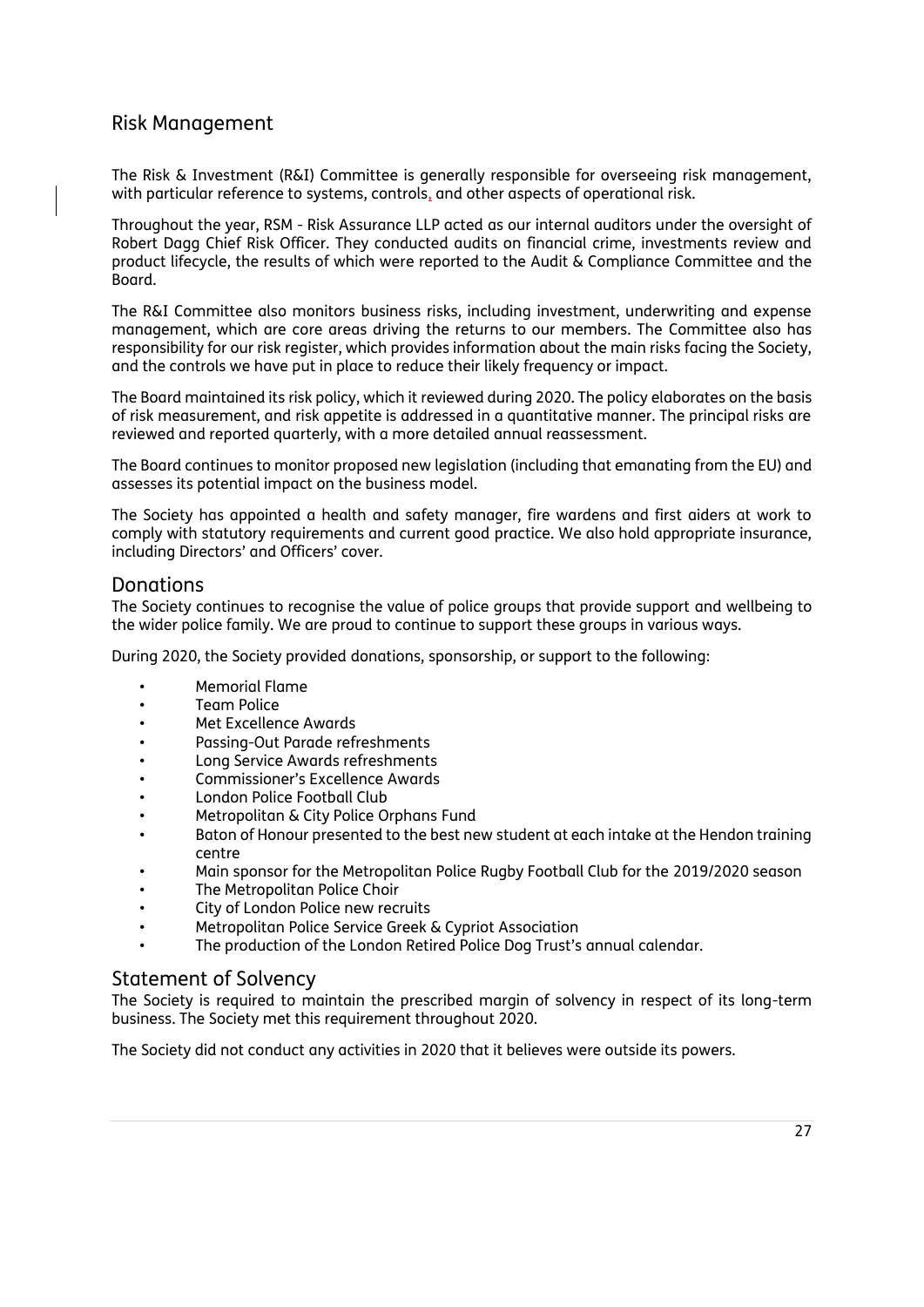## Going Concern

The Society's forecasts and projections, taking account of reasonably possible changes in trading performance, show that the Society should be able to operate within the level of current resources over a period of at least 12 months from the date of approval of these financial statements. After making enquiries, the Directors have a reasonable expectation that the Society has adequate resources to continue in operational existence for the foreseeable future. The Society therefore continues to adopt the going concern basis on preparing financial statements.

The Directors have considered the potential impact COVID-19 on the Society's financial resources and business plans and believe that the Society is well placed to manage its business risks despite the current uncertain economic outlook. Further details of the potential impact of COVID-19 may be found in the Strategic Report on page 12. The Directors have a reasonable expectation that the organisation has adequate resources to continue in operational existence for the foreseeable future. The Society therefore continues to adopt the going concern basis in preparing its financial statements.

## Viability Statement

The Own Risk Solvency Assessment (ORSA) process reports the assumptions that the Society has made in assessing how the business will develop and results in an annual report available to our Regulators.

With the new Leadership Team in place, a strategic plan for 2020 – 2022 was produced. The Society also produces a Forward-Looking Assessment of Own Risk (FLAOR) that is consistent with the threeyear projection in the Society's Business Plan. The FLAOR looks at solvency and capital requirements under several new business scenarios and includes both successful growth in new business and reduced new business volumes.

As a result of this work, the Society has a reasonable expectation that it will be able to continue to operate and meet its liabilities as they fall due for a period of at least three years. The key assumption supporting this expectation is the continuing availability of appropriate resources.

## Appointment of Auditors

Mazars LLP acted as auditors to the Society throughout 2020.

Mazars LLP were first appointed in 2011. The Board approached the market for tender during 2020. However, owing to the COVID-19 pandemic, the response was limited and the Board supported remaining with Mazars for the upcoming year. The Board will reconsider a new tender process during 2021.

**Robert Dagg – Company Secretary**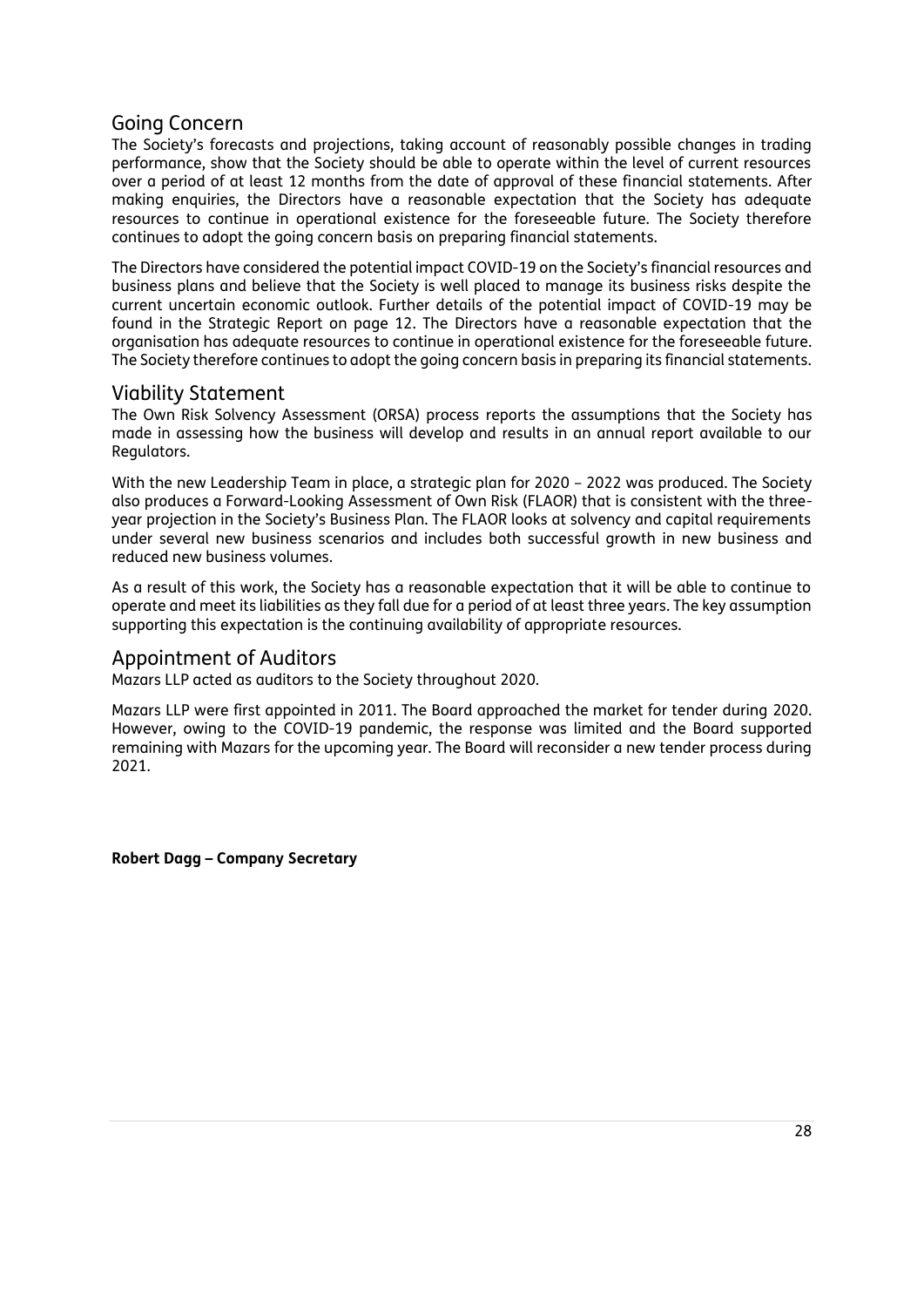## <span id="page-28-0"></span>Report to Members with With Profits Policies

## <span id="page-28-1"></span>Directors' Report

The Society manages its With Profits business in accordance with the [Principles and Practices of](https://www.metfriendly.org.uk/member-resources/your-society/with-profits/ppfm-principles-practices-financial-management/)  [Financial Management](https://www.metfriendly.org.uk/member-resources/your-society/with-profits/ppfm-principles-practices-financial-management/) (PPFM), which are published on the Society's website, along with a member guide – "[How we manage the With Profits Fund](https://www.metfriendly.org.uk/member-resources/your-society/with-profits/manage-profits-fund/)". These documents are available to members on request, free of charge. The Board exercises its discretion in managing the business taking into account the terms under which business is issued, the constraints of the PPFM and regulatory requirements. In doing so, the Board is advised by the With Profits Advisory Arrangement and the With Profits Actuary (WPA). The With Profits Advisory Arrangement chaired the Society's Risk & Investment Committee during 2020, which also has a responsibility to consider issues relating to With Profits business. Graeme McAusland served as With Profits Advisory Arrangement throughout 2020. His terms of reference were reviewed in July with no changes.

The Board reviewed the Principles and Practices in the PPFM twice during 2020. The first review reflected the introduction of a new version of the Monthly Savings ISA in April 2020 and took effect from July 2020. There were no further changes following the annual review in December. The changes are set out in the Changes to the PPFM section below.

The Board's discretion relates principally to setting investment strategy, determining asset shares, setting annual and final bonuses, setting fair surrender values, and regularly assessing whether it should make any special distribution from the Society's capital. In setting final bonuses, the objective is to ensure that pay-outs are fair and, in particular, close to the asset shares that have built up from members' premiums (after allowing for the investment return on the With Profits Fund, expenses, the costs of providing guarantees and, where applicable, special distributions, taxation and life cover).

In managing the With Profits business during 2020, the Society has taken account of the financial strength of the Society, the investment performance of the With Profits Fund and the cost of providing guarantees. The global downturn in financial markets resulting from the COVID-19 pandemic during the first half of 2020 triggered planned management actions to be taken to ensure that all members were treated fairly. These actions included a review of final bonus rates and a review of the annual bonus rate applying to Monthly Savings ISA policies written between 2015 and March 2020. As at 20th March 2020, the UK stock market had fallen by more than 30% since the start of 2020, whilst the Metfriendly With Profits Fund reduced by less than 10% over the same period. This shows the benefits of diversification in the Society's Investment Strategy, which provided protection from the worst of these market movements.

The financial strength of the Society, as measured by the Solvency Capital Requirement (SCR) Coverage Ratio, moved from 292% at the start of the year to approximately 260% by the end of March and was 221% at the end of the year. These movements were in line with expectations based on the movements in interest rates and new business levels over this period. The Society's SCR coverage ratio remained in its green risk appetite zone of between 200% and 300% during 2020, thus demonstrating continued financial strength despite market volatility.

The Board considers that the volumes and terms of business written in 2020, and those planned for 2021, are within the Society's risk appetite, particularly with respect to capital resources and administrative capabilities.

The Society will normally levy a charge on asset shares towards meeting the cost of providing guarantees. In 2019 the annual charge was 0.25% of asset shares. Following the removal of the MVR subsidy on new business written in 2020, this annual charge was expected to fall to 0.15% on business written without the MVR subsidy. During 2020, market downturns and falls in interest rates to record lows have meant that the cost of providing guarantees for new business written without the MVR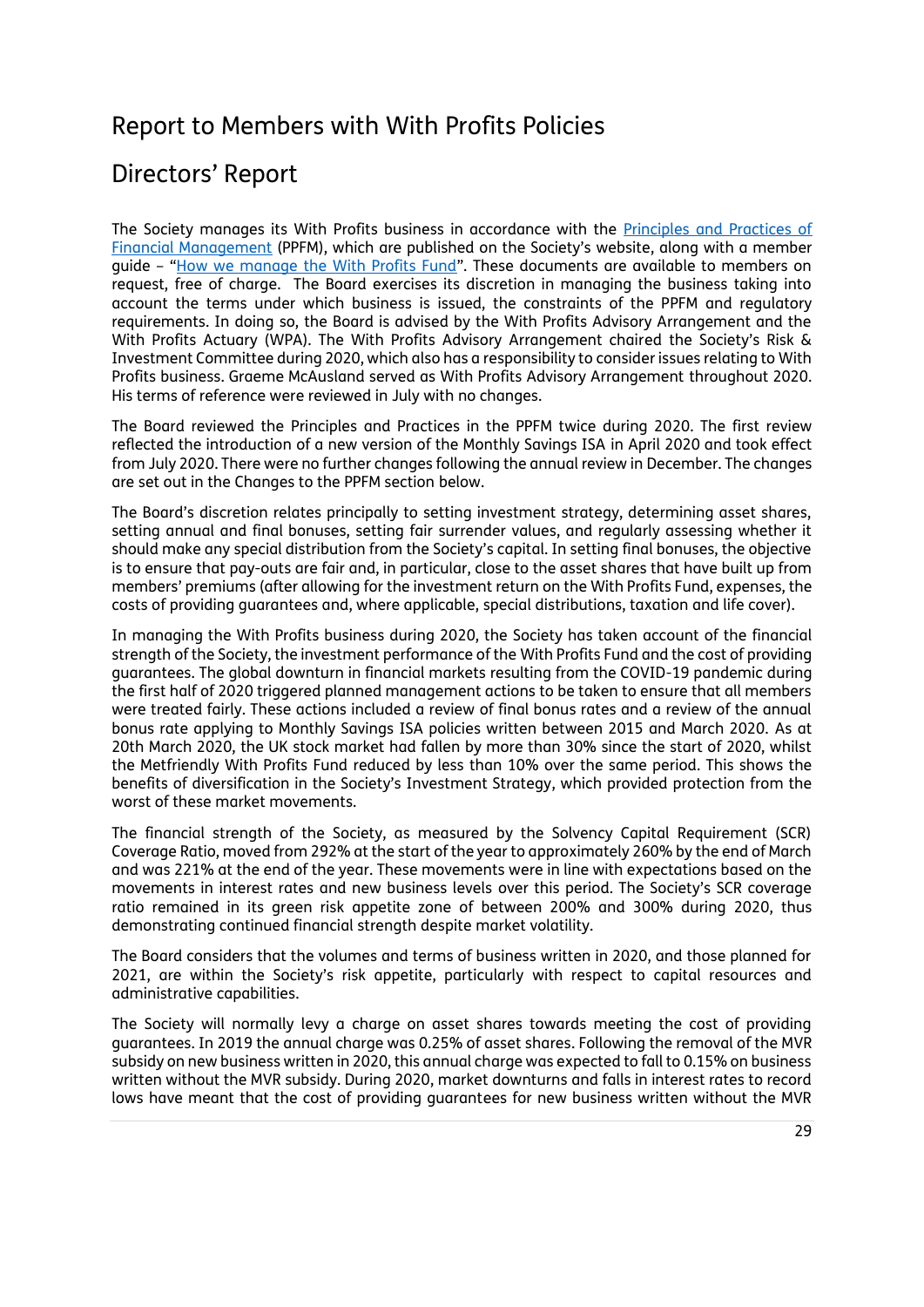subsidy have been similar to the cost of providing guarantees for the existing business. The Lifetime ISA and Monthly Savings ISA business attracts a younger membership, for whom the associated costs of guarantees are lower due to lower mortality rates. Therefore, the annual charge for guarantees for Lifetime ISA and Monthly Savings ISA business written from 6th April 2020 was set at 0.15% and at 0.25% for all other business.

It is the Directors' opinion that the business has been managed throughout 2020 in accordance with the PPFM and that they have exercised their discretion appropriately, taking into account the reasonable expectations of members, and maintaining fairness between differing types of business.

## Changes to the PPFM

There were no changes of substance to the Principles in the PPFM during 2020. The Practices were updated in December 2019 and took effect from January 2020. This update was covered in the 2019 Report. An update to the PPFM was made in July 2020 to include a new version of the Monthly Savings ISA product, which applied to all Monthly Savings ISA policies issued from April 2020 onwards. The Principles and Practices were updated to distinguish between the two versions of the product. The main differences are:

- Monthly Savings ISA policies issued between 2015 and March 2020 are issued under Tables 29 and 30;
- Monthly Savings ISA policies issued from April 2020 are issued under Tables 32 and 33;
- Monthly Savings ISA policies issued between 2015 and March 2020 only have annual bonuses and no final bonus. Accordingly, the annual bonus rate for this plan will normally be higher than for other single/recurrent premium plans. Monthly Savings ISA policies issued from April 2020 have the same annual and final bonus rates as the Lump Sum ISA;
- For surrenders of Monthly Savings ISA policies issued on or before March 2020, the accumulated sum assured is reduced by a charge during the year of subscription of one month's premium;
- For surrenders of Monthly Savings ISA policies issued from April 2020, the accumulated sum assured is reduced by a charge where surrender occurs in the first two years of a contract. The charge is currently 5% of the accumulated sum assured where surrender occurs in the first year of a plan and 3% where surrender occurs in the second year of a plan.

There were no material changes to the member guide. The Society's website provides details about its With Profits business at [https://www.metfriendly.org.uk/member-resources/your-society/with](https://www.metfriendly.org.uk/member-resources/your-society/with-profits/)[profits/](https://www.metfriendly.org.uk/member-resources/your-society/with-profits/)

#### **Bonuses Annual Bonuses**

The Board set the rates of annual bonus added to With Profits contracts for 2020 at the rates shown in the tables below, which are lower than the rates set in 2019. The reduction in some of the annual bonus rates (regular premium with profits and Monthly Savings ISA policies issued between 2015 and March 2020) is slightly more than would normally be expected. This reflects the higher cost of providing annual bonuses that are driven by risk free interest rates and these fell during 2020. The interim rates for claims to be paid in 2021 were set at the same rates as those for 2020.

Table 1 below shows the declared annual bonus rates for 2020, along with the rates for 2019. Annual Bonus rates for 2021 will not be decided until the end of the year. Interim annual bonus rates to be paid on claims in 2021 are also shown. These annual bonus rates are applied on a calendar year basis.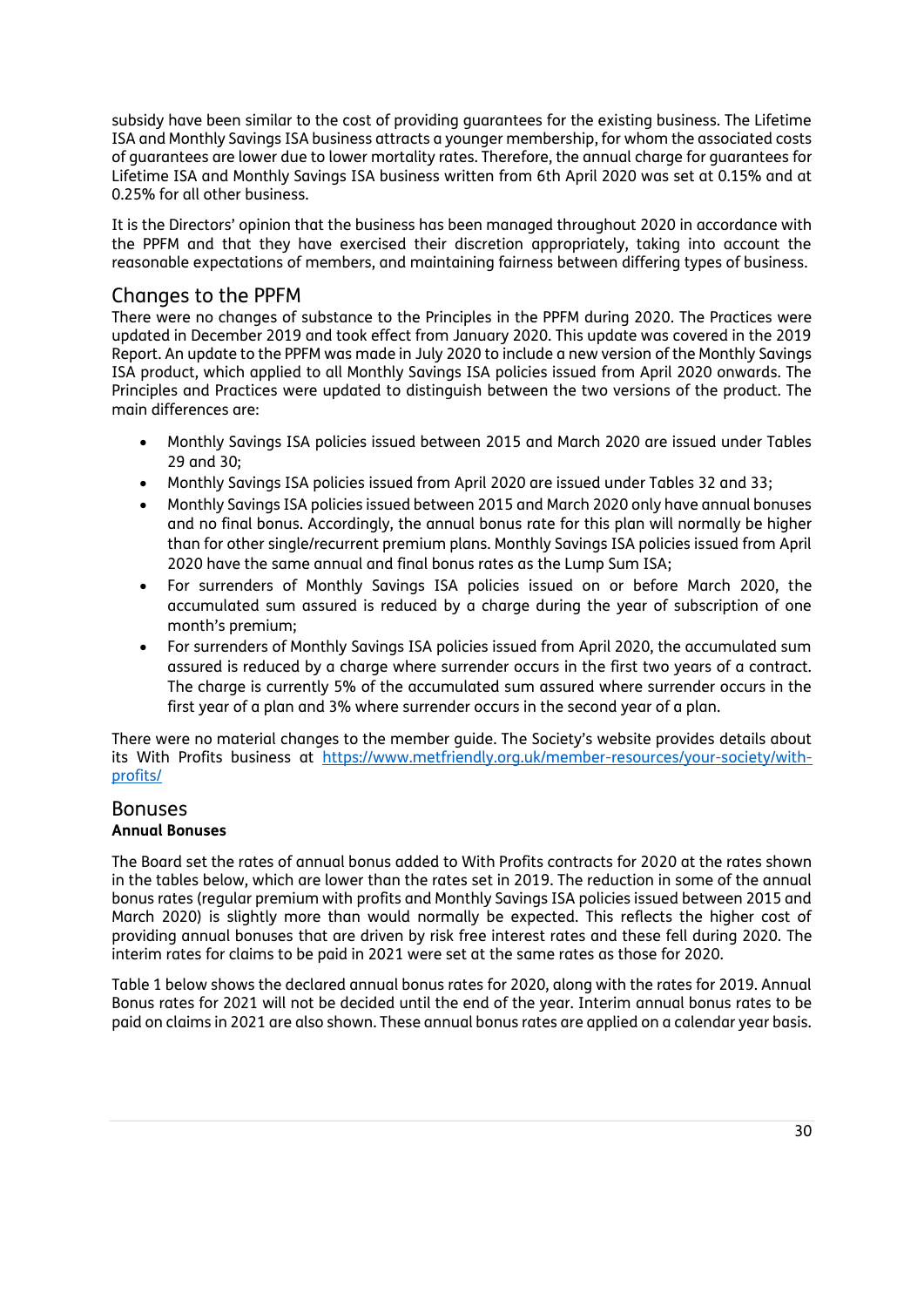| Product                                                                      | <b>Tables</b>        | 2019<br><b>Declared</b><br>Rate | 2020<br><b>Declared</b><br>Rate | 2021 Interim<br>Rate |
|------------------------------------------------------------------------------|----------------------|---------------------------------|---------------------------------|----------------------|
| Tax-exempt savings plans                                                     | 8, 10, 11,<br>21, 22 | 0.80%                           | 0.10%                           | 0.10%                |
| Standard savings plans                                                       | 12, 15, 16           | 0.64%                           | 0.08%                           | 0.08%                |
| With Profit Bonds, With-Profit<br>Income Bonds and Flexible<br>Savings Plans | 19, 26, 27           | 0.80%                           | 0.20%                           | 0.20%                |
| Fully paid tax-exempt Option<br>Plans                                        | 11                   | 1.00%                           | 0.25%                           | 0.25%                |
| Fully paid standard Option Plans                                             | 12                   | 0.80%                           | 0.20%                           | 0.20%                |
| Lump Sum ISA, Lump Sum Junior<br>ISA & Regular Premium ISAs prior<br>to 2016 | 24, 25, 28           | 1.00%                           | 0.25%                           | 0.25%                |

## **Table 1: Annual Bonus Rates applied on a Calendar Year Basis**

Monthly Savings ISA policies issued between 2015 and March 2020 receive only an annual bonus. The annual bonus for these policies is usually expected to be higher than the annual bonus for other ISA policies. The Board reduced the variable annual bonus rate for the Monthly Savings ISA business from 2% to 1% from  $6<sup>th</sup>$  April 2020 in light of the global downturn in financial markets resulting from the COVID-19 pandemic.

Table 2 below shows the annual bonus rates for policies where bonus rates are applied on a tax year basis, which starts on 6th April each year and ends on 5th April the following year. Annual Bonus rates for the 2021/22 tax year will not be decided until the end of the year and the rates shown are interim annual bonus rates to be paid on claims in 2021. These apply to Monthly Savings ISA and Lifetime ISA policies.

| Product                                                                                  | <b>Tables</b> | 2019/20<br><b>Declared</b><br>Rate | 2020/21<br>Bonus Rate* | 2021/22<br><b>Interim Rate</b> |
|------------------------------------------------------------------------------------------|---------------|------------------------------------|------------------------|--------------------------------|
| Lifetime ISAs                                                                            | 31            | 1.00%                              | 0.25%                  | 0.25%                          |
| Monthly Savings ISA & Junior ISA<br>policies issued between<br>01/01/2016 and March 2020 | 29, 30        | 2.00%                              | 1.00%                  | 0.25%                          |
| Monthly Savings ISA & Junior ISA<br>policies issued from April 2020**                    | 32, 33        |                                    |                        | 0.25%                          |

*\* The bonus rate for the 2020/21 tax year will be applied from 6th April 2020 to 5th April 2021. The Society reserves the right to reduce annual bonus rates in 2021 should market movements mean that this is appropriate to maintain fairness for all policyholders.*

*\*\* For Monthly Savings ISA and Junior ISA policies issued from 6 th April 2020 there is no 2020/21 rate, as these policies receive the guaranteed reversionary bonus rate of 1.5% for the 2020/21 tax year.*

The guaranteed reversionary bonus rate for the Monthly Savings ISA and Lifetime ISA for the 2020/21 tax year is 1.5%. The guaranteed reversionary bonus rate for the Monthly Savings ISA and Lifetime ISA for the 2021/22 tax year will be 1%. This will apply to all new MSISA plans starting between  $6^{\text{th}}$ April 2021 and 5<sup>th</sup> April 2022, and to all recurrent premiums and lump sums paid into Lifetime ISA plans for the 2021/22 tax year.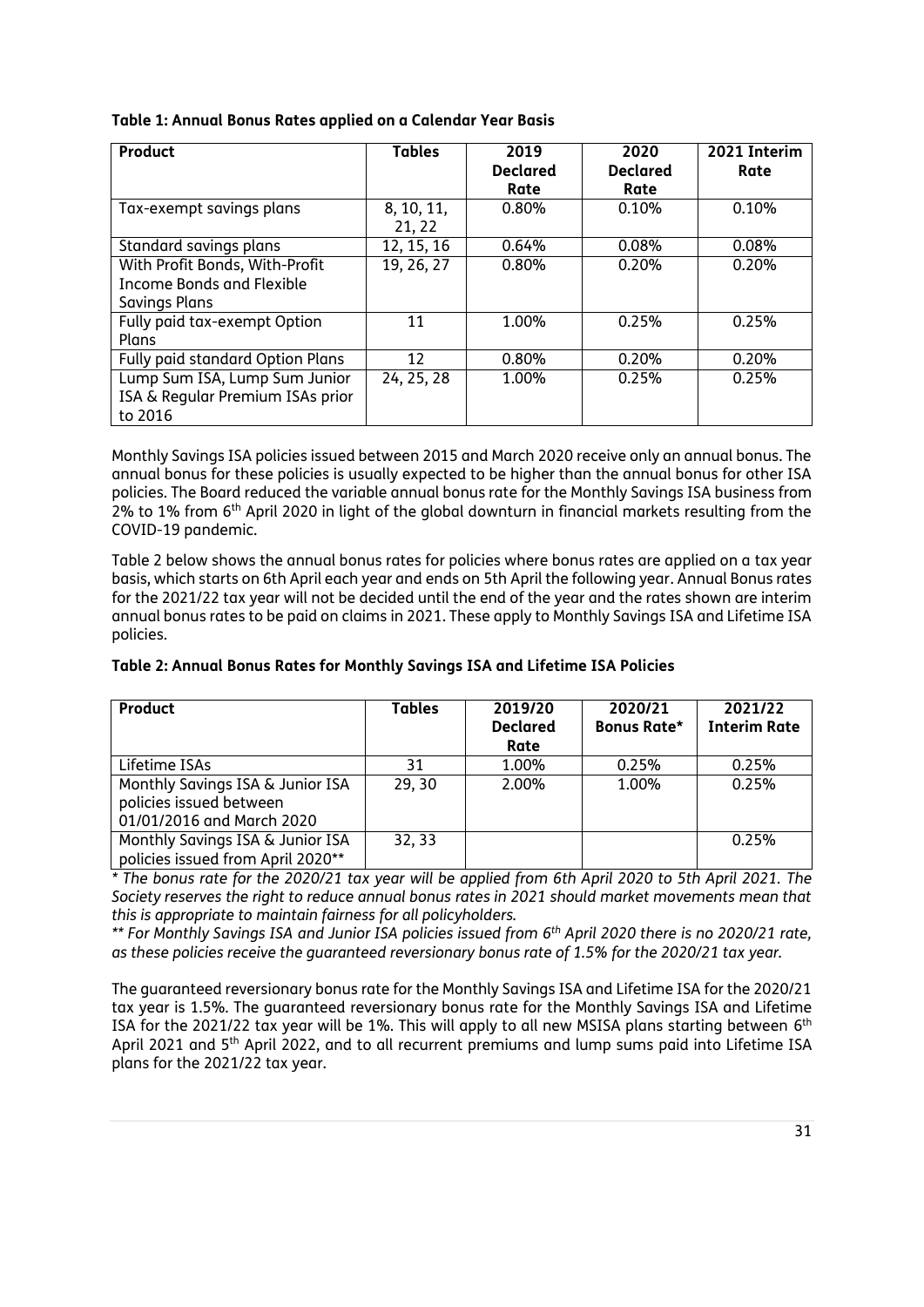#### **Final Bonus Rates**

Final bonus rates, where applicable, are determined according to the duration that a contract has been in force and are normally reviewed annually for endowment savings contracts and quarterly for contracts without a fixed duration. Final bonus rates were reviewed for all contracts in March 2020 and final bonus rates were reduced for contracts without a fixed duration on 24th March 2020. Final bonus rates for contracts without a fixed duration continued to be reviewed and updated quarterly for the remainder of 2020. Examples are given on the Society's website. Pay-outs on endowments in 2021 will generally be lower than in 2020. These changes reflect movements in the underlying asset shares.

## Surrender Values

The Society has maintained its practices for surrender values throughout 2020. On contracts without a fixed duration, including the Monthly Savings ISA, the Society may impose a Market Value Reduction (MVR) to reduce the sum assured and existing annual bonuses to reflect the asset share more closely.

MVRs were applied from 24<sup>th</sup> March to 30<sup>th</sup> June 2020. The application of the MVR was triggered by the global downturn in financial markets resulting from the COVID-19 pandemic.

#### **Lee Schopp**

On behalf of the Board

## <span id="page-31-0"></span>Report of the With Profits Actuary

As the With-Profits Actuary to the Society, it is my responsibility to advise the Board on the management of the Society's with-profits business, and to report annually to with-profits policyholders on the exercise of discretion in relation to that business. I have considered the attached annual report from the Directors of the Society to with-profits policyholders.

In my opinion:

- The report is a fair reflection of how the with-profits business has been managed during the year;
- The discretion exercised by the Society's Board in respect of 2020 may be regarded as having taken the interests of all with-profits policyholders into account in a reasonable and proportionate manner; and
- The new business written during 2020 has been written on appropriate terms, consistent with the previous generations of comparable products and the volumes of new business written during 2020 were appropriate.

In reaching this opinion, I have taken into account the information and explanations provided to me by the Society, relevant rules and guidance issued by the PRA and FCA and applicable standards issued by the Financial Reporting Council and the Institute and Faculty of Actuaries.

**Lindsay Unwin** BSc FIA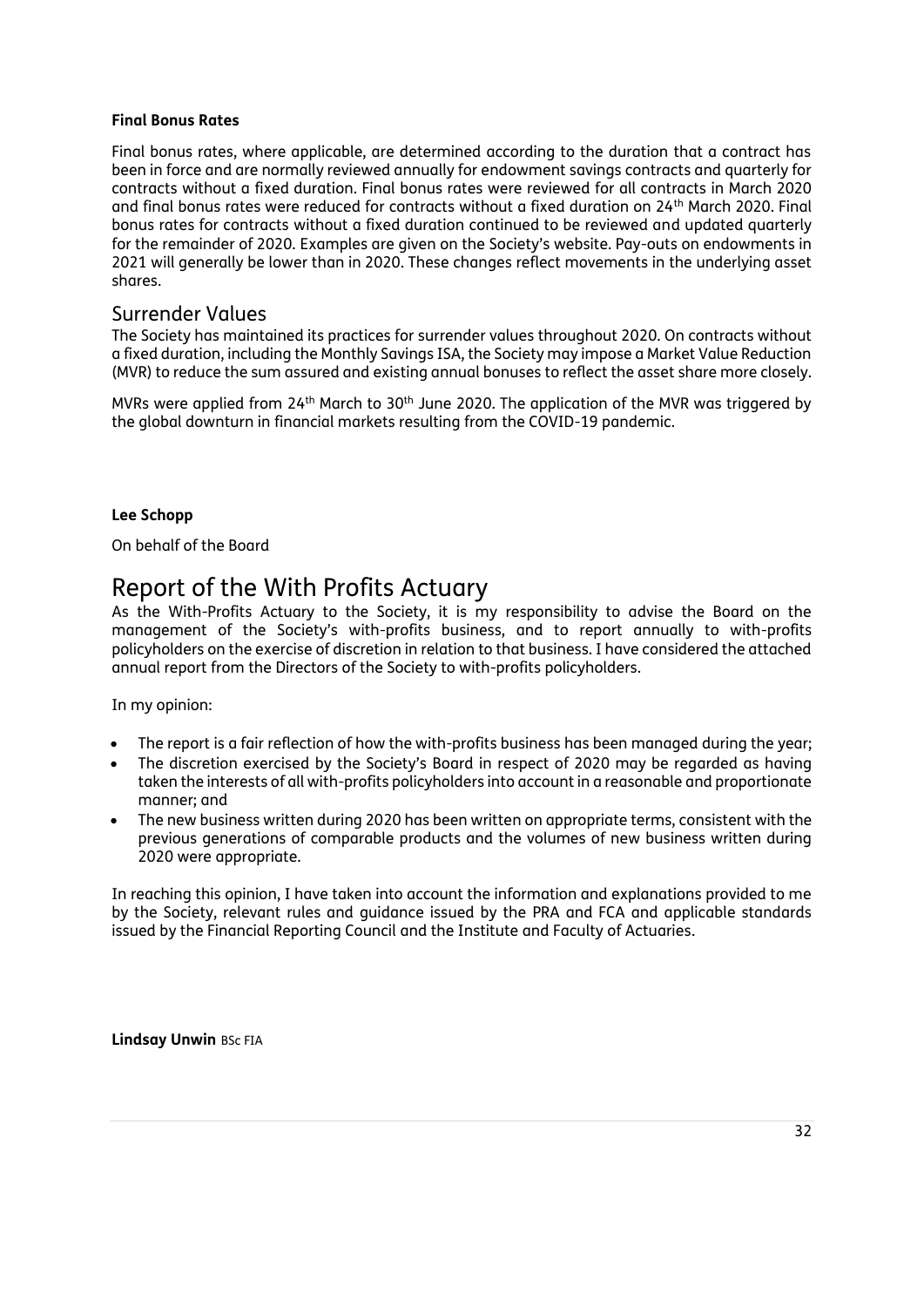## <span id="page-32-0"></span>Corporate Governance Report

Metfriendly uses the 2019 edition of the AFM's Corporate Governance Code (full text of the new Code is available at www.financialmutuals.org/governance/ourgovernance-code/) as a benchmark to demonstrate good governance. This Code was effective from 1 st January 2019, and we have decided to adopt it from that date and continue to report against its principles for this financial year. The Code has six principles:

- purpose and leadership
- Board composition
- Director responsibilities
- opportunity and risk
- remuneration
- stakeholder relationships and engagement

each of which is broken down into more detailed provisions. The following section explains how Metfriendly applies these provisions and where, in this Annual Report or elsewhere, compliance with those provisions is evidenced.

Throughout the year ended 31<sup>st</sup> December 2020, to the best of the Board's knowledge, the Society has complied with the AFM Corporate Governance Code (2019). The Society has applied all the principles set out in the Code and explained how these principles have been applied, as set out below.

## Principle One - Purpose and Leadership

### Purpose

The purpose of Metfriendly, as expressed in our "Vision Statement", is - To be the trusted provider of financial solutions relevant to the Police family.

### Values

Our values shape every aspect of how we operate as a Society, to ensure we treat everyone equally and fairly, whether as employees, members, regulators, or third-party or partner organisations.

Our values are:

- Treating our members, team and other stakeholders with courtesy, respect and professionalism.
- Recognising the unique profession of policing and proudly place members at the heart of our Society.
- Understanding the need to continually improve in order to meet our members' current and future needs.
- Striving to get things right first time.
- Taking care to act with honesty and integrity at all times.

We always put our members, and the protection of their interests, at the centre of all that we do.

The Board promotes a clear and collective vision through engagement with employees throughout the year by dissemination of Board decisions through the Leadership Team to all employees at regular staff meetings, and by Board participation at team-building events held for all staff.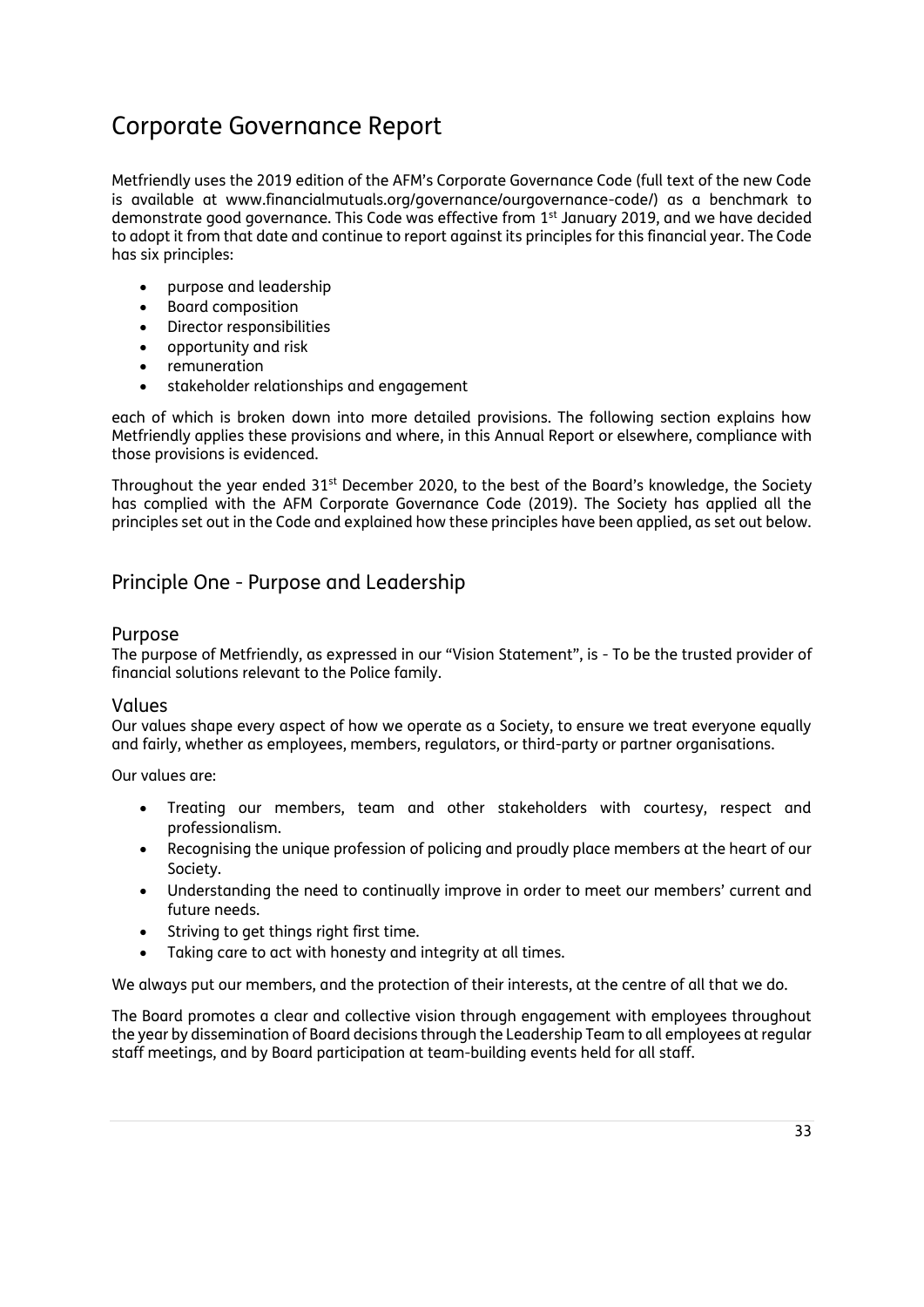The Board is ever mindful of the dilemma of mutuality; the interests of existing members at any point in time may differ from the needs of the business to generate a surplus sufficient to enable investment, for example in new technology or skill, and/or growth of the business. Both capital investment and growth benefit future members but are made possible using the funds provided in large part by past and existing members. This means we must be very clear as to the benefits to members we expect from our strategic decisions in order to balance these needs over time.

#### **Culture**

A healthy culture is critical to the success of any company, but especially for a Friendly Society.

In order to understand our culture more deeply and ensure that it is aligned with our purpose, the Board commissioned staff surveys during the year. The results of the surveys have already informed a wide variety of activity in the Society, from adjusting the appraisal system to informing Board of recruitment choices. Encouragingly, they also highlighted the clear sense of purpose and a collective vision shared across the Society. We intend to run the staff survey annually and respond to the feedback.

The Board continues to monitor indicators of a healthy culture throughout the year, including staff turnover.

Adherence to our values is an integral part of regular staff appraisals carried out quarterly for all staff and is discussed at the regular monthly meetings between individuals and their line managers.

We conduct exit interviews for every employee that has chosen to leave the business.

#### **Strategy**

Our strategy, objectives, and performance indicators are found in the Strategic Report, starting on page 6.

## Principle Two - Board Composition

The function of the Board of Directors is to manage the business of the Society, which may exercise all the powers of the Society as expressed in its Rules and under the provisions of its Terms of Reference.

The primary objectives of the Board are to:

- collectively express the aspirations of the Society's membership
- set the overall values and principles of the organisation
- ensure the strategic vision and decisions taken by the Board in relation to membership, relationships with the police service, and product/service provision and development uphold the Society's reputation

What follows describes how Metfriendly exercises this responsibility.

The Board must meet at least three times a year. During 2020 the Board met seven times, which it decided was sufficient to carry out all its tasks effectively. In addition, the Board has strategy days where it focuses on wider issues that affect the business and checks that plans remain appropriate.

The Board works to a Schedule of Matters Reserved for Board Decision which is reviewed and approved each year. All meetings are formally minuted.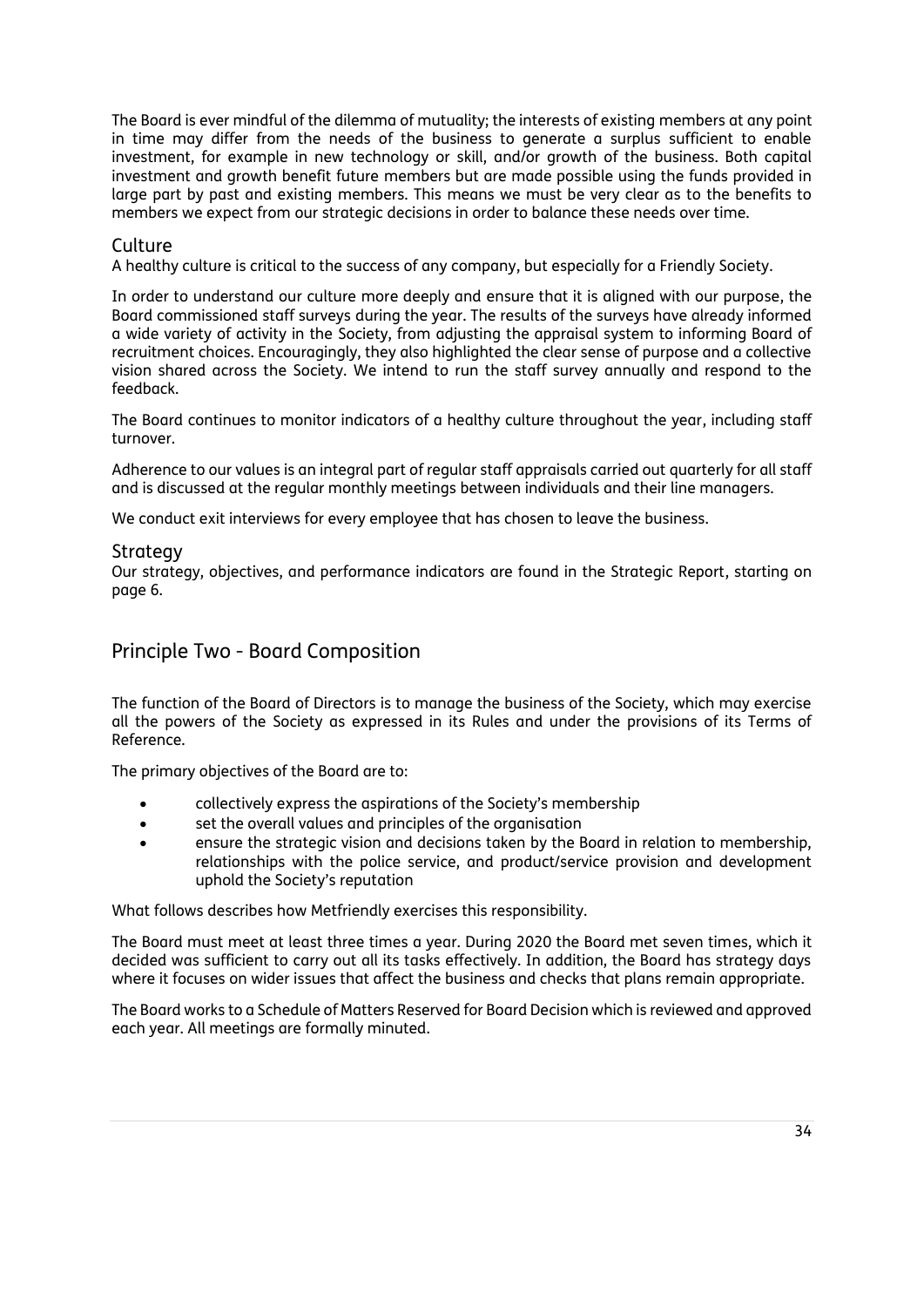The main focus of the Board is on the following areas:

- strategy and management, which includes approving long-term objectives and monitoring the Society's performance against the objectives
- governance and culture, which includes assessing the composition and competency of the Board following the recommendation of the Remuneration, Nomination & Governance Committee and the policies that guide the Society
- stewardship of members' funds, which includes selecting investment managers and strategies through the recommendation of the Risk & Investment Committee
- financial reporting and controls, which includes approval of the annual report and financial statements following recommendation from the Audit & Compliance Committee
- communication and reputation, which includes engagement with members and ensuring policies are in place to deliver high quality service and products
- remuneration, which includes following the recommendation of the Remuneration, Nomination & Governance Committee in determining the salary budget for the Society as a whole and remuneration of Directors. Director remuneration is subject to member confirmation at the Annual General Meeting (AGM)
- delegation of authority, which includes the Society-wide scheme of delegation and terms of reference for various committees following recommendation by the Remuneration, Nomination & Governance Committee

### Chair

The Board members for 2020 are listed on page 23. Metfriendly operates with a separate Chair and Chief Executive to ensure the balance of responsibilities and accountabilities are effectively maintained. Joanna Young, as Chair, has responsibility for the effectiveness of the Board.

#### Balance and Diversity

The Metfriendly Board is mindful of the need to ensure the right balance of skills, experience, and background in its recruitment of Directors. We recognise that diversity in gender and ethnic backgrounds would benefit the Society. However, competence relevant to the needs of our business remains our overarching recruitment criterion.

#### Size and Structure

A trade-off exists between a Board that is large enough to meet the requirements of governance and strategic oversight, but small enough for agile and effective decision-making. The Remuneration, Nomination & Governance Committee keeps under review the size of the Board to ensure sufficient diversity and expertise.

All Non-Executive Directors must be in a position to effectively challenge the Executives; therefore, they must be independent in character and judgement. All five current Non-Executive Directors have served less than nine years on the Board and are regarded as independent in both respects. The Chair, Joanna Young, who was independent on her appointment, has served less than nine years. All Directors are subject to annual re-election at each Annual General Meeting. The Chair rigorously evaluates all Non-Executive Directors to ensure they remain in a position to operate independently and remain fit and proper people to undertake the role.

The Board directly, and through the Remuneration, Nomination & Governance Committee, monitors succession planning in the business and has succession plans covering senior management function holders in place.

### **Effectiveness**

The Chair evaluates all board members through individual appraisals. The Chair is also reviewed each year by the Senior Independent Director.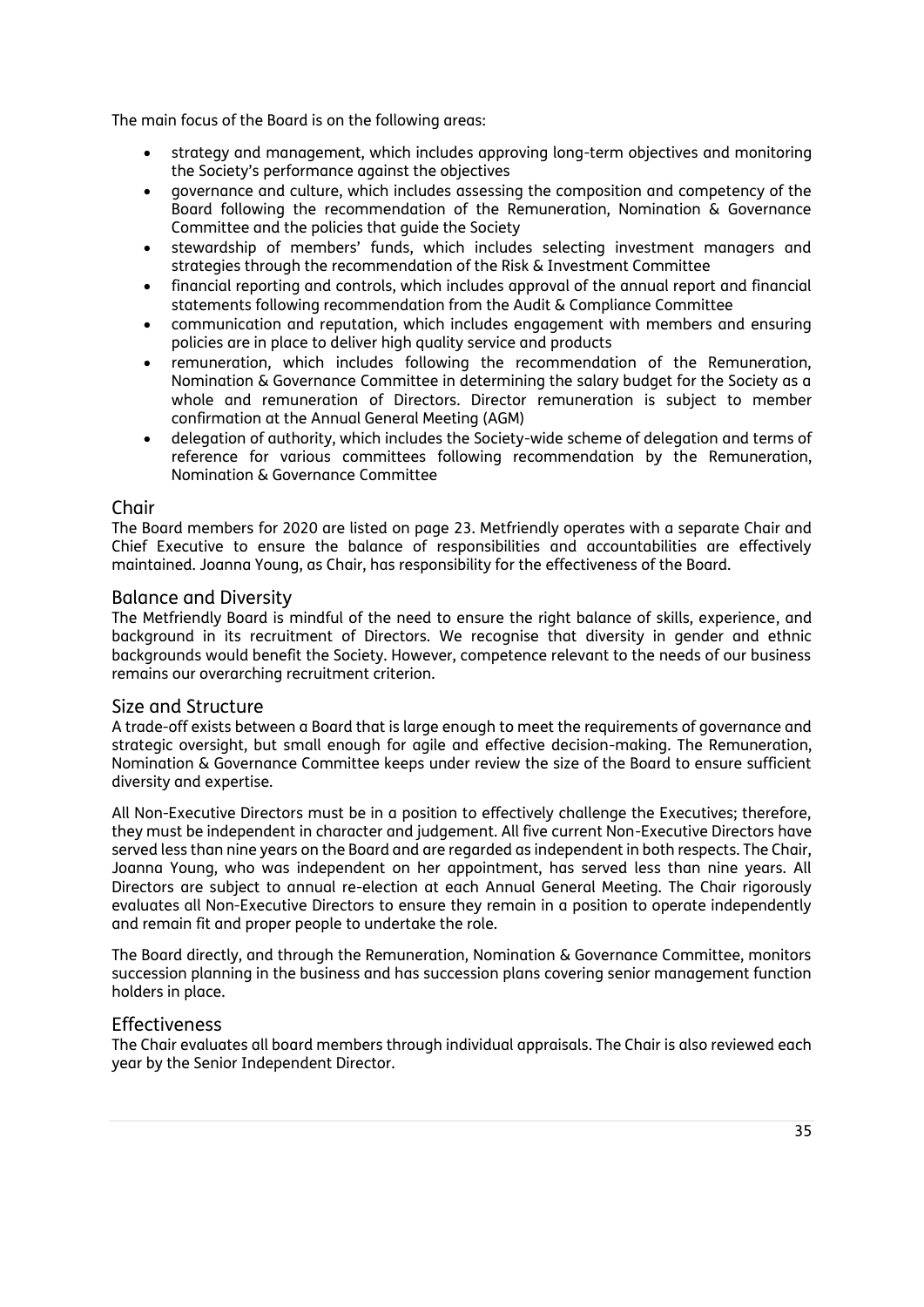To encourage openness and a free exchange of views, some Board meetings comprise a section with the Executive not present.

New Board members take part in a comprehensive induction programme when joining and all Board members participate in a programme of training and development each year.

The Board conducts an annual self-assessment of its effectiveness and a three-yearly external Board effectiveness review.

The Rules set out the support the Society makes available to Directors to enable them to fulfil their responsibilities. This includes the services of a Society Secretary who is appointed by, and reports to, the Board.

Any Director who is also a member of the Society is required to declare that he/she is a member of the Society and for this to be entered into a log maintained and reviewed on an annual basis by the Society Secretary. This would facilitate the investigation of any allegation of conflict of interest. In addition, any possible conflict of interest anticipated from the agenda and papers is required to be disclosed at the commencement of every Board and Committee meeting and is recorded in the minutes of that meeting.

Voting at the AGM is per member attending, rather than per policy. We always expect all our Directors to represent the best interests of members.

## Principle Three - Director Responsibilities

#### Accountability

The Society's Memorandum and Rules, Terms of Reference, and Management Responsibility Map clearly express and explain corporate governance practices and lines of accountability.

Directors declare their interests at least annually and any potential conflicts of interests are openly documented and managed.

The Board is evaluated collectively from time to time by an external party to ensure the business is run in an appropriate manner. In 2020 BP&E Global facilitated an evaluation of Board effectiveness. The actions arising from this review have been, or are in the process of being, acted upon to further enhance overall Board effectiveness.

The Society continues to operate within the Senior Managers and Certification Regime (SM&CR). The purpose of the regime is to encourage staff to take personal responsibility for their actions, improve conduct in financial services at all levels, and make sure firms and staff clearly understand and can demonstrate who does what.

#### Committees

The Board operates four Committees; refer to page 39 for more information on the Committees.

#### Integrity of Information

The Board receives regular and timely information on all key aspects of the business including financial performance, strategy, operations, risks, market conditions, Human Resources, KPIs, compliance and data protection aspects.

The integrity of the Society's financial information is audited annually by our external auditors and our data and information-related processes are periodically reviewed by our externally provided internal audit service.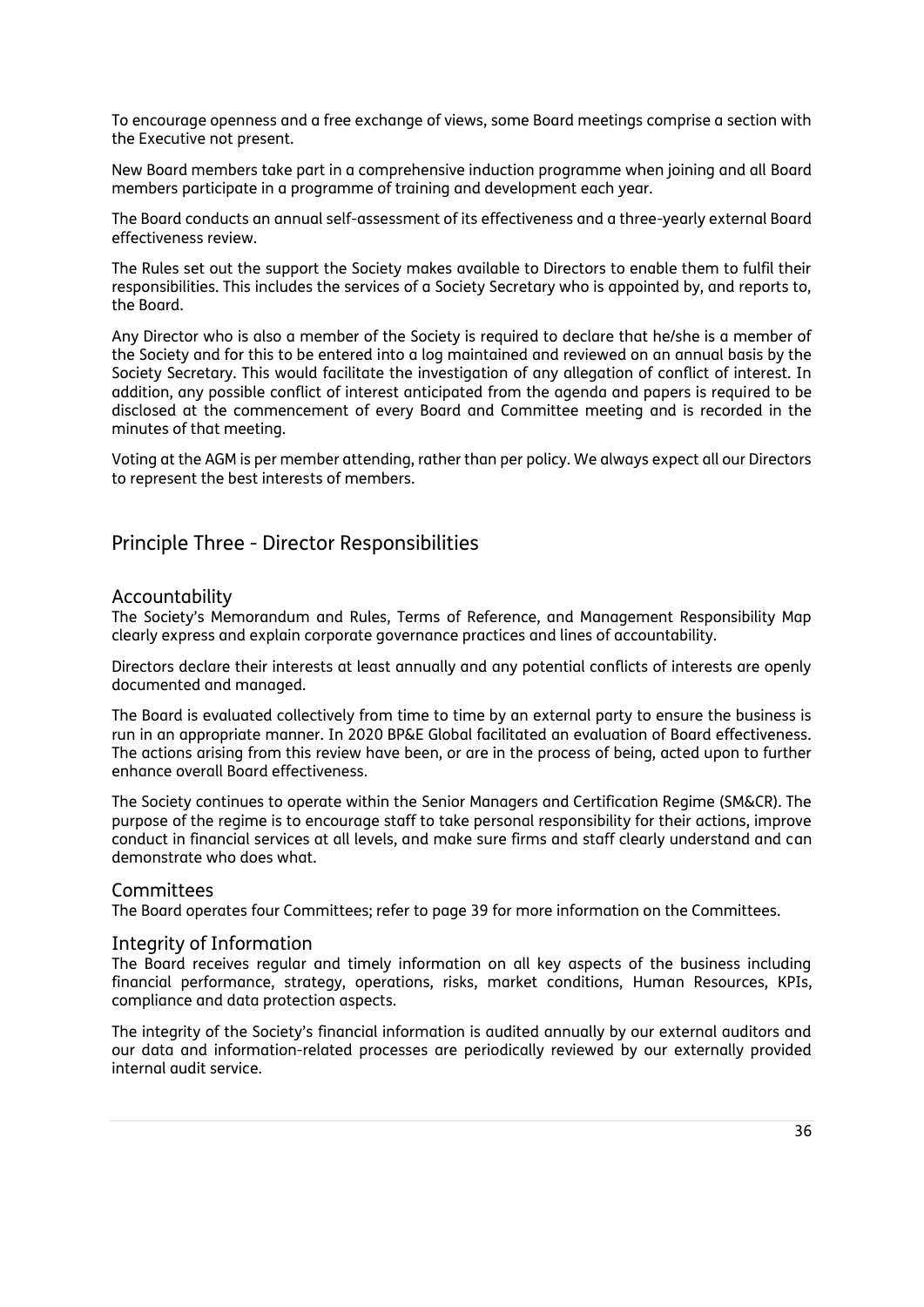## Principle Four - Opportunity and Risk

#### Opportunity and Risk

The Strategic Report, starting on page 6, sets out the opportunities and risks currently faced by Metfriendly and how Metfriendly is addressing them.

In accordance with Solvency II requirements, Metfriendly formally conducts its Own Risks and Solvency Assessment (ORSA) regularly. We prepare an ORSA report, which we send to the Prudential Regulatory Authority. The purpose of the ORSA is to provide both the Board and the regulators with evidence that the Society frequently and systematically assesses the risks it faces in respect of maintaining solvency capital and achieving its objectives over a rolling three-year horizon.

#### Responsibility

The Board, via the Risk & Investment Committee, ensures the risks that the business faces are managed in a prudent and conservative manner. The Society operates a comprehensive risk management framework through which it identifies, monitors, reports and manages its principal risks within risk appetite and ensures that adequate capital is held against them. The key tools to enable this to happen are the Risk Register and the ORSA.

The Risk Working Group, which consists of the CEO, the CFO, the IT Manager and the Risk & Compliance Team, meets regularly to review existing risks and controls and to horizon-scan for new and emerging risks that may affect the Society, and the results of this deliberation are reported to the Leadership Team and to the Risk & Investment Committee.

We have incorporated a new risk - the financial risk from climate change - into our risk management processes. Overall responsibility for oversight of this risk rests with the Chief Risk & Compliance Officer, Robert Dagg. The identification and management of this will continue to develop further over the next few years.

See the Report of the Risk & Investment Committee, starting at page 42 of this report, for more information on risks and risk management and control.

## Principle Five – Remuneration

In order to deliver value and service to members, the Society must have credible leaders with professional expertise in financial services. Technical proficiency alone is not enough; our colleagues are also chosen for their personal values and how closely these correlate with the values of Metfriendly. Therefore, the remuneration offered by the Society should be competitive within the financial services sector, commensurate with the complexity of the role, and reasonable and responsible in light of our commitment to mutuality in order to attract and retain skilled and expert senior people.

Refer to the Remuneration Report on page 45 for further details on remuneration.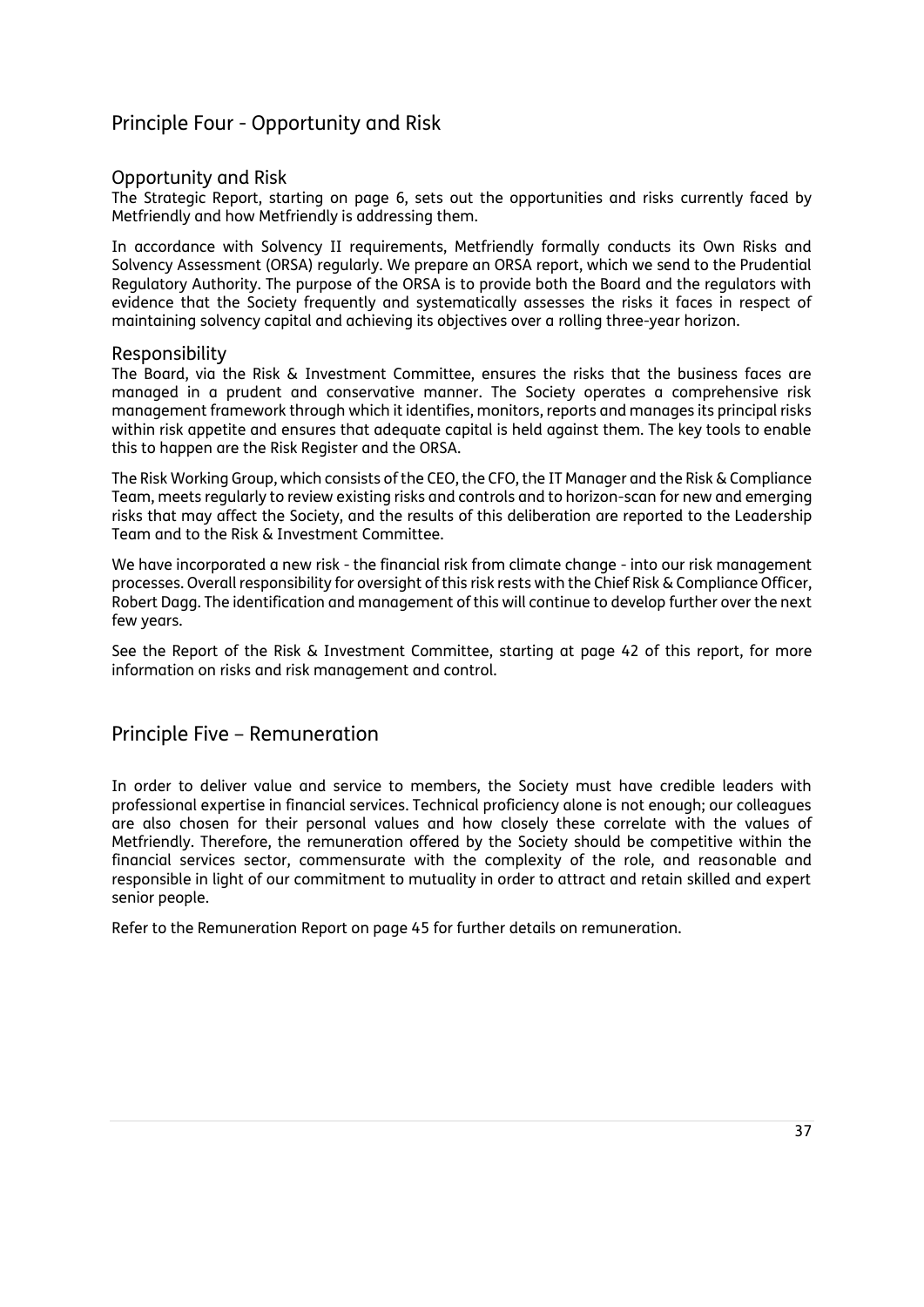# Principle Six - Stakeholder Relationships and Engagement

## Members

Wherever possible, we try to add value to our relationships with our members and enhance our dealings with them. We are active members in the mutual movement, including Association of Financial Mutuals (AFM) and Investment and Life Assurance Group (ILAG).

One Board member, Craig Haslam, focuses on maintaining an ongoing dialogue with our members, having been a long-serving Met Police officer himself, like our Board Chair, Joanna Young. In addition, all our Directors, together with members of our office staff from Orpington, attend (during lockdown, virtually) events for new recruits, award recipients and retirees that we organise around London, using virtual technology when necessary, where they meet members, as new recruits, mid-service, or about to retire.

During 2020, we continued to arrange several virtual sessions with members acting as small focus groups. Those meetings generated several key messages to us about the benefits and facilities offered to members, which would not otherwise be known to us through routine financial communications.

#### Employees

Our people are particularly important to us. The number of people engaged in the business as at 31st 31December 2020 was as follows:

|                 | Male | Female | Total |
|-----------------|------|--------|-------|
| Board           |      |        |       |
| Leadership Team |      | -      |       |
| All Other Staff | 13   | 25     | 38    |
| Total           | 21   | 28     | 49    |

We celebrate our diversity and inclusiveness through all strands of our work and our diversity is reflecting throughout all levels of the Society. We have a policy of being as flexible as we can with working arrangements, both to ensure we fulfil member expectations and to help us maximise opportunities for our staff. We encourage our staff to work non-typical hours when needed, which enables them to balance work with other commitments and maintain their career aspirations. During 2020, our staff have been working from home, with occasional planned work in the office when permitted by official lockdown measures, in ways designed to minimise risk.

#### **Suppliers**

Metfriendly engages with a variety of third-party suppliers to deliver our desired business outcome.

We have no appetite to outsource any of this core activity to third parties; the outcomes of this activity are critical to the delivery of our business objectives. Where a supplier can add value to our relationship with our members, such services will be utilised.

Our relationship with suppliers is governed by the contracts we hold with them. The Risk & Investment Committee is responsible for oversight of our supplier relationships.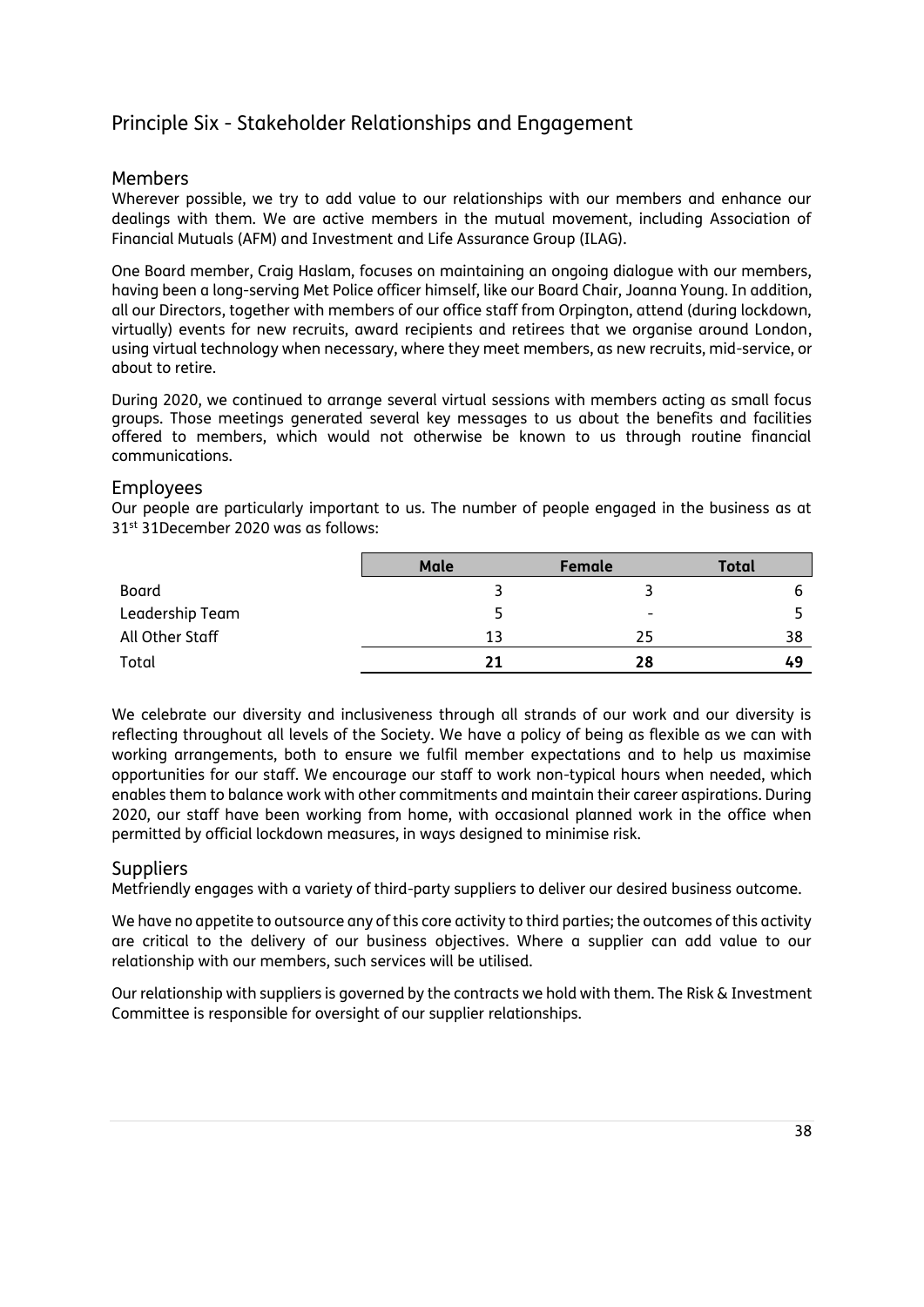## Community and the Environment

The police family is at the heart of everything we do. Our affinity group is the reason we exist, and we strive to be a responsible member of the communities in which we operate.

We have continued to support staff in giving time to charities; this year, we have worked with charities such as National Police Memorial Day and the London Retired Police Dogs Trust through sales of our calendars produced alongside them. Please see the Corporate Social Responsibility Report for more information on our community engagement.

**Robert Dagg** Company Secretary

# Reports of the Committees

Terms of Reference for all Board Committees are published within the Your Society/Boards-and-Committees/Committees section of the Society's website, [www.metfriendly.org.uk.](http://www.metfriendly.org.uk/) The Terms of Reference for all Committees are regularly reviewed by each Committee and the Board. Paper copies of the Terms of Reference are available upon request to the Society Secretary.

During 2020, the Remuneration Committee was merged into a joint committee with Nomination and Governance. This move enabled more effective use of resources and allows for swifter decision making.

The key purposes, duties and responsibilities assigned to each Board Committee have not been the subject of significant revision during the year.

The members of all Committees are appointed having due regard for their individual skills and experience with a view to ensuring that the Committee concerned, as a whole, has a suitable range of financial and commercial expertise to discharge its duties and responsibilities as documented within the respective Committee's Terms of Reference. Directors' attendance at Board and relevant Committee meetings in 2020 was as follows: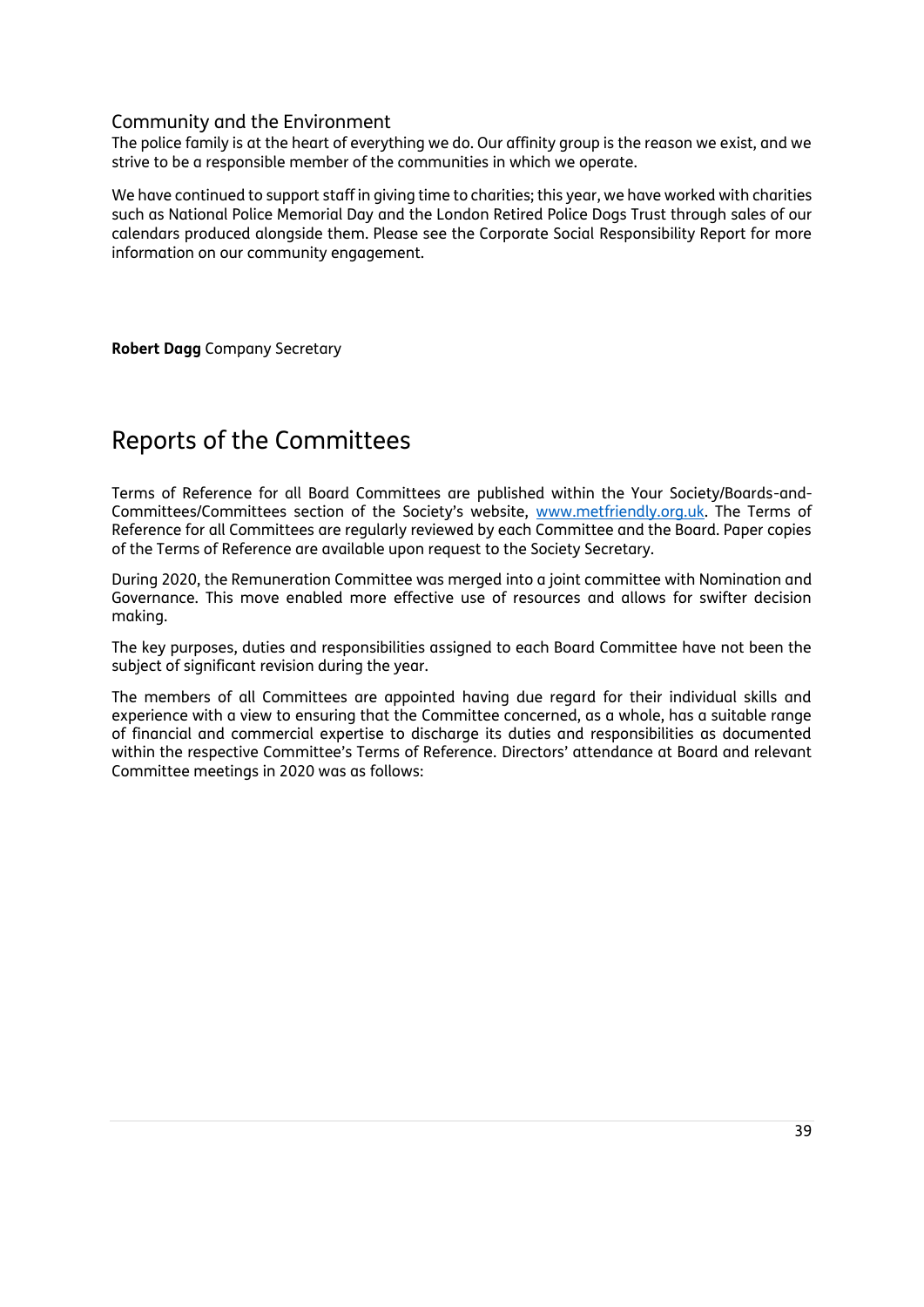| <b>Director</b>            | <b>Board of</b><br><b>Directors</b> | Audit &<br>Compliance<br>Committee | Risk &<br>Investment<br><b>Committee</b> | <b>Nomination &amp;</b><br>Governance<br><b>Committee</b> | <b>Remuneration</b><br><b>Committee</b> | <b>Member</b><br><b>Committee</b> | Remuneration,<br><b>Nomination &amp;</b><br>Governance<br>Committee <sup>1</sup> |
|----------------------------|-------------------------------------|------------------------------------|------------------------------------------|-----------------------------------------------------------|-----------------------------------------|-----------------------------------|----------------------------------------------------------------------------------|
| K. Byrne <sup>2</sup>      | 8/8                                 | $\overline{\phantom{a}}$           | 4/4                                      | 1/1                                                       | (2/2)                                   | 2/2                               | 1/1                                                                              |
| J. Cassettari <sup>3</sup> | 4/4                                 | $\overline{\phantom{a}}$           | 2/2                                      | $\overline{\phantom{0}}$                                  | 2/2                                     | $\overline{\phantom{a}}$          | $\overline{\phantom{a}}$                                                         |
| <b>B.</b> Grainger         | 9/9                                 | (4/4)                              | (1/1)                                    | (1/1)                                                     | (2/2)                                   | (2/2)                             | (1/1)                                                                            |
| F. Gregory <sup>3</sup>    | 4/4                                 | $\overline{\phantom{a}}$           | $\overline{\phantom{a}}$                 | 2/2                                                       | 2/2                                     | $\overline{\phantom{a}}$          | $\overline{\phantom{a}}$                                                         |
| G. McAusland               | 9/9                                 | 4/4                                | 4/4                                      | $\overline{\phantom{0}}$                                  | 2/2                                     |                                   |                                                                                  |
| L. Schopp                  | 9/9                                 | 4/4                                | 4/4                                      | 2/2                                                       | $\overline{\phantom{a}}$                | $\qquad \qquad \blacksquare$      | (1/1)                                                                            |
| C. Haslam                  | 9/9                                 | 4/4                                | $\overline{\phantom{a}}$                 | 2/2                                                       | $\overline{\phantom{a}}$                | 2/2                               | 1/1                                                                              |
| J. Young                   | 9/9                                 | (1/1)                              | (3/3)                                    | 2/2                                                       | 2/2                                     | 2/2                               | (1/1)                                                                            |
| N. Hayes <sup>4</sup>      | 5/5                                 | $\overline{\phantom{a}}$           | 2/2                                      | 1/1                                                       | 1/1                                     | $\overline{\phantom{a}}$          | 1/1                                                                              |
| C.Triance <sup>4</sup>     | 5/5                                 | $\overline{\phantom{a}}$           | 2/2                                      | $\overline{\phantom{a}}$                                  | $\overline{\phantom{a}}$                | 2/2                               | $\overline{\phantom{a}}$                                                         |
| G. Ekermans                | 9/9                                 | (4/4)                              | 3/3                                      | (1/1)                                                     | (1/1)                                   | $\overline{\phantom{a}}$          |                                                                                  |

Summaries of the purposes, duties and responsibilities, and key activities of each of the Society's Board Committees during 2020, together with membership details during 2020, are set out below.

## Reporting

All Committees, through their Chair, submit regular reports to the Board on its activities after each Committee meeting. Minutes of all Committee meetings are prepared and, once approved by the Committee's Chair, are circulated to all members of the Society's Board.

<sup>1</sup> RemCo & N&G Merged July 2020

<sup>&</sup>lt;sup>2</sup> Stepped down from the Board on 30<sup>th</sup> November 2020

<sup>&</sup>lt;sup>3</sup> Retired from the Board June 2020

<sup>4</sup> Joined the Board June 2020

<sup>(</sup>Bracketed numbers are where non-committee members also attended)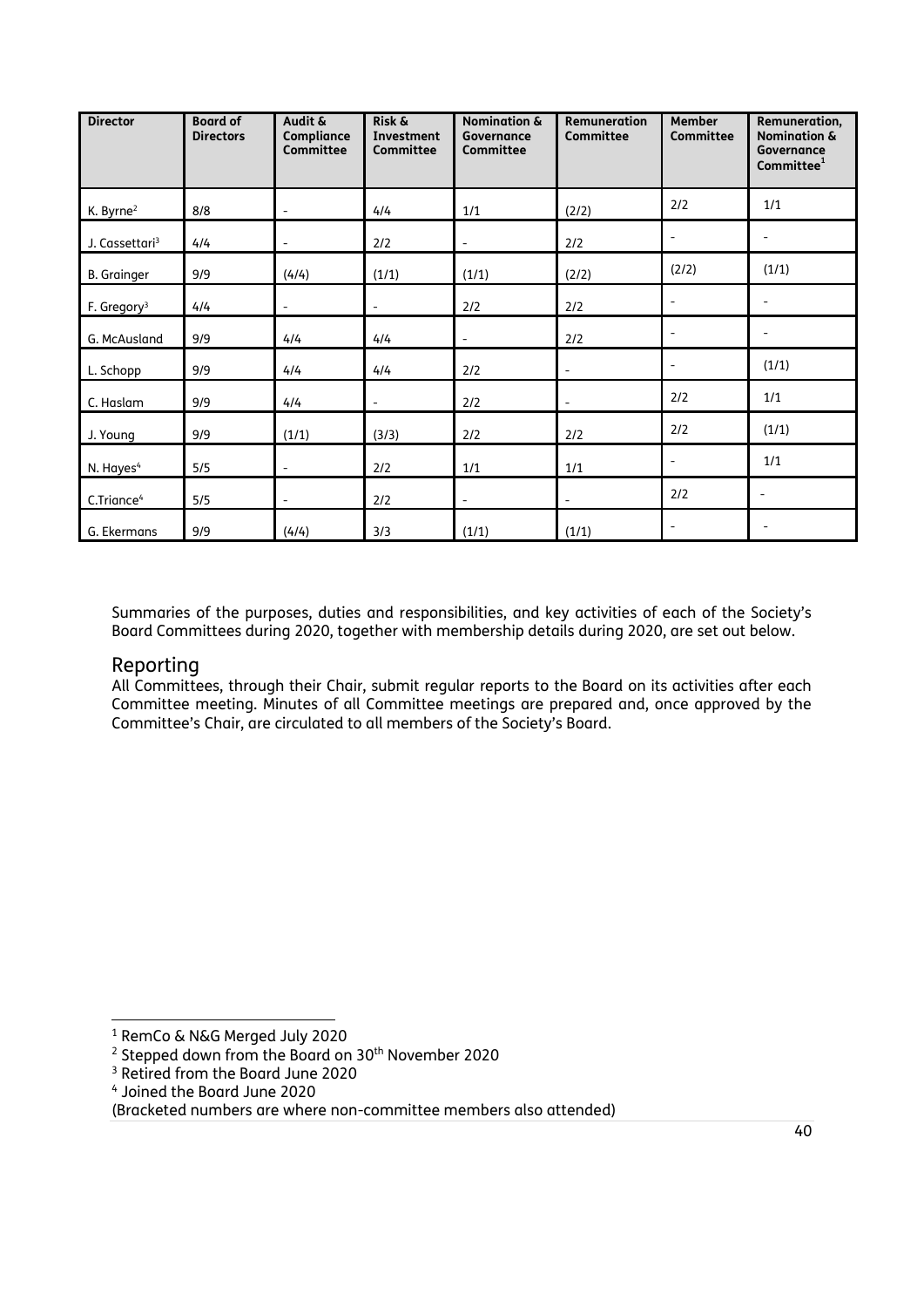# Audit & Compliance Committee

## Membership

The Committee's membership during the year comprised:

- Lee Schopp (Chair)
- Graeme McAusland
- Craig Haslam

The Committee's members have been appointed having due regard for their individual skills and experience with a view to ensuring that the Committee as a whole has a suitable range of financial and commercial expertise to discharge its duties and responsibilities as documented within its Terms of Reference. The Society's Chair and its Senior Independent Director have a right to attend meetings. In addition, Committee meetings are attended upon invitation, by the Society's External Auditor, its outsourced Internal Auditor and the Chief Actuary.

On 30th November 2020, Lee Schopp stepped down as Chair of Audit & Compliance and became interim CEO following the resignation of Kathy Byrne. Application has been submitted with the regulator to nominate a new chair of the committee.

In addition, the chairperson may attend committee meetings and Joanna Young did so on one occasion in 2020.

The Society's Secretary and its Compliance Officer, who also acts as co-ordinator with the Society's Internal Audit function, support the Committee by assisting its Chair with the planning of the Committee's work and by ensuring that it receives adequate, accurate and timely information.

## Purposes

The Committee's main purposes are:

- to monitor the integrity of the financial statements of the Society and any formal announcements relating to the Society's financial performance
- to provide an independent oversight of the Society's statutory reporting and systems of internal control
- to ensure the Society's compliance with the Financial Services and Markets Act 2000 and subsequent related legislation - through the supervision and monitoring of the independence, quality and effectiveness of the Society's external auditor and internal audit function
- to enable the Society's compliance procedures to be reviewed in greater detail than at regular Board meetings.

## Duties and Responsibilities

The Committee's main duties and responsibilities are set out within the Committee's Terms of Reference, which can be found within the Your Society/Boards-and-Committees/Committees section of the Society's website, [www.metfriendly.org.uk.](http://www.metfriendly.org.uk/)

## Activities during the Year

The committee's key activities during 2020 have included, but were not limited to:-

- review of the Society's 2019 Annual Report and Accounts and the External Auditor's report upon that document;
- review of outcome of interim work undertaken by External Auditors;
- review of Internal Audit Plans, Progress Reports and internal audit reports received together with management responses;
- review of Society's Compliance Monitoring Plans, Progress Reports, Complaints and Compliance reports prepared together with management responses;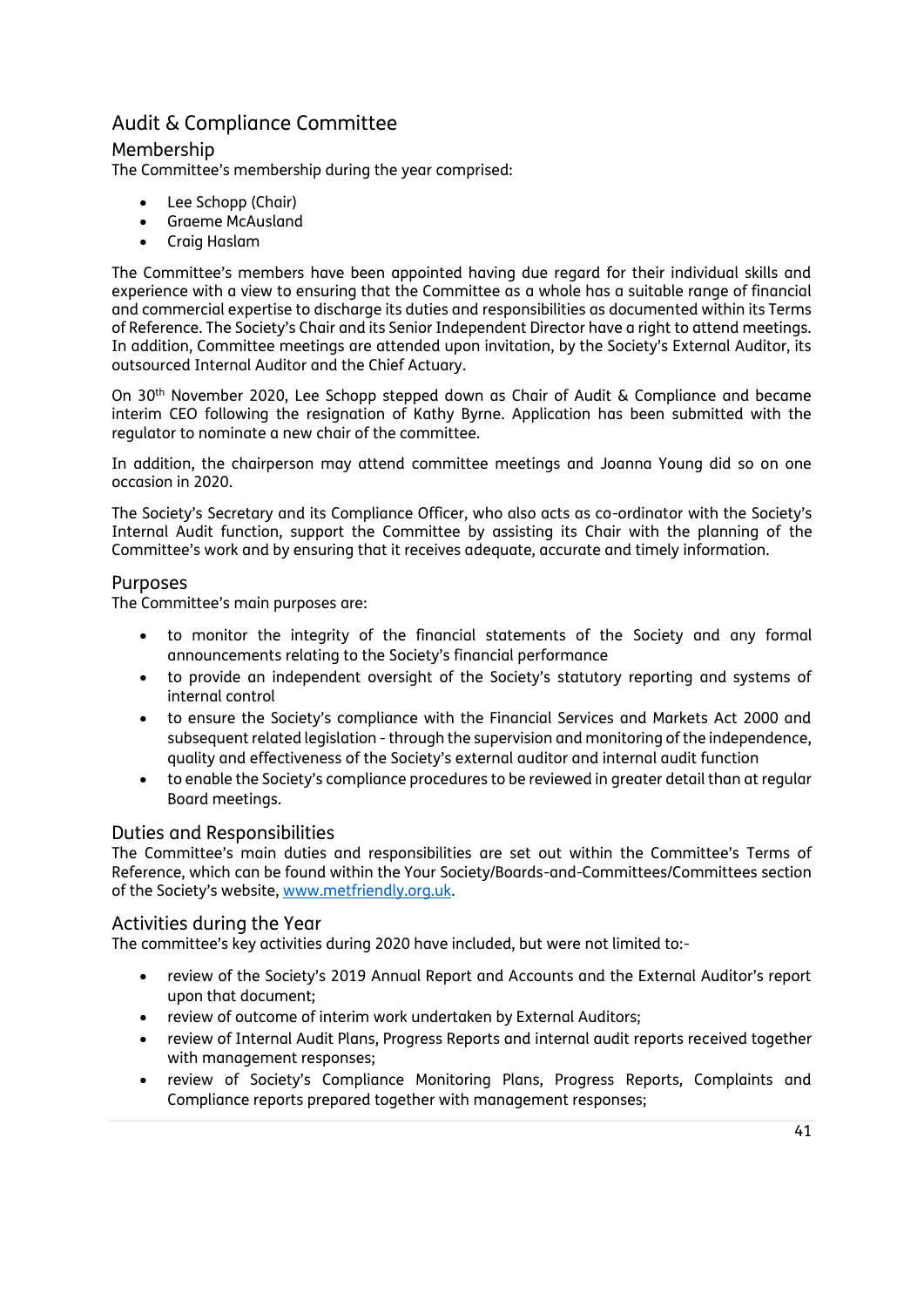- review of Society's Policy documents including those relating to Compliance and Anti-Money Laundering;
- review of Society's Senior Insurance Managers Regime documentation;
- review of the resources dedicated to the management and oversight of compliance and control;
- review of Money Laundering Reporting Officer's annual report;
- review of Whistleblowing annual report;
- oversee the audit tender process;
- review of Business continuity policy;
- review of outsourced arrangements; and
- review the Solvency & Financial Condition Report (SFCR).

# Risk & Investment Committee

## Membership

The Committee's membership during the year comprised:

- Graeme McAusland (Chair)
- Kathy Byrne
- Ben Grainger
- Janet Cassettari (retired by rotation, June 2020)
- Lee Schopp
- Clive Triance (from July 2020)
- Nicola Hayes (from July 2020)

In addition, the Chairperson may attend Committee meetings and Joanna Young did so on three occasions in 2020.

The Society's Secretary, Risk and Finance officers support the Committee with the planning of its work and by ensuring that it receives adequate, accurate and timely information.

## Purposes

The Committee has two main purposes:

- independent oversight of the Society's systems of risk management, internal control, financial issues, and investment control; and
- review of the following areas of business in greater detail than is possible at full Board meetings:
	- o risk appetite, risk strategy and risk control;
	- o capital management of the Society and assessment of regulatory capital requirements;
	- $\circ$  the Society's investment strategy including the appointment of new fund managers;
	- o aspects of the management of with-profits business;
	- o product pricing for all the Society's products;
	- o expense analyses; and
	- o prudential regulatory returns including the Society's Own Risk and Solvency Assessment (ORSA).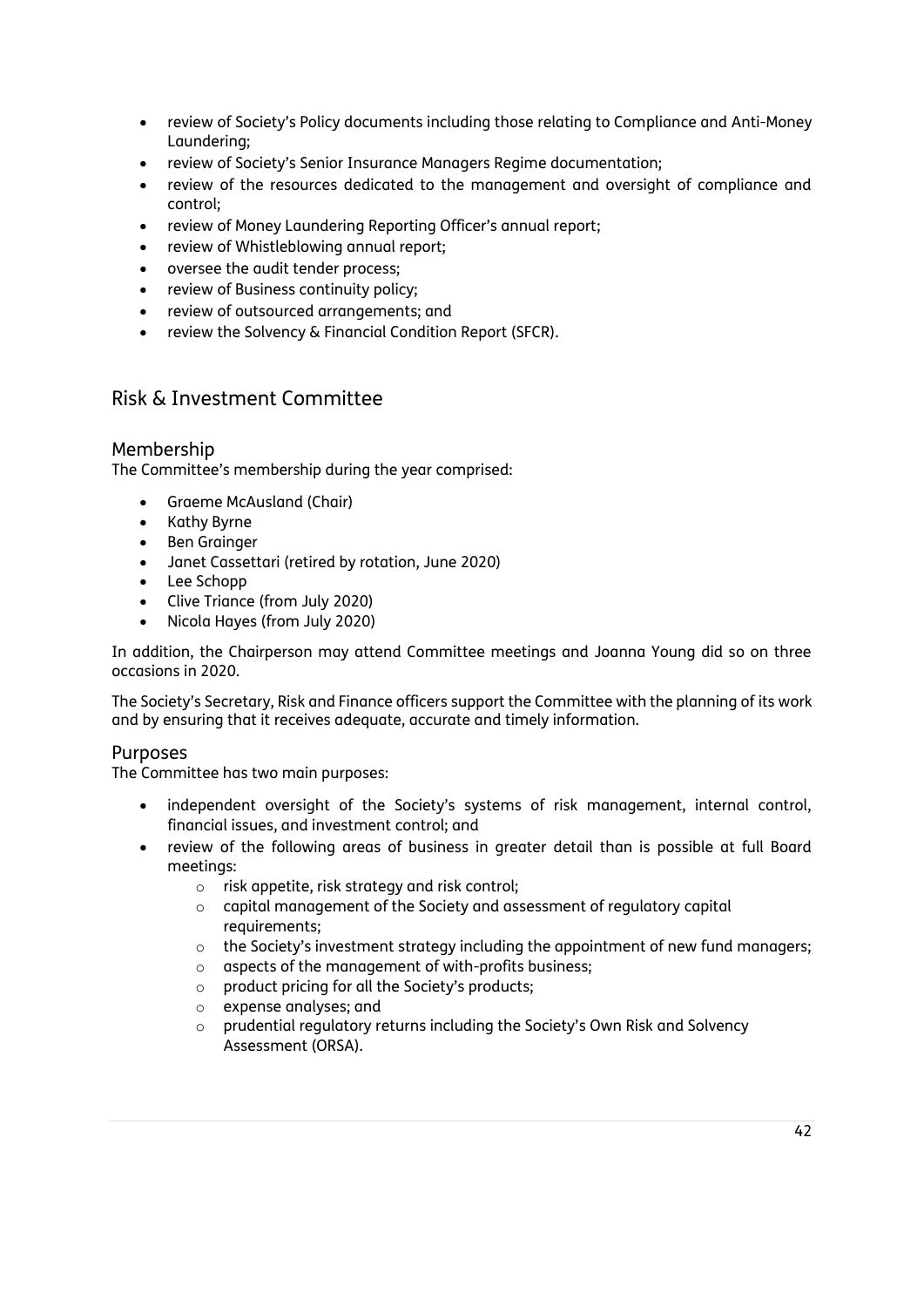## Duties and Responsibilities

The Committee's main duties and responsibilities are set out within the Committee's Terms of Reference which can be found within the Your Society/Boards-and-Committees/Committees section of the Society's website, [www.metfriendly.org.uk.](http://www.metfriendly.org.uk/)

## Activities during the Year

The Committee's activities during 2020 included:

- review of the Society's risk exposures and assessment of the completeness and accuracy of its Risk Register;
- review of the Society's Risk Statements and related documents;
- assessment and review of the Society's Solvency II valuations and the adequacy of capital;
- review of the Society's investment planning and strategy including the commencement of a review of the Society's approach to matching;
- assessment and review of the Society's investment performance and management
- review of the Society's Cyber Risk and Data Protection practices
- review of actions taken in respect of existing and emerging IT risks;
- review of the Society's expense analysis;
- review of regulatory returns including the SFCR and the ORSA;
- review of the ORSA policy
- consideration of the Society's Forward-Looking Assessment of Own Risk (FLAOR)
- review of the Society's product range to ensure it is appropriate for members and that expenses can be covered by product margins
- review of the Society's Management Actions document
- review and approval of revised approach to risk management including a new Risk Policy and framework

## Remuneration, Nomination & Governance Committee

The Remuneration, Nomination & Governance Committee was formed in 2020 as a result of a merger between the existing Nomination & Governance Committee and separate Remuneration Committee.

The Committee's membership during 2020 comprised:

| Remuneration Committee until merger                     | Nomination & Governance Committee until |
|---------------------------------------------------------|-----------------------------------------|
|                                                         | merger                                  |
| Fiona Gregory (Chair, retired June 2020)                | Joanna Young (Chair)                    |
| Joanna Young                                            | Fiona Gregory (SID)                     |
| Janet Cassettari (until July 2020, retired by rotation) | Craig Haslam                            |
| <b>Graeme McAusland</b>                                 | Kathy Byrne                             |

Remuneration, Nomination & Governance Committee Members:

- Nicola Hayes (Chair from December 2020)
- Joanna Young
- Craig Haslam

The Society's Secretary supports the Committee by assisting its Chair with the planning of the Committee's work and by ensuring that it receives adequate, accurate and timely information.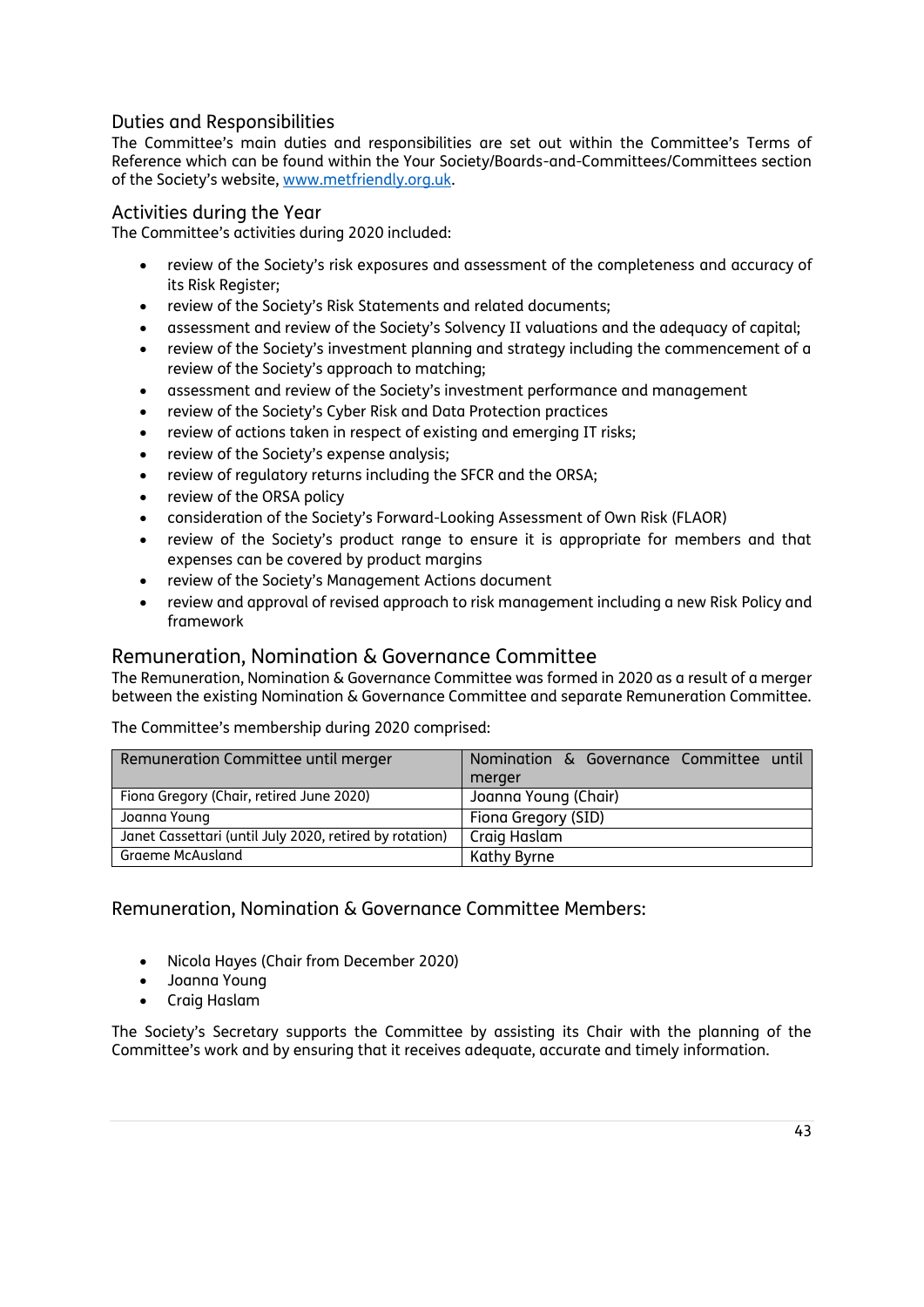## Purposes

The Committee's primary purpose is as follows:

- to oversee the Society's senior management arrangements and to recommend to the Board matters relating to the appointment of Executive and Non-executive Directors and individuals performing Senior Insurance Management Functions (SIMF), later Senior Management & Certification Regime (SM&CR) roles; whilst keeping the Board's governance arrangements under review and making appropriate recommendations to ensure their consistency with appropriate and proportionate governance practices.
- to oversee and to recommend to the Society's Board matters relating to the remuneration of Executive and Non-executive Directors.

## Duties and Responsibilities

The Committee's main duties and responsibilities are set out within the Committee's Terms of Reference, which can be found within the Your Society/Boards-and-Committees/Committees section of the Society's website, [www.metfriendly.org.uk.](http://www.metfriendly.org.uk/)

## Activities during the Year

- Periodic review of Society's Governance Map/Responsibilities Map required by the regulatory Senior Insurance Managers Regime and later the Senior Managers and Certification Regime
- considering and recommending directors and NEDs for appointment to the Board
- considering and recommending directors standing for election/re-election
- considering and recommending Committee structure and memberships
- succession plans and Board development plans including NED succession plans
- board performance management and independent Board effectiveness review
- review and approve the process for the 2020 Board Skills Audit
- board training schedule
- review of AFM corporate governance code
- NED and staff recruitment policy
- Remuneration Report and Remuneration Policy Statement
- Non-executive Director remuneration
- Managers and staff pay review and bonus outcome
- executive remuneration proposals
- oversight of staff benefits package proposals

## Member Committee

## Membership

The committee membership during the year comprised:

- Clive Triance (Chair)
- Joanna Young
- Craig Haslam
- Kathy Byrne

The Member Committee was established in July 2020 to continue the Society's focus on its members. The committee met twice during 2020.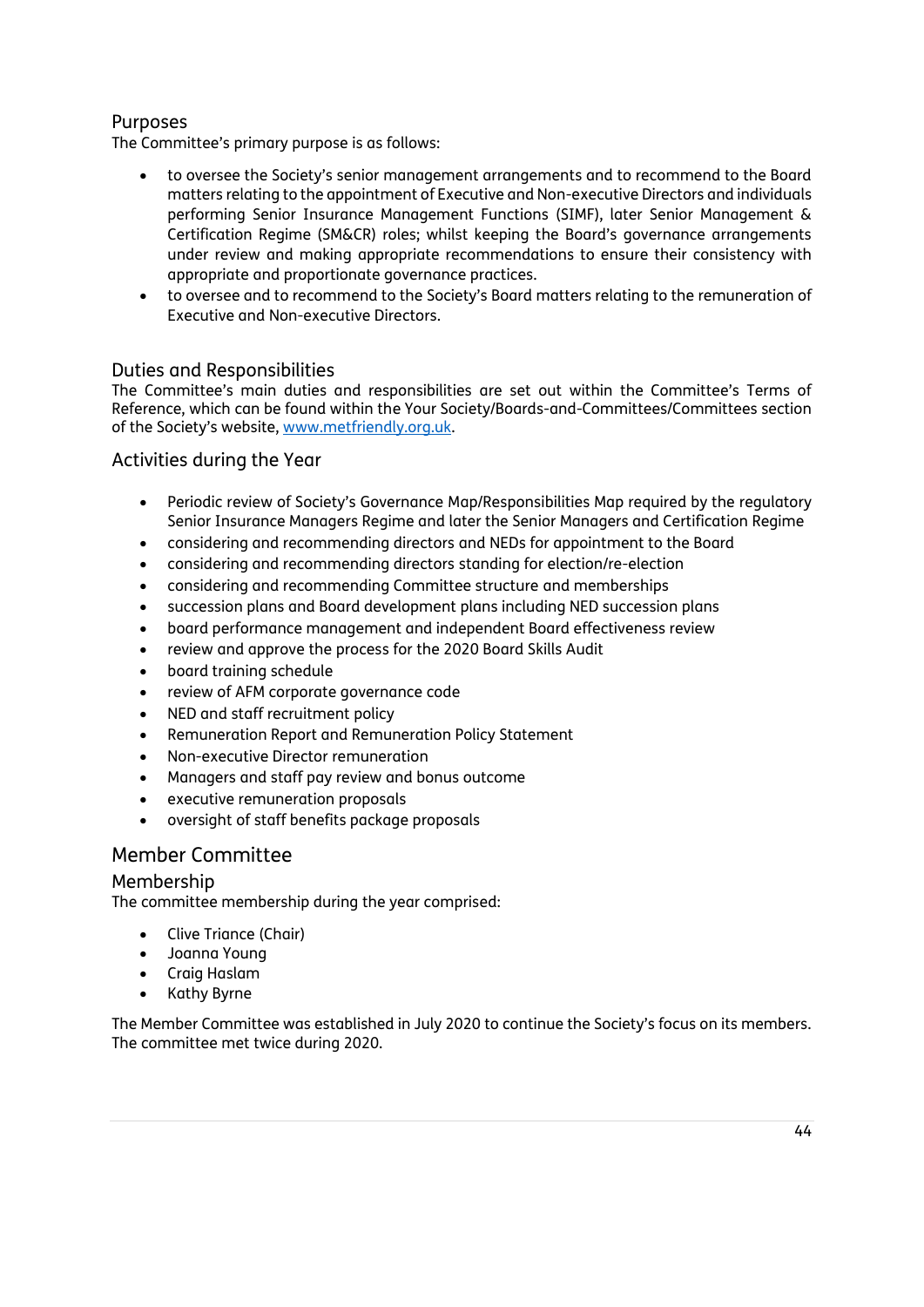## Purpose

The purpose of the Member Committee is to put the members, and the police family, at the centre of what Metfriendly does, to take every opportunity to improve the trust members have in our Society and look after their wellbeing; through member interaction to review the members' experience and journey throughout the Society, assuring and recommending changes based on feedback, market movements and affinity group plans.

To build on our heritage and to operate as an organisation viable and relevant to its affiliate groups and members for another 125 years and beyond.

#### Duties and Responsibilities

The Committee's main duties and responsibilities are set out within the Committee's Terms of Reference.

Activities during the Year

- Review of focus group findings
- Review of the Society PPFM from a member perspective
- Review of sponsorship and support for police groups

# Remuneration Report

For our Non-Executive directors, the approach to remuneration at Metfriendly is set out in the Remuneration Policy for Non-Executive Directors which is available from the Company Secretary on request. The Remuneration Report and Policies were subject to an advisory vote and specifically approved by the members as part of the Annual General Meeting in 2020.

During 2020, the remuneration paid to NEDs comprised a fixed amount in accordance with the roles held by the NEDs. During the reporting period there were two retirements and two new NEDs joined us. As a result of the new Board composition the roles of each NED have been reviewed and appropriate changes to duties made which are reflected in the 2020 overall reward.

For Executive Directors and other Senior Managers, the Society is moving towards a position where:

- basic salaries are set at the median for its peer group
- the Society offers a range of employment benefits that is comparable to its peers

On 30th November 2020, Kathy Byrne stepped down as CEO and Lee Schopp was appointed as Interim CEO while the Board recruits a permanent CEO. This is reflected in the summary table below.

In 2019, a bonus scheme for all staff, including the Leadership Team, was introduced and this continued through 2020. In order to ensure appropriate behaviour and good long-term stewardship by Executives, the criteria were based on total overall performance against Society-wide objectives, individual objectives and living the values of the Society. The design and operation of the scheme was reviewed by the Remuneration, Nomination & Governance Committee which considered it appropriate for the scheme to continue.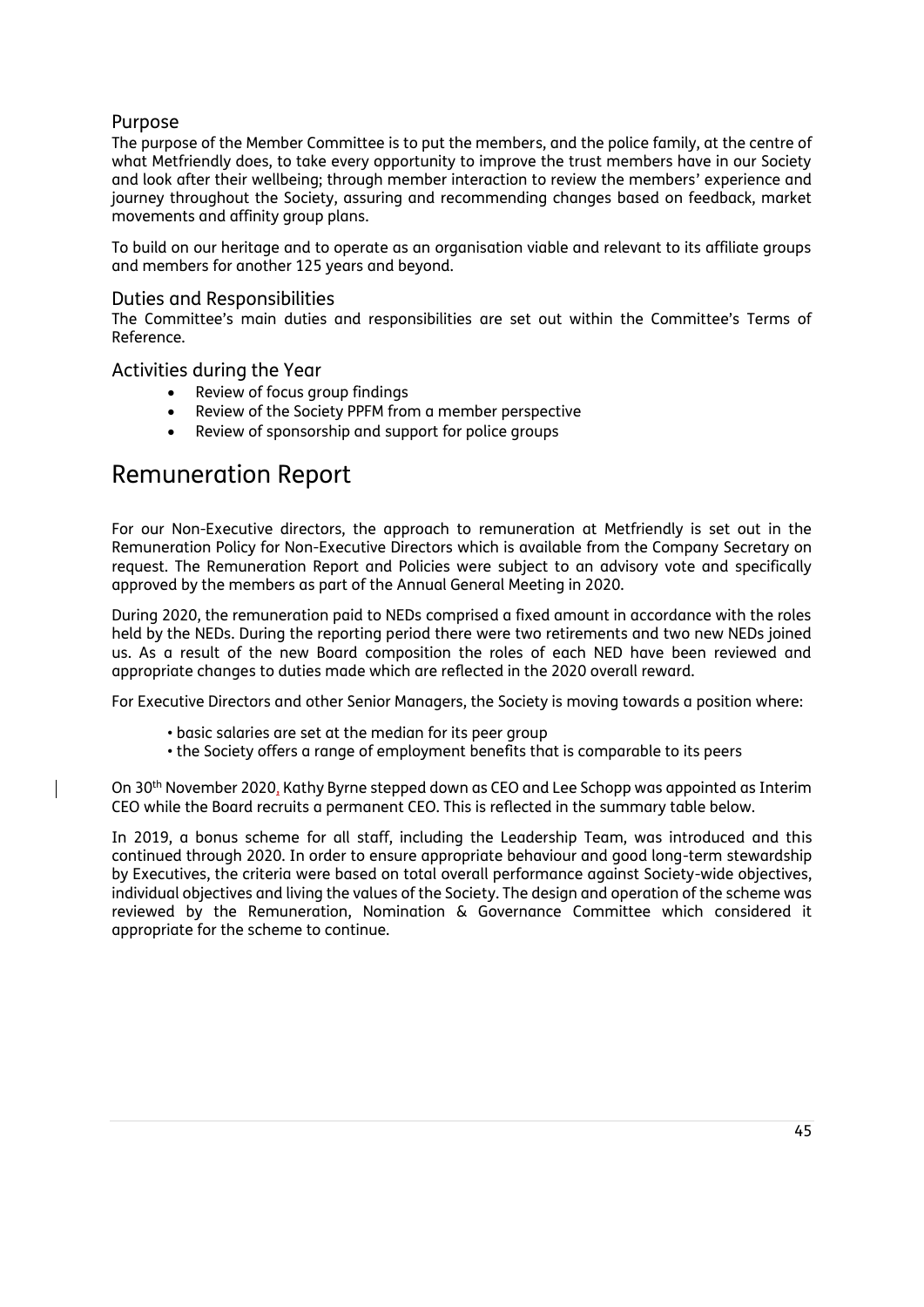The following remuneration was paid to Executive and Non-Executive Directors for their services to the Society during 2020:

| Name                           | Fee/Salary | <b>Bonus</b> | Pension | <b>Benefits</b> | <b>Total 2020</b> | <b>Total 2019</b> |
|--------------------------------|------------|--------------|---------|-----------------|-------------------|-------------------|
|                                | 2020       | 2020         | 2020    | 2020            |                   |                   |
| Joanna Young                   | £45,000    | £0           | £0      | £0              | £45,000           | £38,000           |
| (Chair)                        |            |              |         |                 |                   |                   |
| Craig Haslam                   | £26,265    | £0           | £0      | £0              | £26,265           | £22,500           |
| <b>Graeme McAusland</b>        | £28,840    | £0           | £0      | £0              | £28,840           | £26,750           |
| Lee Schopp $7$                 | £38,149    | £0           | £0      | £11             | £38,160           | £24,000           |
| Nicola Hayes <sup>1</sup>      | £17,285    | £0           | £0      | £0              | £17,285           | £0                |
| Clive Triance <sup>2</sup>     | £17,285    | £0           | £0      | £0              | £17,285           | £0                |
| Fiona Gregory <sup>3</sup>     | £14,420    | £0           | £0      | £0              | £14,420           | £28,000           |
| Janet Cassettari <sup>4</sup>  | £11,587    | £0           | £0      | £0              | £11,587           | £22,500           |
| Kathy Byrne <sup>5</sup>       | £177,465   | £3,799       | £15,972 | £1,575          | £198,811          | £189,879          |
| <b>Ben Grainger</b>            | £115,500   | £9,451       | £10,395 | £355            | £135,701          | £124,614          |
| Gerhardt Ekermans <sup>6</sup> | £115,500   | £9,451       | £10,395 | £355            | £135,701          | £117,975          |
| Total                          | £607,296   | £22,701      | £36,762 | £2,296          | £669,055          | £594.218          |

Note - individual figures rounded to nearest whole pound

- 1. Appointed to the Board 1<sup>st</sup> May 2020
- 2. Appointed to the Board  $1<sup>st</sup>$  May 2020
- 3. Retired from the Board 19th June 2020
- 4. Retired from the Board 30<sup>th</sup> June 2020
- 5. Resigned from the Board 30<sup>th</sup> November 2020
- 6. Appointed to the Board 19th June 2020
- 7. Stepped down as NED, appointed as Interim CEO, 30<sup>th</sup> November 2020

#### **Nicola Hayes**

Chair of the Remuneration, Nomination and Governance Committee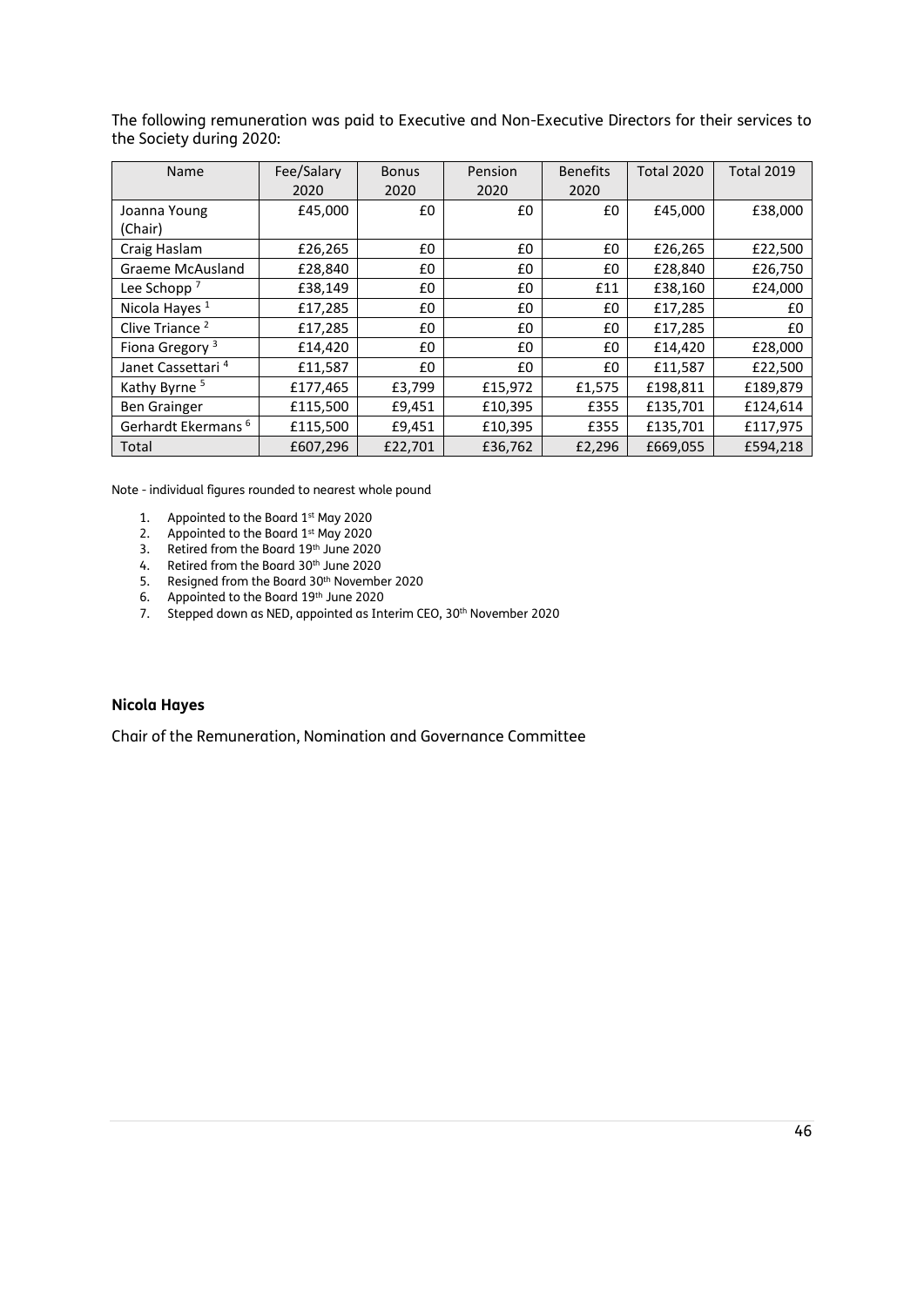# Statement of Directors' Responsibilities

The Friendly Societies Act 1992 and the regulations made under the Act require the Board of Directors to prepare accounts for each financial year that give a true and fair view of the state of the affairs of the Society and of the results of the Society for that period. In preparing those accounts, the Directors are required to:

- select suitable accounting policies, then apply them consistently
- make judgements and estimates that are reasonable and prudent
- state whether applicable accounting standards have been followed, subject to any material departures disclosed and explained in the accounts
- prepare the accounts on a going concern basis unless it is inappropriate to presume that the Society will continue in business.

The Directors are responsible for keeping proper accounting records, which disclose with reasonable accuracy at any time the financial position of the Society and enable them to ensure that the accounts comply with the Friendly Societies Act 1992 and the regulations made under the Act. They are also responsible for safeguarding the assets of the Society and hence for taking reasonable steps for the prevention and detection of fraud and other irregularities.

The Board of Directors confirms that, in its view, it has complied with the above requirements in preparing the accounts for 2020.

**Lee Schopp - Interim CEO**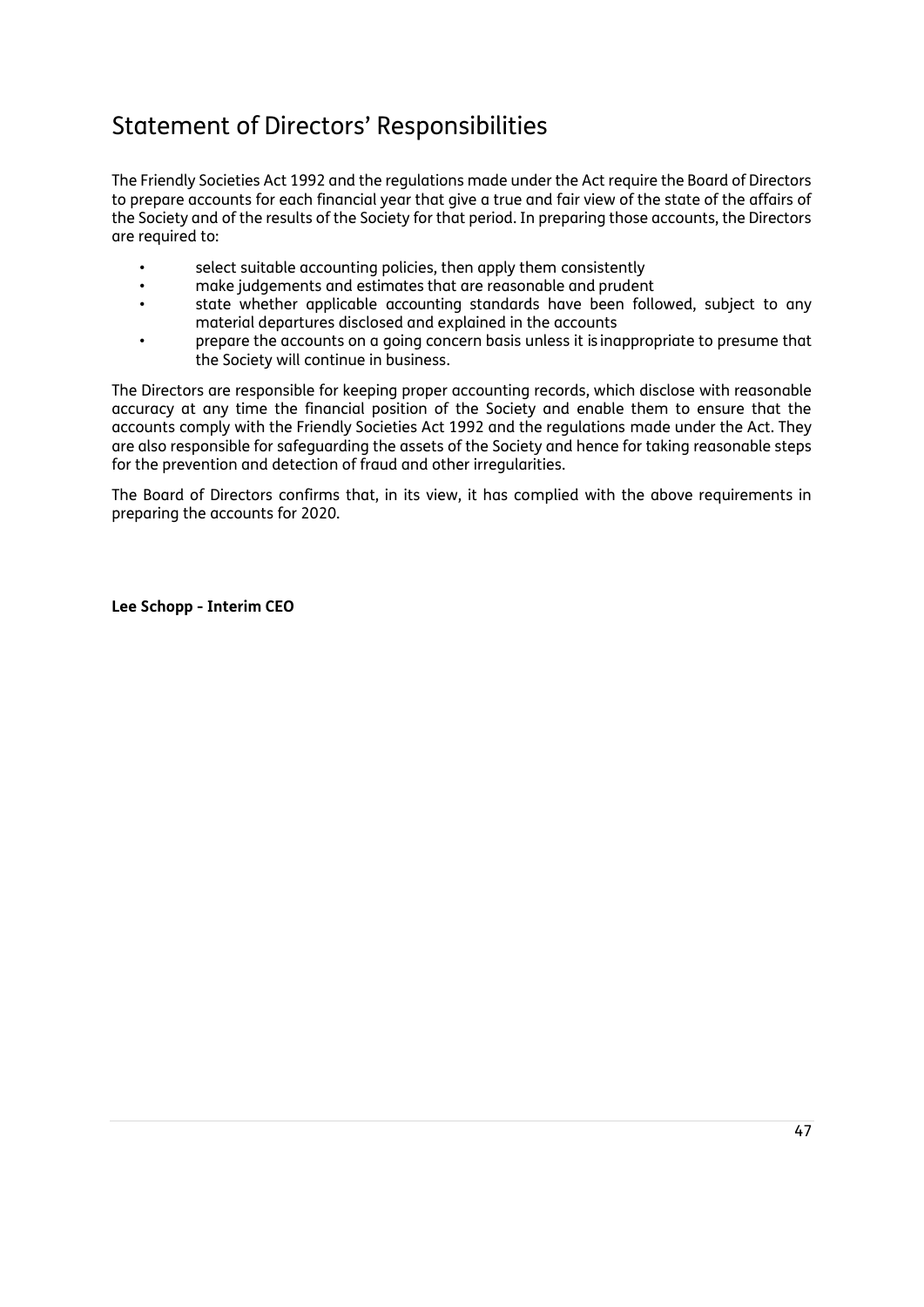# Independent auditor's report to the members of Metropolitan Police Friendly Society Limited

## O**pinion**

We have audited the financial statements of Metropolitan Police Friendly Society Limited ("the Society") for the year ended 31<sup>st</sup> December 2020 which comprise the Income and Expenditure Account, the Balance Sheet and notes to the financial statements, including a summary of significant accounting policies. The financial reporting framework that has been applied in their preparation is applicable law and United Kingdom Accounting Standards, including FRS 102 "The Financial Reporting Standard applicable in the UK and Republic of Ireland" (United Kingdom Generally Accepted Accounting Practice).

In our opinion, the financial statements:

- give a true and fair view of the state of the Society's affairs as at  $31<sup>st</sup>$  December 2020 and of the Society's transfer to the fund for future appropriations for the year then ended;
- have been properly prepared in accordance with United Kingdom Generally Accepted Accounting Practice; and
- have been prepared in accordance with the requirements of the Friendly Societies Act 1992.

## Basis for opinion

We conducted our audit in accordance with International Standards on Auditing (UK) (ISAs (UK)) and applicable law. Our responsibilities under those standards are further described in the 'Auditor's responsibilities for the audit of the financial statements' section of our report. We are independent of the Society in accordance with the ethical requirements that are relevant to our audit of the financial statements in the UK, including the FRC's Ethical Standard, as applied to public interest entities and we have fulfilled our other ethical responsibilities in accordance with these requirements. We believe that the audit evidence we have obtained is sufficient and appropriate to provide a basis for our opinion.

## Conclusions relating to going concern

In auditing the financial statements, we have concluded that the directors' use of the going concern basis of accounting in the preparation of the financial statements is appropriate.

Our audit procedures to evaluate the directors' assessment of the Society's ability to continue to adopt the going concern basis of accounting included but were not limited to:

- Undertaking an initial assessment at the planning stage of the audit to identify events or conditions that may cast significant doubt on the Society's ability to continue as a going concern;
- Obtaining and reviewing the Directors' Going Concern Basis paper;
- Reviewing regulatory correspondence;
- Obtaining and reviewing a copy of the Society's ORSA including the Forward Looking Assessment of Own Risks and the forecast regulatory solvency position based on different stresses and scenarios applied by the Board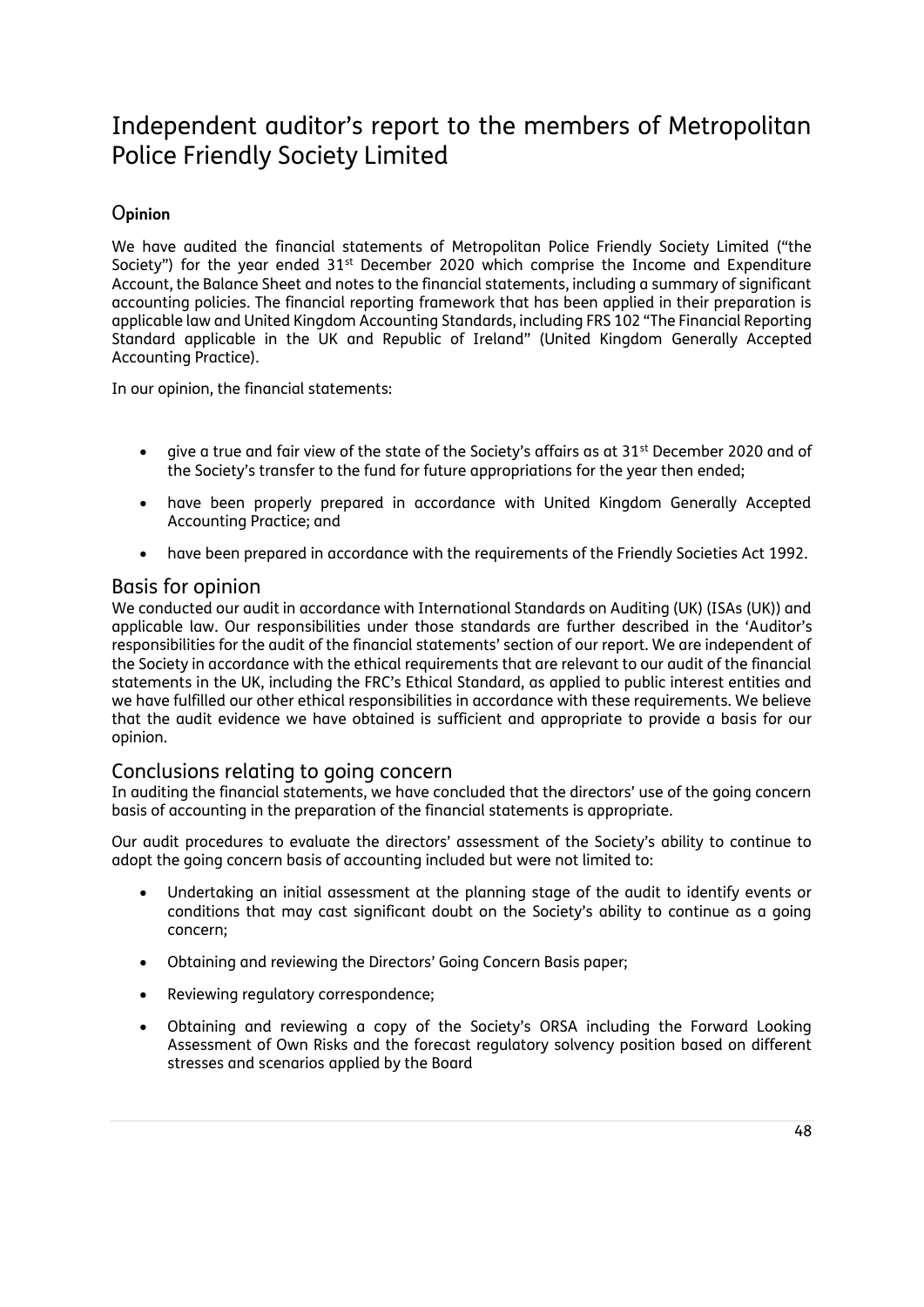- Considering information obtained during the course of the audit for any evidence that would contradict management's assessment of going concern (including the impacts of COVID-19); and
- Evaluating the appropriateness of the disclosures in the financial statements on going concern.

Based on the work we have performed, we have not identified any material uncertainties relating to events or conditions that, individually or collectively, may cast significant doubt on the Society's ability to continue as a going concern for a period of at least twelve months from when the financial statements are authorised for issue.

Our responsibilities and the responsibilities of the directors with respect to going concern are described in the relevant sections of this report.

## Key audit matters

Key audit matters are those matters that, in our professional judgement, were of most significance in our audit of the financial statements of the current period and include the most significant assessed risks of material misstatement (whether or not due to fraud) we identified, including those which had the greatest effect on: the overall audit strategy, the allocation of resources in the audit; and directing the efforts of the engagement team. These matters were addressed in the context of our audit of the financial statements as a whole, and in forming our opinion thereon, and we do not provide a separate opinion on these matters.

We summarise below the key audit matters in forming our audit opinion above, together with an overview of the principal audit procedures performed to address each matter and key observations arising from those procedures.

| <b>Key Audit Matter</b>                                                                                                                                                                                                                                                                                                                                                                                                                                                                                        | How our scope addressed this matter                                                                                                                                                                                                                                                                                                                                                                                                                                                                                                                                                                                                                                                                                                                                                      |
|----------------------------------------------------------------------------------------------------------------------------------------------------------------------------------------------------------------------------------------------------------------------------------------------------------------------------------------------------------------------------------------------------------------------------------------------------------------------------------------------------------------|------------------------------------------------------------------------------------------------------------------------------------------------------------------------------------------------------------------------------------------------------------------------------------------------------------------------------------------------------------------------------------------------------------------------------------------------------------------------------------------------------------------------------------------------------------------------------------------------------------------------------------------------------------------------------------------------------------------------------------------------------------------------------------------|
|                                                                                                                                                                                                                                                                                                                                                                                                                                                                                                                |                                                                                                                                                                                                                                                                                                                                                                                                                                                                                                                                                                                                                                                                                                                                                                                          |
| Valuation<br>business<br>of<br>the<br>long-term<br>provisions<br>Technical provisions are significant, based on<br>estimates and are subject to<br>inherent<br>variability.<br>Technical provisions are subjective, particularly<br>in the context of selecting and applying the<br>assumptions (economic and non-economic)<br>and the methods and approaches used to<br>determine the value of these provisions.<br>There is a risk that the provisions calculated by<br>management are materially misstated. | Our procedures to address the valuation of the<br>long-term business provisions risk included, but<br>were not limited to, the following:<br>Reviewing the data reconciliations<br>$\bullet$<br>performed by the Society;<br>Performing testing and consistency<br>٠<br>checks over the data files received;<br>In conjunction with our IT specialist<br>$\bullet$<br>team members, assessing the IT scripts<br>('structured query language') used to<br>generate data extractions to evaluate<br>the accuracy and completeness of data<br>relied upon by management for<br>decision making and modelling the<br>provisions;<br>In conjunction with our actuarial<br>specialist team members, applying our<br>industry knowledge and experience to<br>assess the methodology, models and |

These matters, together with our findings, were communicated to those charged with governance through our Audit Completion Report.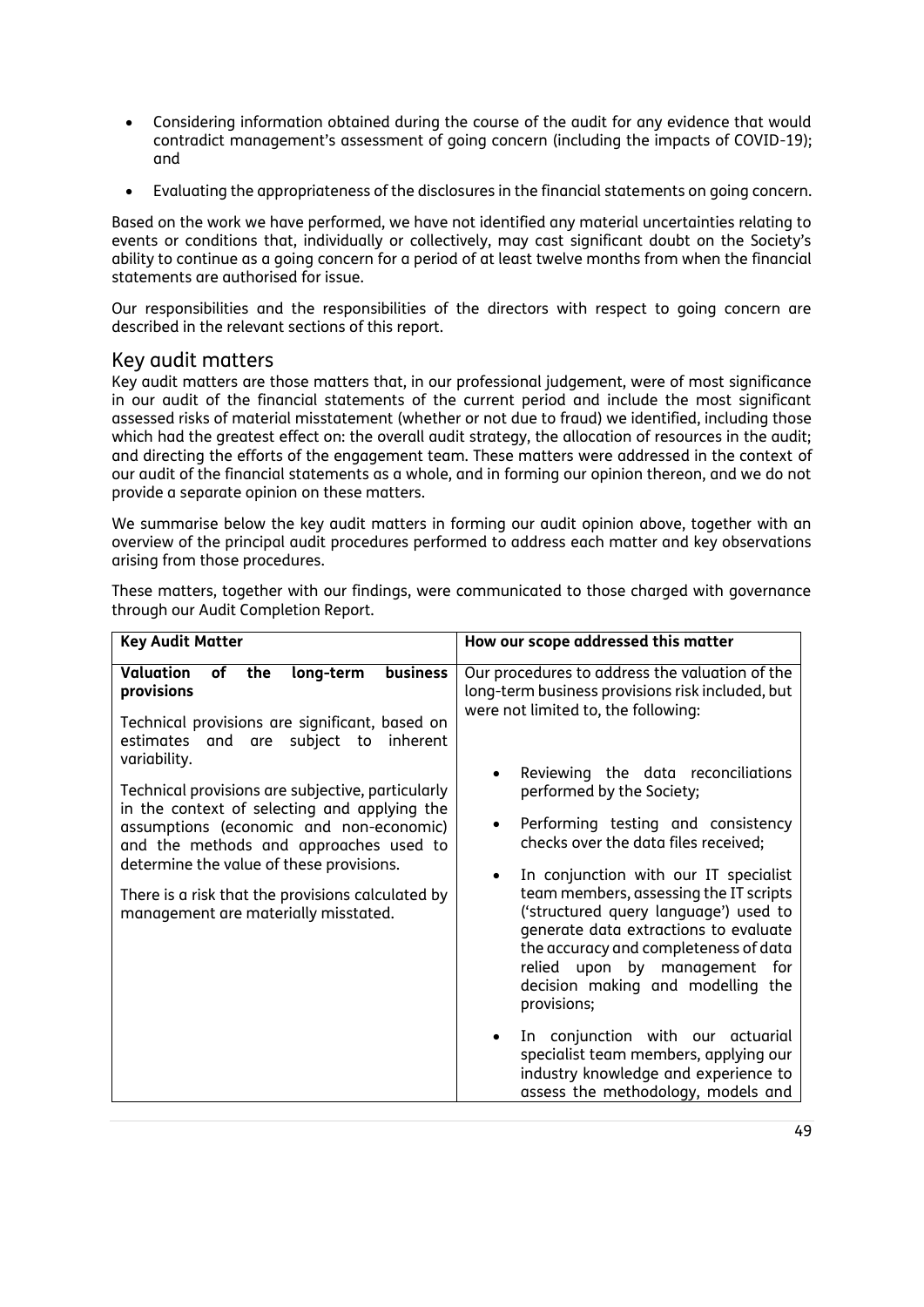| assumptions used in calculating the<br>long term business provisions and<br>comparing these with recognised<br>actuarial practices;                   |  |  |  |
|-------------------------------------------------------------------------------------------------------------------------------------------------------|--|--|--|
| Gaining an understanding of any<br>significant movements in the best<br>estimate from the previous year;                                              |  |  |  |
| Considering the<br>governance<br>arrangements around the reserving<br>process;                                                                        |  |  |  |
| • Considering the derivation of asset<br>share factors including the allocation<br>of investment returns and expenses to<br>different product groups; |  |  |  |
| Considering the movement in the risk<br>$\bullet$<br>margin.                                                                                          |  |  |  |
| <b>Our observations</b>                                                                                                                               |  |  |  |
| Based on the work performed and the evidence                                                                                                          |  |  |  |
| obtained, we consider the assumptions used to                                                                                                         |  |  |  |
| value the long term business provisions to be                                                                                                         |  |  |  |
| appropriate.                                                                                                                                          |  |  |  |

# Our application of materiality and an overview of the scope of our audit

The scope of our audit was influenced by our application of materiality. We set certain quantitative thresholds for materiality. These, together with qualitative considerations, helped us to determine the scope of our audit and the nature, timing and extent of our audit procedures on the individual financial statement line items and disclosures and in evaluating the effect of misstatements, both individually and on the financial statements as a whole. Based on our professional judgement, we determined materiality for the financial statements as a whole as follows:

| Overall materiality             | £580,000                                                                                                                                                                                                                                                                                                           |
|---------------------------------|--------------------------------------------------------------------------------------------------------------------------------------------------------------------------------------------------------------------------------------------------------------------------------------------------------------------|
| How we determined it            | Materiality was set by reference to the Society's Fund for<br>Future Appropriations (of which it represented x%)                                                                                                                                                                                                   |
| Rationale for benchmark applied | The fund for future appropriations is a measure of<br>accumulated surplus and we have determined, in our<br>professional judgement, it to be one of the principal<br>benchmarks within the financial statements relevant to<br>members in assessing the Society's financial position and<br>financial performance. |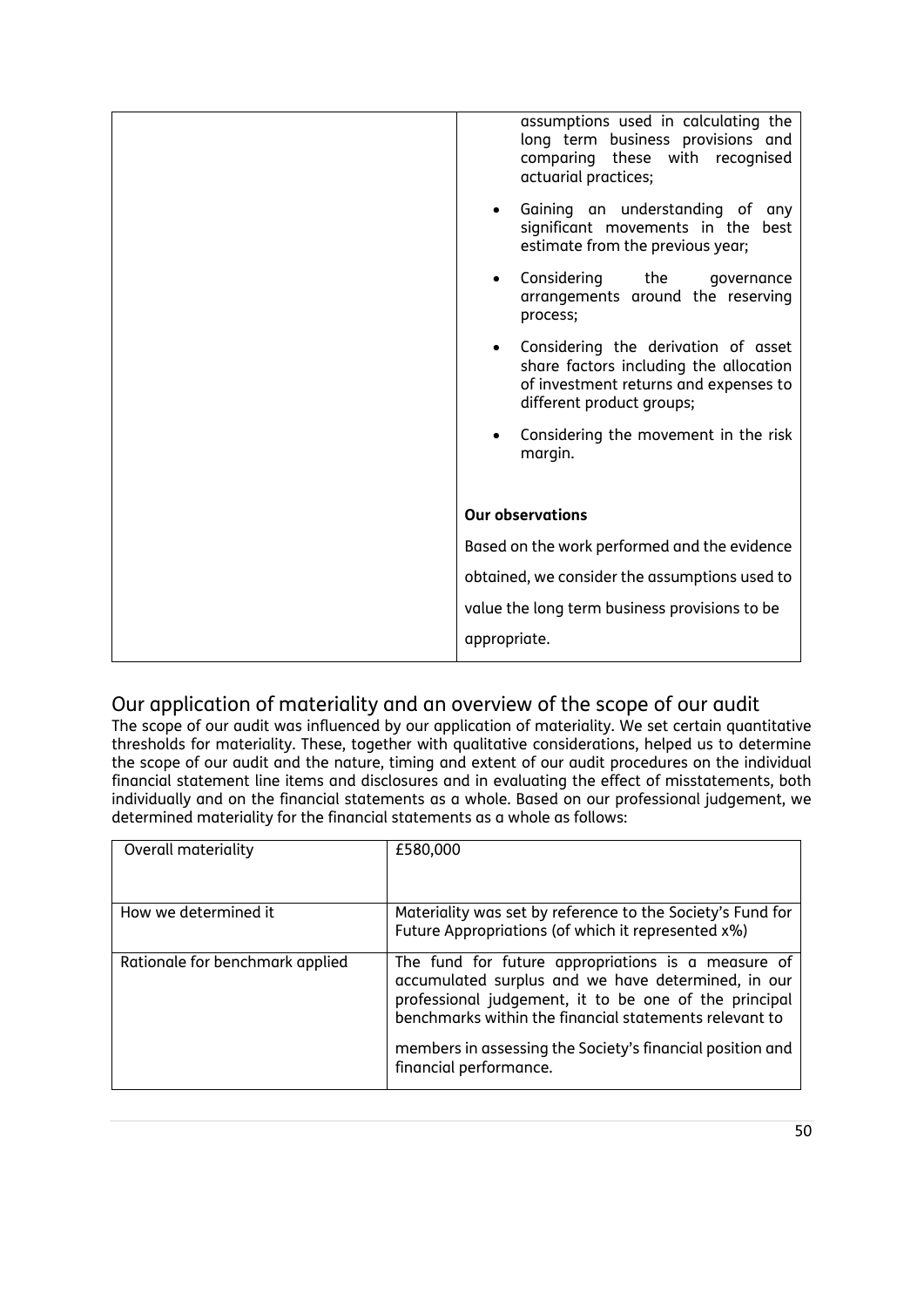| Performance materiality | Performance materiality is set to reduce to an<br>appropriately low level the probability that the aggregate<br>of uncorrected and undetected misstatements in the<br>financial statements exceeds materiality for the financial<br>statements as a whole.<br>Performance materiality of £430,000 was applied in the<br>audit. |  |  |  |  |  |
|-------------------------|--------------------------------------------------------------------------------------------------------------------------------------------------------------------------------------------------------------------------------------------------------------------------------------------------------------------------------|--|--|--|--|--|
| Reporting threshold     | We agreed with the Audit & Compliance Committee that<br>we would report to them misstatements identified during<br>our audit above £17,000 as well as misstatements below<br>that amount that, in our view, warranted reporting for<br>qualitative reasons.                                                                    |  |  |  |  |  |

As part of designing our audit, we assessed the risk of material misstatement in the financial statements, whether due to fraud or error, and then designed and performed audit procedures responsive to those risks. In particular, we looked at where the directors made subjective judgements such as making assumptions on significant accounting estimates.

We tailored the scope of our audit to ensure that we performed sufficient work to be able to give an opinion on the financial statements as a whole. We used the outputs of a risk assessment, our understanding of the Society, its environment, controls and critical business processes, to consider qualitative factors in order to ensure that we obtained sufficient coverage across all financial statement line items.

## Other information

The other information comprises the information included in the Annual Report and Accounts other than the financial statements and our auditor's report thereon. The directors are responsible for the other information. Our opinion on the financial statements does not cover the other information and, except to the extent otherwise explicitly stated in our report, we do not express any form of assurance conclusion thereon.

In connection with our audit of the financial statements, our responsibility is to read the other information and, in doing so, consider whether the other information is materially inconsistent with the financial statements or our knowledge obtained in the course of audit or otherwise appears to be materially misstated. If we identify such material inconsistencies or apparent material misstatements, we are required to determine whether there is a material misstatement in the financial statements or a material misstatement of the other information. If, based on the work we have performed, we conclude that there is a material misstatement of this other information, we are required to report that fact.

We have nothing to report in this regard.

## Opinions on other matters prescribed by the Friendly Societies Act 1992 In our opinion, based on the work undertaken in the course of the audit:

- the information given in the Strategic Report and the Report of the Board of Directors for the financial year for which the financial statements are prepared is consistent with the financial statements; and
- the Strategic Report and the Report of the Board of Directors have been prepared in accordance with the Friendly Societies Act 1992 and the regulations made under it.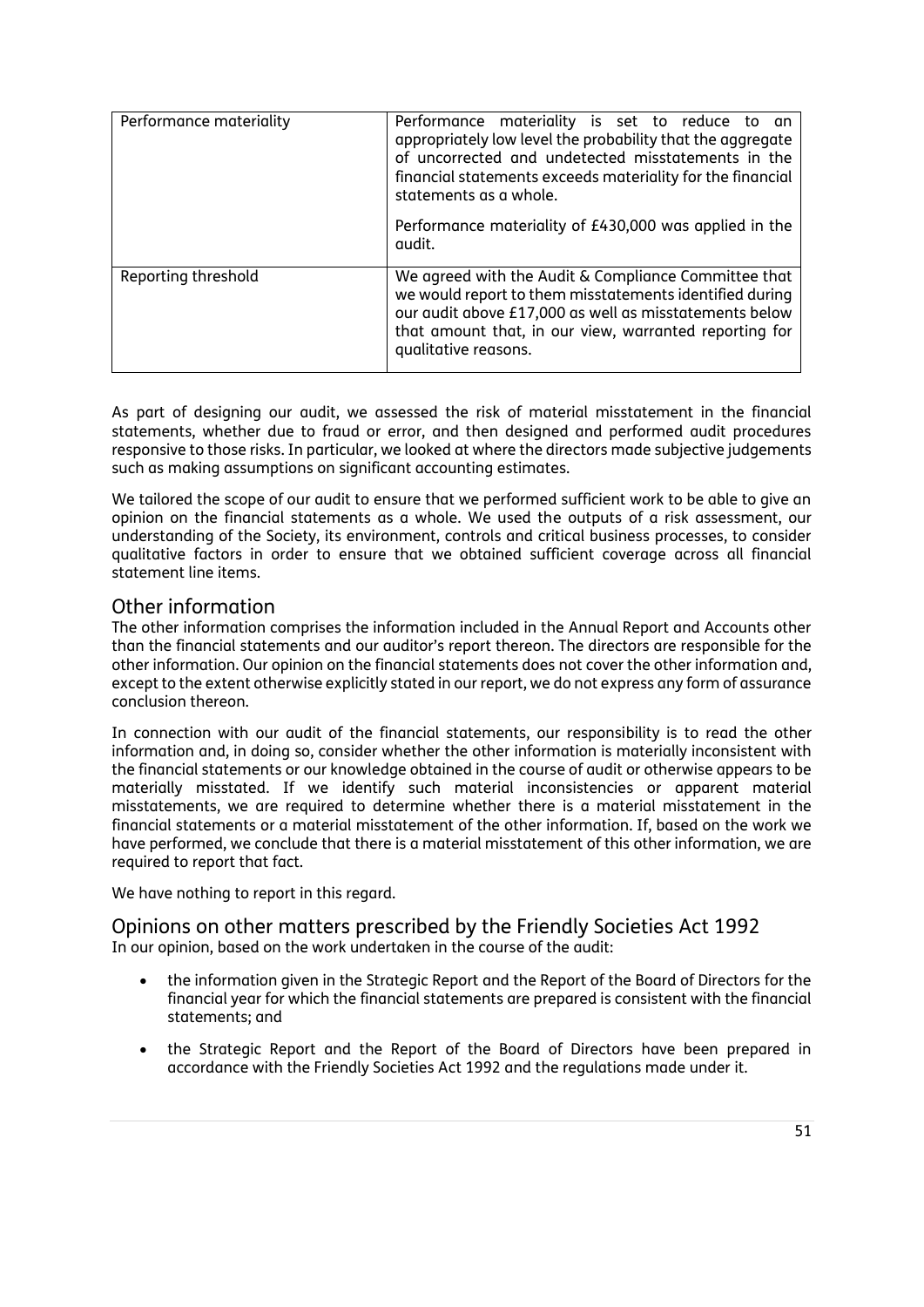## Matters on which we are required to report by exception

In light of the knowledge and understanding of the Society and its environment obtained in the course of the audit, we have not identified material misstatements in the Strategic Report or the Report of the Board of Directors.

We have nothing to report in respect of the following matters in relation to which the Friendly Societies Act 1992 requires us to report to you if, in our opinion:

- proper accounting records have not been kept; or
- the financial statements are not in agreement with the accounting records and returns; or
- we have not received all the information and explanations we require for our audit.

## Responsibilities of Directors

As explained more fully in the Statement of Directors' Responsibilities set out on page 26, the directors are responsible for the preparation of the financial statements and for being satisfied that they give a true and fair view, and for such internal control as the directors determine is necessary to enable the preparation of financial statements that are free from material misstatement, whether due to fraud or error.

In preparing the financial statements, the directors are responsible for assessing the Society's ability to continue as a going concern, disclosing, as applicable, matters related to going concern and using the going concern basis of accounting unless the directors either intend to liquidate the Society or to cease operations, or have no realistic alternative but to do so.

## Auditor's responsibilities for the audit of the financial statements

Our objectives are to obtain reasonable assurance about whether the financial statements as a whole are free from material misstatement, whether due to fraud or error, and to issue an auditor's report that includes our opinion. Reasonable assurance is a high level of assurance but is not a guarantee that an audit conducted in accordance with ISAs (UK) will always detect a material misstatement when it exists. Misstatements can arise from fraud or error and are considered material if, individually or in the aggregate, they could reasonably be expected to influence the economic decisions of users taken on the basis of these financial statements.

Irregularities, including fraud, are instances of non-compliance with laws and regulations. We design procedures in line with our responsibilities, outlined above, to detect material misstatements in respect of irregularities, including fraud. The extent to which our procedures are capable of detecting irregularities, including fraud is detailed below.

Based on our understanding of the Society and its industry, we identified that the principal risks of non-compliance with laws and regulations related to the anti-bribery, corruption and fraud, money laundering and non-compliance with the regulatory requirements of the Prudential Regulation Authority ("PRA") and the Financial Conduct Authority ("FCA"), and we considered the extent to which non-compliance might have a material effect on the financial statements.

In identifying and assessing risks of material misstatement in respect to irregularities including noncompliance with laws and regulations, our procedures included but were not limited to:

- At the planning stage of our audit, gaining an understanding of the legal and regulatory framework applicable to the Society, the industry in which it operates and considered the risk of acts by the Society which were contrary to the applicable laws and regulations;
- Discussing with the directors and management the policies and procedures in place regarding compliance with laws and regulations;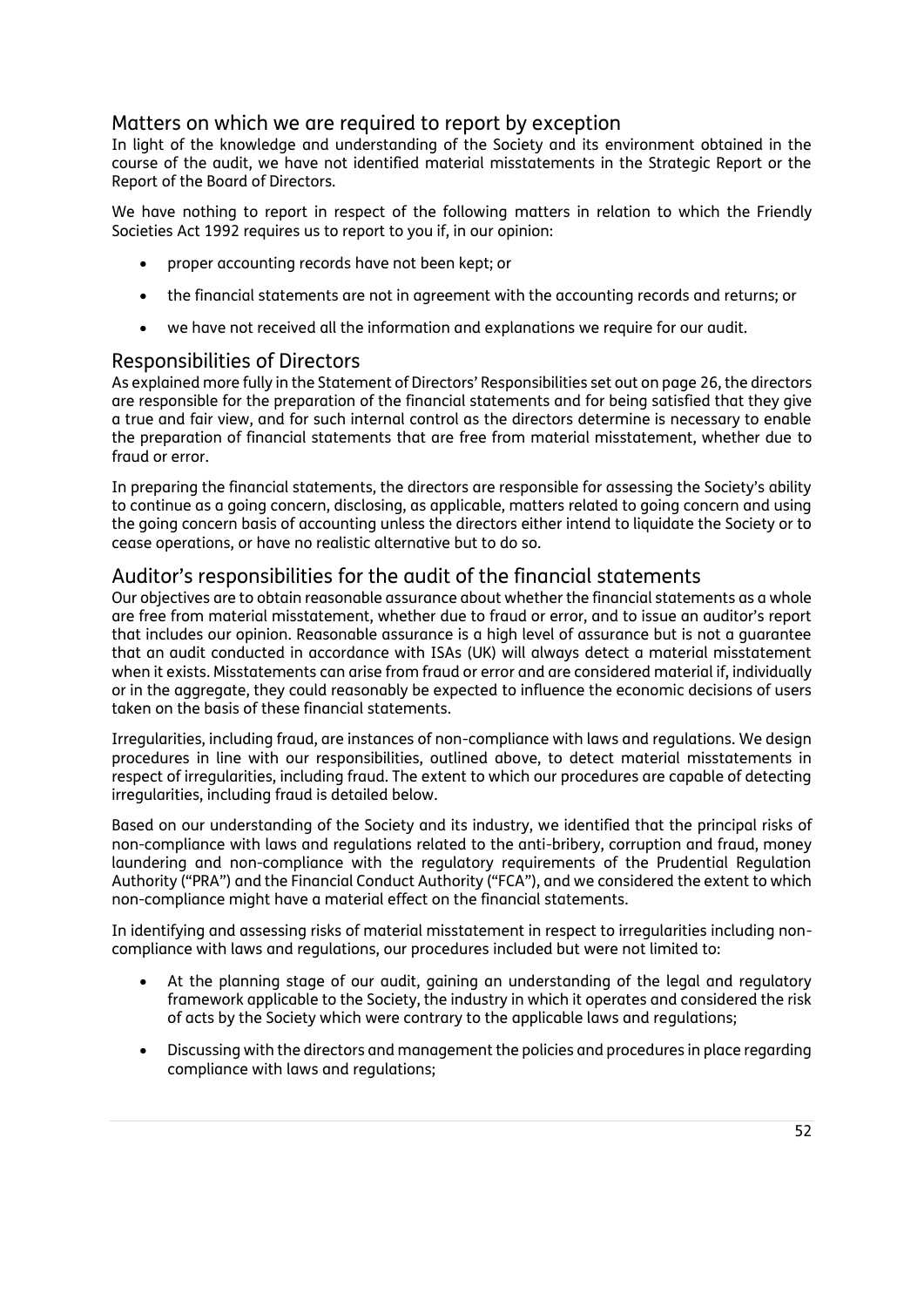- Discussing amongst the engagement team of the identified laws and regulations and remaining alert to any indications of non-compliance; and
- During the audit, focusing on areas of laws and regulations that could reasonably be expected to have a material effect on the financial statements from our general commercial and sector experience and through discussions with the directors (as required by auditing standards), from inspection of the Society's regulatory and legal correspondence and review of minutes of directors' meetings in the year. We identified that the principal risks of non-compliance with laws and regulations related to breaches of regulatory requirements of the PRA and the FCA. We also considered those other laws and regulations that have a direct impact on the preparation of financial statements, such as the Friendly Societies Act 1992, UK tax legislation as applied to friendly societies and the AFM Corporate Governance Code.

Our procedures in relation to fraud included but were not limited to:

- Making enquiries of the directors and management on whether they had knowledge of any actual, suspected or alleged fraud;
- Gaining an understanding of the internal controls established to mitigate risks related to fraud;
- Discussing amongst the engagement team the risks of fraud such as opportunities for fraudulent manipulation of financial statements, and determined that the principal risks were related to posting manual journal entries to manipulate financial performance, management bias through judgements and assumptions in significant accounting estimates, in particular in relation to the valuation of technical provisions, and significant one-off or unusual transactions; and
- Addressing the risks of fraud through management override of controls by performing journal entry testing.

The primary responsibility for the prevention and detection of irregularities including fraud rests with both those charged with governance and management. As with any audit, there remained a risk of non-detection of irregularities, as these may involve collusion, forgery, intentional omissions, misrepresentations or the override of internal controls.

As a result of our procedures, we did not identify any key audit matters relating to irregularities. The risks of material misstatement that had the greatest effect on our audit, including fraud, are discussed under 'Key audit matters' within this report.

A further description of our responsibilities is available on the Financial Reporting Council's website at [www.frc.org.uk/auditorsresponsibilities.](http://www.frc.org.uk/auditorsresponsibilities)

#### Other matters which we are required to address

Following the recommendation of the Audit & Compliance Committee, we were appointed by Board of Directors on 13<sup>th</sup> October 2011 to audit the financial statements for the year ending 31<sup>st</sup> December 2011 and subsequent financial periods. The period of total uninterrupted engagement is ten years, covering the years ended 31 st December 2011 to 31 st December 2020.

The non-audit services prohibited by the FRC's Ethical Standard were not provided to the Society and we remain independent of the Society in conducting our audit.

Our audit opinion is consistent with the additional report to the Audit & Compliance Committee.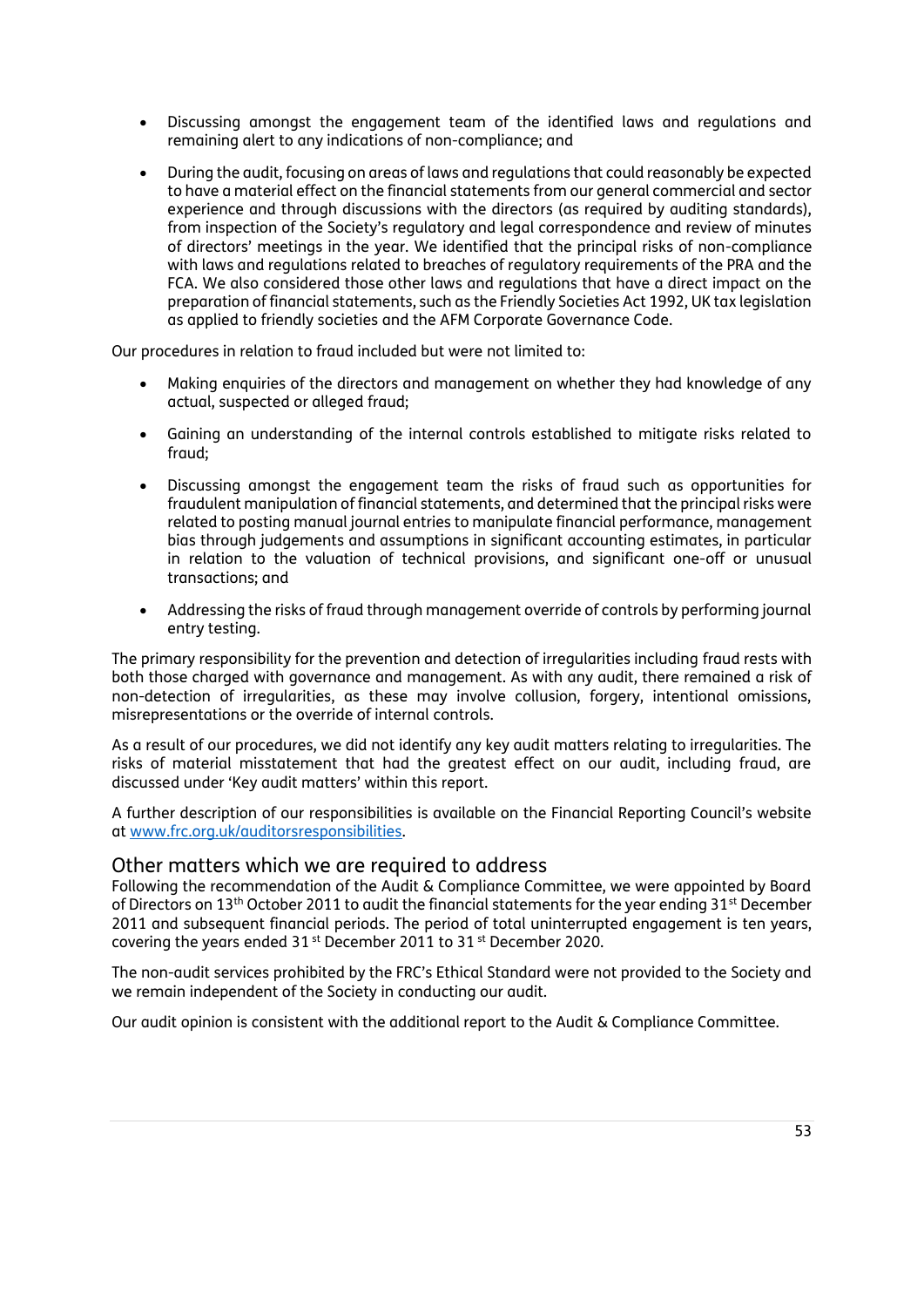## Use of the audit report

This report is made solely to the Society's members as a body in accordance with Section 73 of the Friendly Societies Act 1992. Our audit work has been undertaken so that we might state to the Society's members those matters we are required to state to them in an auditor's report and for no other purpose. To the fullest extent permitted by law, we do not accept or assume responsibility to anyone other than the Society and the Society's members as a body for our audit work, for this report, or for the opinions we have formed.

# **Sam Porritt (Senior Statutory Auditor) for and on behalf of Mazars LLP**

Chartered Accountants and Statutory Auditor

Tower Bridge House St Katharine's Way London E1W 1DD Date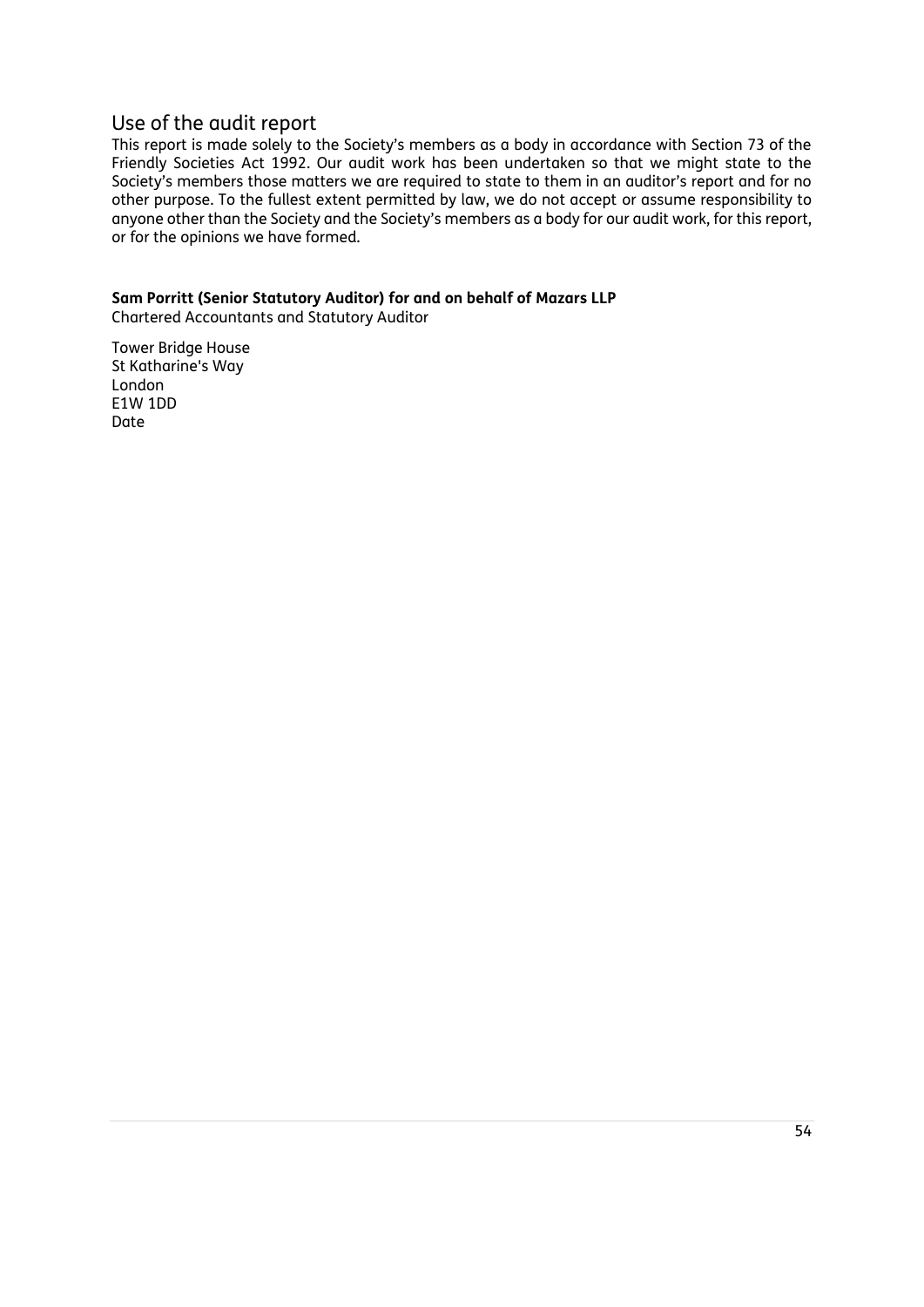## **METROPOLITAN POLICE FRIENDLY SOCIETY LIMITED**

#### **INCOME AND EXPENDITURE ACCOUNT FOR THE YEAR ENDED 31 DECEMBER**

|                                                              | <b>Notes</b>   | 2020 (£'000) | 2019 (£'000) |
|--------------------------------------------------------------|----------------|--------------|--------------|
| <b>TECHNICAL ACCOUNT</b>                                     |                |              |              |
| - LONG TERM BUSINESS                                         |                |              |              |
|                                                              |                |              |              |
| <b>EARNED PREMIUMS</b>                                       |                |              |              |
| - CONTINUING OPERATIONS                                      |                |              |              |
| <b>Gross Premiums Written</b>                                | 2a             | 45,317       | 32,959       |
| Less: Reinsurance Premiums                                   | 2b             | (352)        | (371)        |
| Earned Premiums, net of Reinsurance                          |                | 44,965       | 32,587       |
| Investment Income and Realised Gains/(Losses)                | 3              | 4,857        | 4,531        |
| <b>Unrealised Investment Gains</b>                           |                | 8,017        | 10,022       |
| <b>TOTAL TECHNICAL INCOME</b>                                |                | 57,839       | 47,141       |
| <b>CLAIMS PAID</b>                                           |                |              |              |
| Claims Paid                                                  |                |              |              |
| - Gross Claims Paid                                          |                | 17,580       | 18,393       |
| - Less: Reinsurers' Share                                    | 2 <sub>b</sub> | (297)        | (429)        |
| Claims paid, net of reinsurance                              |                | 17,283       | 17,964       |
| <b>CHANGE IN OTHER TECHNICAL PROVISIONS</b>                  |                |              |              |
| Long Term Business Provision                                 |                |              |              |
| - Gross Amount                                               |                | 34,898       | 22,126       |
| - Reinsurers' Share                                          | 2 <sub>b</sub> | (91)         | (46)         |
| Net of Reinsurance                                           |                | 34,807       | 22,080       |
| <b>OTHER CHARGES</b>                                         |                |              |              |
| <b>Net Operating Expenses</b>                                | 4              | 4,925        | 4,271        |
| Tax Attributable to Long Term Business                       | 8              | 313          | 526          |
|                                                              |                | 5,238        | 4,797        |
| TRANSFER TO THE FUND FOR FUTURE APPROPRIATIONS               | 11             | 511          | 2,300        |
| <b>TOTAL TECHNICAL CHARGES</b>                               |                | 57,839       | 47,141       |
|                                                              |                |              |              |
| <b>BALANCE ON THE TECHNICAL ACCOUNT - LONG TERM BUSINESS</b> |                |              |              |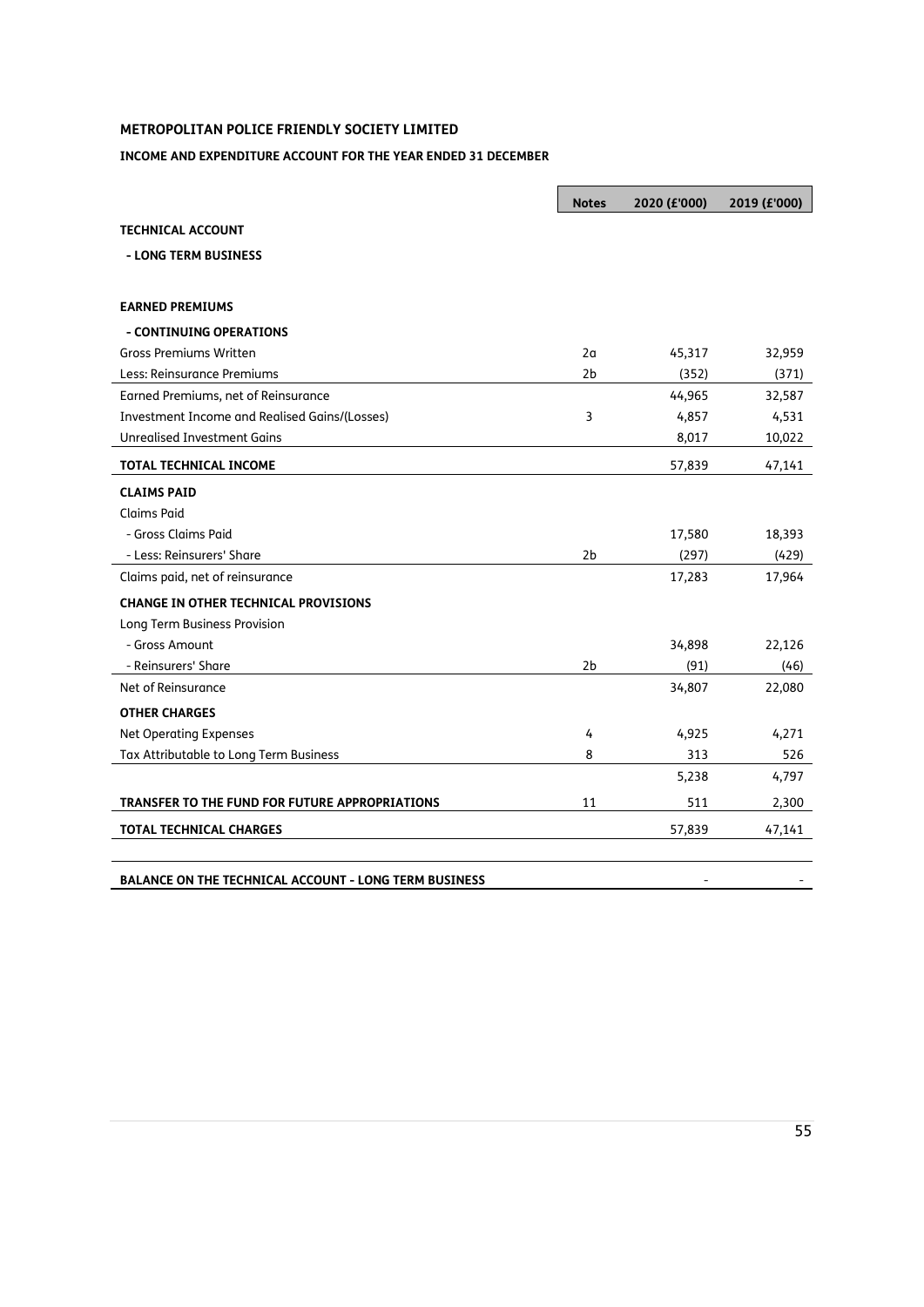#### **BALANCE SHEET AS AT 31 DECEMBER**

|                                                                   | <b>Notes</b> | 2020 (£'000) | 2019 (£'000) |
|-------------------------------------------------------------------|--------------|--------------|--------------|
| <b>ASSETS</b>                                                     |              |              |              |
| <b>INVESTMENTS</b>                                                | 9            | 229,119      | 198,194      |
| <b>REINSURERS' SHARE OF TECHNICAL PROVISIONS</b>                  |              |              |              |
| Long Term Business Provision                                      | 12           | 1,403        | 1,312        |
| On Claims Outstanding                                             |              | 15           | 56           |
| <b>REINSURERS' SHARE OF TECHNICAL PROVISIONS</b>                  |              | 1,418        | 1,368        |
| <b>DEBTORS</b>                                                    |              |              |              |
| Debtors Arising From Direct Insurance Operations - Policy Holders |              | 93           | 85           |
| <b>Other Debtors</b>                                              |              | 1,344        | 1,011        |
| <b>TOTAL DEBTORS</b>                                              |              | 1,437        | 1,096        |
| <b>OTHER ASSETS</b>                                               |              |              |              |
| <b>Tangible Assets</b>                                            | 10           | 171          | 166          |
| Cash At Bank and In Hand                                          |              | 11,918       | 6,886        |
| <b>TOTAL OTHER ASSETS</b>                                         |              | 12,089       | 7,051        |
| PREPAYMENTS AND ACCRUED INCOME                                    |              | 187          | 86           |
|                                                                   |              |              |              |
| <b>TOTAL ASSETS</b>                                               |              | 244,250      | 207,795      |
|                                                                   |              |              |              |
| <b>LIABILITIES</b>                                                |              |              |              |
| <b>FUND FOR FUTURE APPROPRIATIONS</b>                             | 11           | 29,840       | 29,329       |
| <b>TECHNICAL PROVISIONS</b>                                       |              |              |              |
| Long Term Business Provision                                      |              |              |              |
| - Gross Amount<br><b>Claims Outstanding</b>                       |              | 212,157      | 177,260      |
| - Gross Amount                                                    |              | 975          | 491          |
| <b>TOTAL TECHNICAL PROVISIONS</b>                                 | 12           | 213,132      | 177,750      |
| Deferred Tax Liability                                            | 13           | 209          | 157          |
| <b>PROVISION FOR OTHER RISKS AND CHARGES</b>                      |              | 209          | 157          |
| <b>CREDITORS</b>                                                  |              |              |              |
| Creditors Including Taxation and Other Social Security            | 14           | 307          | 126          |
| <b>TOTAL OTHER CREDITORS</b>                                      |              | 307          | 126          |
| <b>ACCRUALS AND DEFERRED INCOME</b>                               |              | 762          | 433          |
| <b>TOTAL LIABILITIES</b>                                          |              | 244,250      | 207,795      |

 $\blacksquare$ 

Approved by the Board of Management 8<sup>th</sup> April 2021 and signed on its behalf by:

Joanna Young Mst (Cantab), MBA CertEd – Chair Lee Schopp - CDir ACA – Chief Executive

J.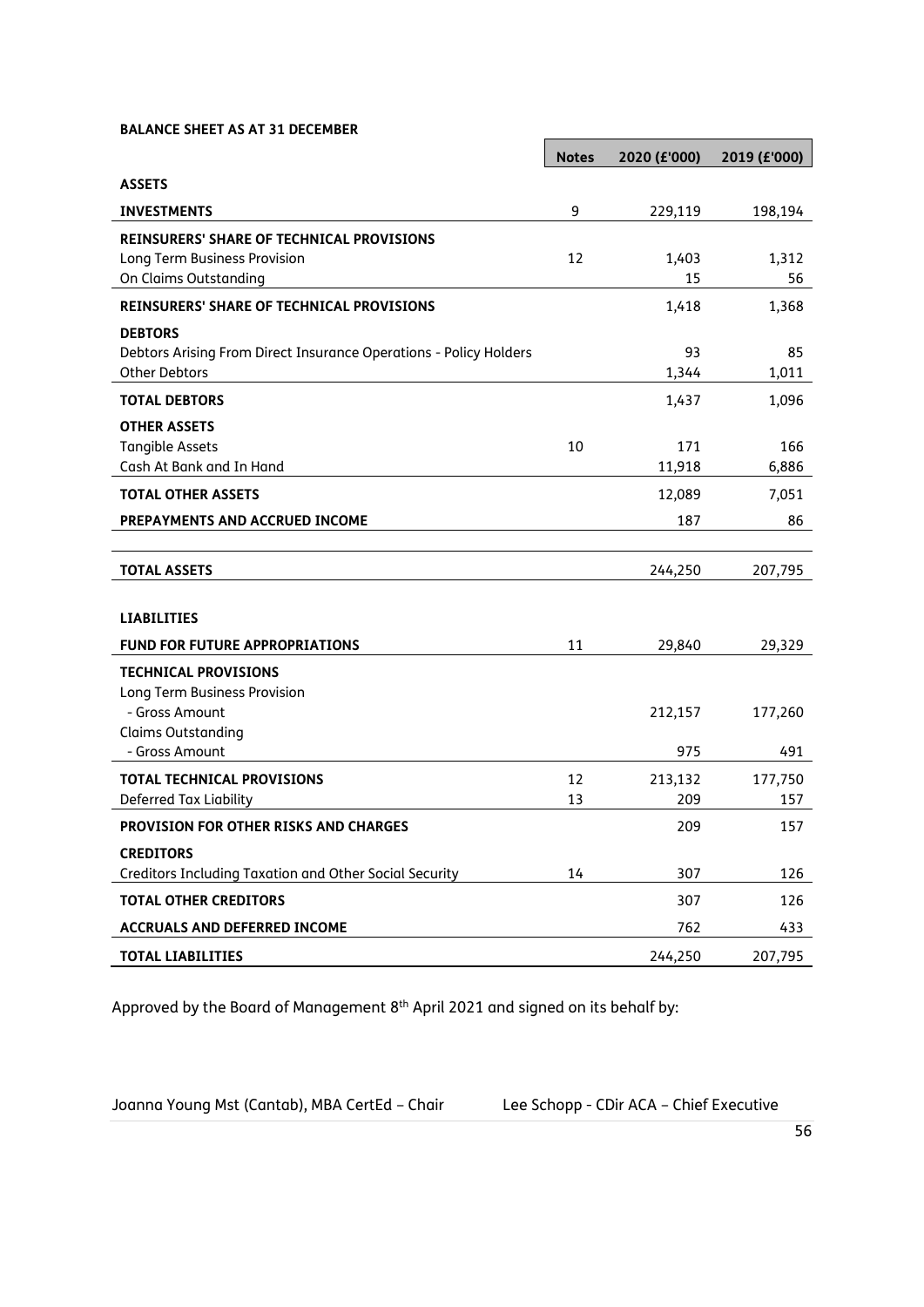# Notes to the Financial Statements

# 1. ACCOUNTING POLICIES

## Basis of Preparation

Metropolitan Police Friendly Society Limited is a Friendly Society registered in the United Kingdom. The registered office is Central Court, 1B Knoll Rise, Orpington, Kent BR6 0JA.

The accounts are prepared on the basis of the accounting policies set out below. The accounts have been prepared in compliance with United Kingdom accounting standards, including Financial Reporting Standard 102, "The Financial Reporting Standard applicable in the United Kingdom and Republic of Ireland" (FRS 102), Financial Reporting Standard 103, "Insurance Contracts" (FRS 103); and the special provisions relating to friendly societies as set out in The Friendly Societies (Accounts and Related Provisions) Regulations 1994, as amended. In implementing these requirements, the Society has adopted a Statutory Solvency basis for determining technical provisions.

After making enquiries and taking into account the Society's financial resources and business plans, the Directors have a reasonable expectation that the organisation has adequate resources to continue in operational existence for the foreseeable future. The Society therefore continues to adopt the going concern basis in preparing its financial statements.

The Directors have considered the continued financial impact of COVID-19 on the Society's financial resources and business plans and believe that the Society continues to manage its business risks despite the ongoing uncertain economic outlook. The Directors have reasonable expectations that the Society has adequate resources to continue in operational existence for the foreseeable future. The Society therefore continues to adopt the going concern basis in preparing its financial statements.

On 26 May 2020, the Society incorporated a new subsidiary, Metfriends Limited, with £1 Ordinary share capital. The company has not traded during the period. Consolidated accounts have not been prepared as the subsidiary is not material and the preparation of group accounts would be inconsistent with the requirement to give a true and fair view.

## Contract Classification

The Society issues contracts that transfer insurance risk and financial risk.

Insurance contracts are those contracts that transfer significant insurance risk and may also transfer financial risk. As a general guideline, the Society defines significant insurance risk as the possibility of having to pay benefits on the occurrence of the insured event that are at least 10% more than the benefits payable if the insured event did not occur.

The Society's participating contracts are classified as insurance contracts, but also transfer financial risk and, absent the insured event, provide an investment return for the policyholder.

A contract that is classified as an insurance contract continues to be treated as such until all rights and obligations under the contract expire.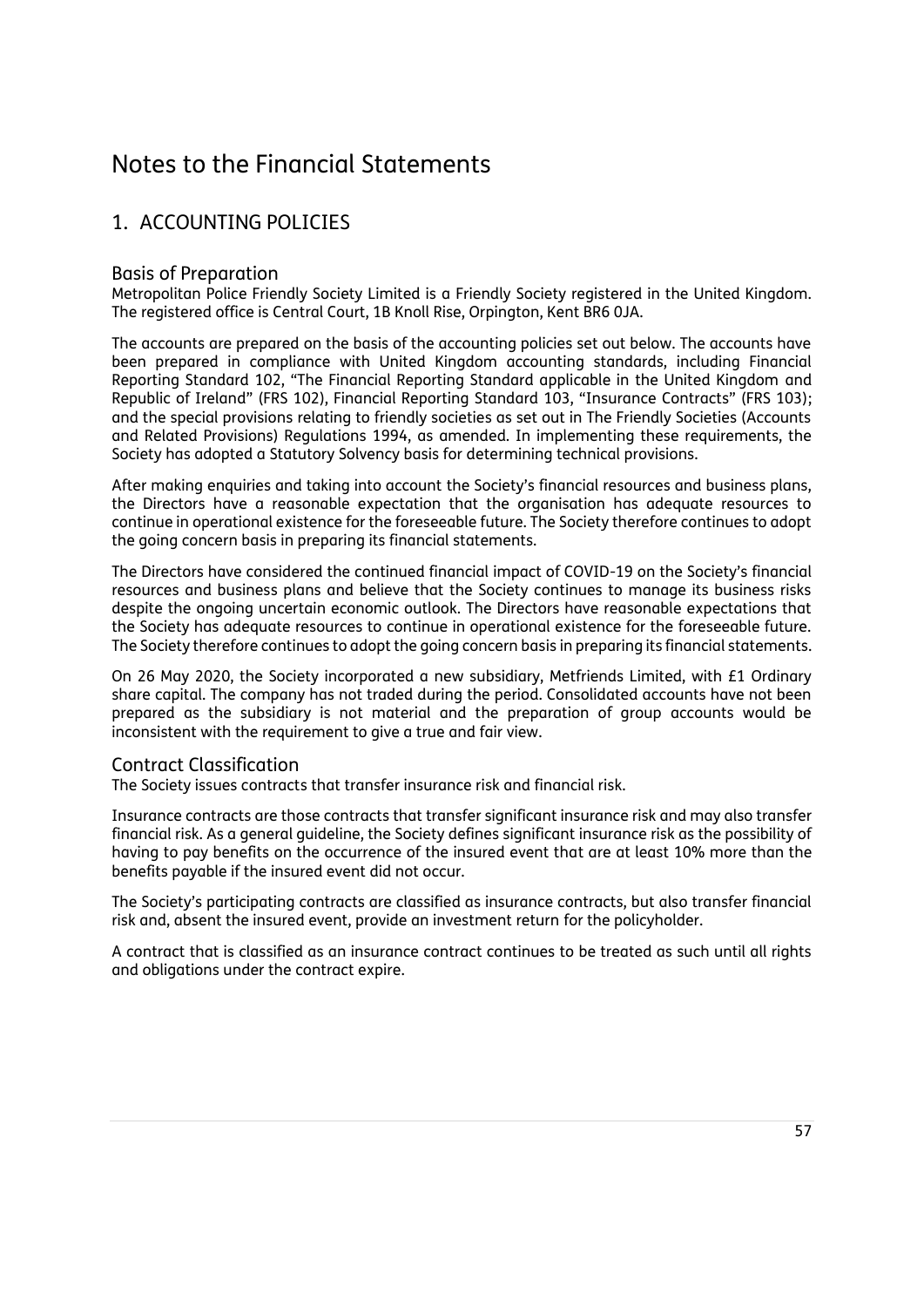## Insurance Contracts

#### *Premiums*

Premiums are credited when they become due. Reinsurance premiums are charged when they become payable.

In classifying new business premiums, the following bases of recognition have been adopted:

- Incremental increases are included in new business premiums;
- Single premiums constitute all those contracts for which there is no expectation of continuing premiums being paid, including any additional single premiums paid, in respect of individual contracts. All other contracts are included in regular premiums and
- When regular premiums are received other than annually, the regular new business premiums are on an annualised basis

#### *Claims*

Death claims are recorded on the basis of notifications received. Surrenders are recorded upon payment or removal from the technical provision (if earlier). Maturities are recorded when due. Reinsurance recoveries are credited to match the relevant gross amounts.

#### Investment Income

Investment income includes dividends, fixed income, gains and losses on the realisation of investments and related expenses. Dividends are included as investment income on an ex-dividend basis. Fixed interest income and bank deposit interest are included as investment income on an accruals basis. Realised gains and losses on investments are included as investment income by reference to the date of disposal. Unrealised gains and losses, arising from an excess or deficit of market valuation over costs on investments still held at the Balance Sheet date, are taken through the Income and Expenditure Account at the year-end date.

#### **Investments**

The Society classifies its investments, other variable yield securities and units in unit trusts at fair value through profit and loss in accordance with FRS 102. The classification of investments is determined at initial recognition.

Units in unit trusts are included at published bid prices or single price for single-priced funds. Investment in Property funds have been valued at the net asset value.

Cost is the cash cost of the individual investment fund holdings less that part of the first dividend notified to be a return of capital. Individual investment fund holdings, which have been subject to part disposal, are shown at a carried-forward cost calculated on a pro rata basis.

#### Investment Expenses and Charges

Certain investment management fees are not charged directly to the Society but are deducted by the respective fund managers from the pooled funds in which it invests. Other investment management fees, which are invoiced directly to the Society, are accounted for on an accrual basis. These fees are not included in net operating expenses but are reflected in the market value of the Society's investments.

#### Acquisition costs

These are reflected within net operating expenses in the technical account for long-term business and include direct and indirect costs such as advertising and the administrative expenses connected with the processing of such policies.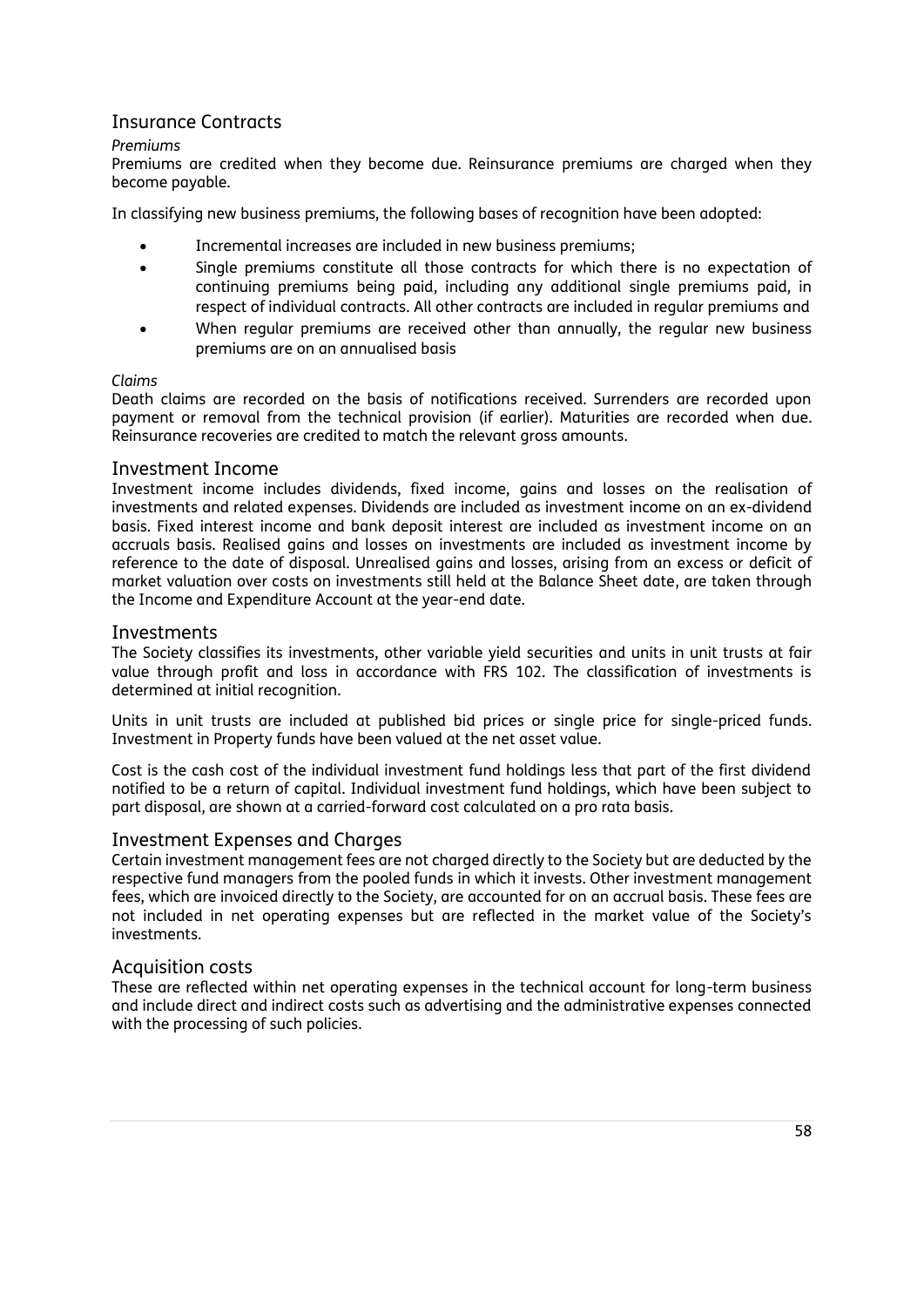## Deferred Taxation

Deferred tax arises from timing differences that are differences between taxable profits and the technical account as stated in the financial statements. These timing differences arise from the inclusion of income and expenses in tax assessments in periods different from those in which they are recognised in financial statements.

Deferred tax is recognised on all timing differences at the reporting date. Unrelieved tax losses and other deferred tax assets are only recognised when it is probable that they will be recovered against the reversal of deferred tax liabilities or other future taxable profits.

Deferred tax is measured using tax rates and laws that have been enacted or substantively enacted by the period end and that are expected to apply to the reversal of the timing difference.

The deferred tax recognised excludes the effect of the timing of tax relief where assumed expenses exceed attributable income recognised within the long-term business provision.

#### Fixed Assets

Depreciation is provided on tangible fixed assets at the following rates and methods in order to write off the cost of such assets over their estimated useful lives.

| Leasehold improvements               | over the period of the lease on a straight-line basis |
|--------------------------------------|-------------------------------------------------------|
| Computer equipment                   | 20% on a straight-line basis                          |
| Office fixtures, fittings, equipment | 20% on a straight-line basis                          |

#### Pensions

The Society operates a defined contribution group personal pension scheme which is administered by Aegon and is open to all employees of the Society.

#### Long Term Business Provision

The long-term business provision is determined by the Board of Directors, with the assistance of the Chief Actuary, adopting the mathematical reserves following her annual investigation of the longterm business. The provision is determined in accordance with the regulations set out in Article 77 of the Solvency II Directive<sup>5</sup> and are equal to the sum of the best estimate liabilities ('BEL') and the risk margin ('RM').

## Fund for Future Appropriations

The fund for future appropriations represents all funds, the allocation of which to policyholders had not yet been determined by the end of the financial year. Any surplus or deficit on the technical account is transferred to or from the fund on an annual basis.

#### Critical Judgements

The Society considers that critical judgements are confined to the determination of technical provisions and, in particular, the quantification of future guarantee costs. The estimation of implied volatility used to determine such costs is given in Note 12 and is not subject to any material uncertainty.

<sup>5</sup> <http://eur-lex.europa.eu/legal-content/EN/TXT/PDF/?uri=CELEX:32009L0138&from=EN>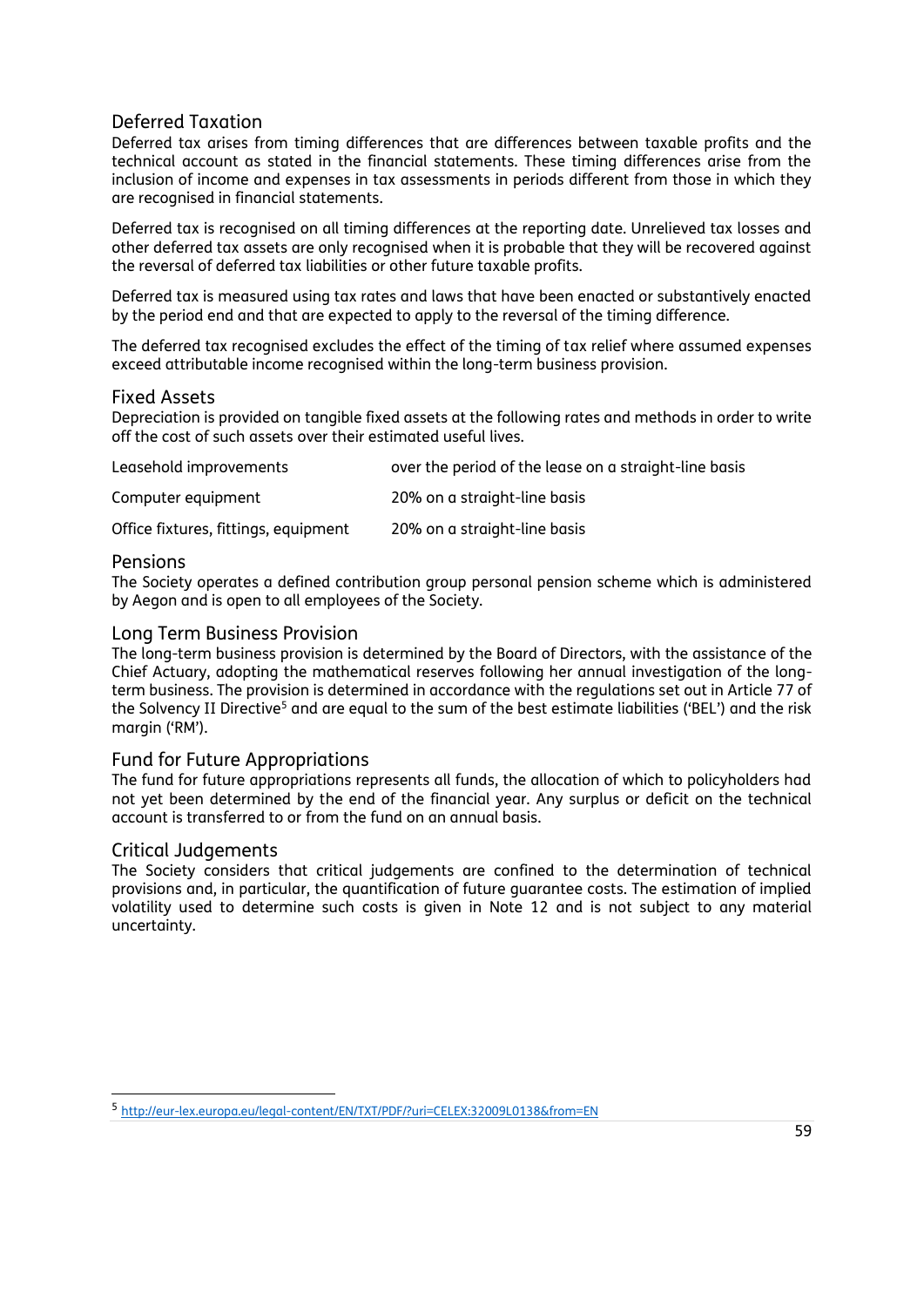# 2. PREMIUM INCOME & REINSURANCE

| a) Premiums Written                                      | 2020 (£'000)<br>2019 (£'000) |                                   |            |                    |                                   |            |
|----------------------------------------------------------|------------------------------|-----------------------------------|------------|--------------------|-----------------------------------|------------|
|                                                          | Gross                        | Reinsurance                       | <b>Net</b> | <b>Gross</b>       | Reinsurance                       | <b>Net</b> |
| <b>Life Assurance Business</b>                           |                              |                                   |            |                    |                                   |            |
| Non-participating Contracts                              |                              |                                   |            |                    |                                   |            |
| - Periodic Premiums                                      | 6,088                        | 352                               | 5,736      | 5,566              | 371                               | 5,195      |
| <b>Participating Contracts</b>                           |                              |                                   |            |                    |                                   |            |
| - Periodic Premiums                                      | 1,119                        | $\overline{\phantom{a}}$          | 1,119      | 1,100              | $\qquad \qquad \blacksquare$      | 1,100      |
| - Single Premiums                                        | 38,109                       | -                                 | 38,109     | 26,293             | $\overline{\phantom{a}}$          | 26,293     |
| <b>TOTAL PREMIUMS WRITTEN</b>                            | 45,317                       | 352                               | 44,965     | 32,959             | 371                               | 32,587     |
|                                                          |                              |                                   |            |                    |                                   |            |
|                                                          | Regular<br>Premium           | 2020 (£'000)<br>Single<br>Premium | Total      | Regular<br>Premium | 2019 (£'000)<br>Single<br>Premium | Total      |
|                                                          |                              |                                   |            |                    |                                   |            |
| <b>Total Gross New Premiums Resulting From Contracts</b> |                              |                                   |            |                    |                                   |            |
| Concluded by the Society                                 | 1,426                        | 38,109                            | 39,535     | 1,426              | 26,293                            | 27,719     |

All business is written in the UK in respect of continuing operations and is direct business relating exclusively to individual policyholders.

| b) Net Impact of Reinsurance                                | 2020 (£'000) | 2019 (£'000) |
|-------------------------------------------------------------|--------------|--------------|
|                                                             |              |              |
| Reinsurance Premiums                                        | 352          | 371          |
| Reinsurers' Share of Claims Paid                            | (297)        | (429)        |
|                                                             | 56           | (58)         |
|                                                             |              |              |
| Reinsurers' Share of Change in Long Term Business Provision | (91)         | (46)         |
|                                                             | (35)         | (104)        |
|                                                             |              |              |

The effect of reinsurance was to decrease the transfer to the Fund for Future Appropriations by £35,000 for the year ended 31 st December 2020 (2019: a decrease of £104,000).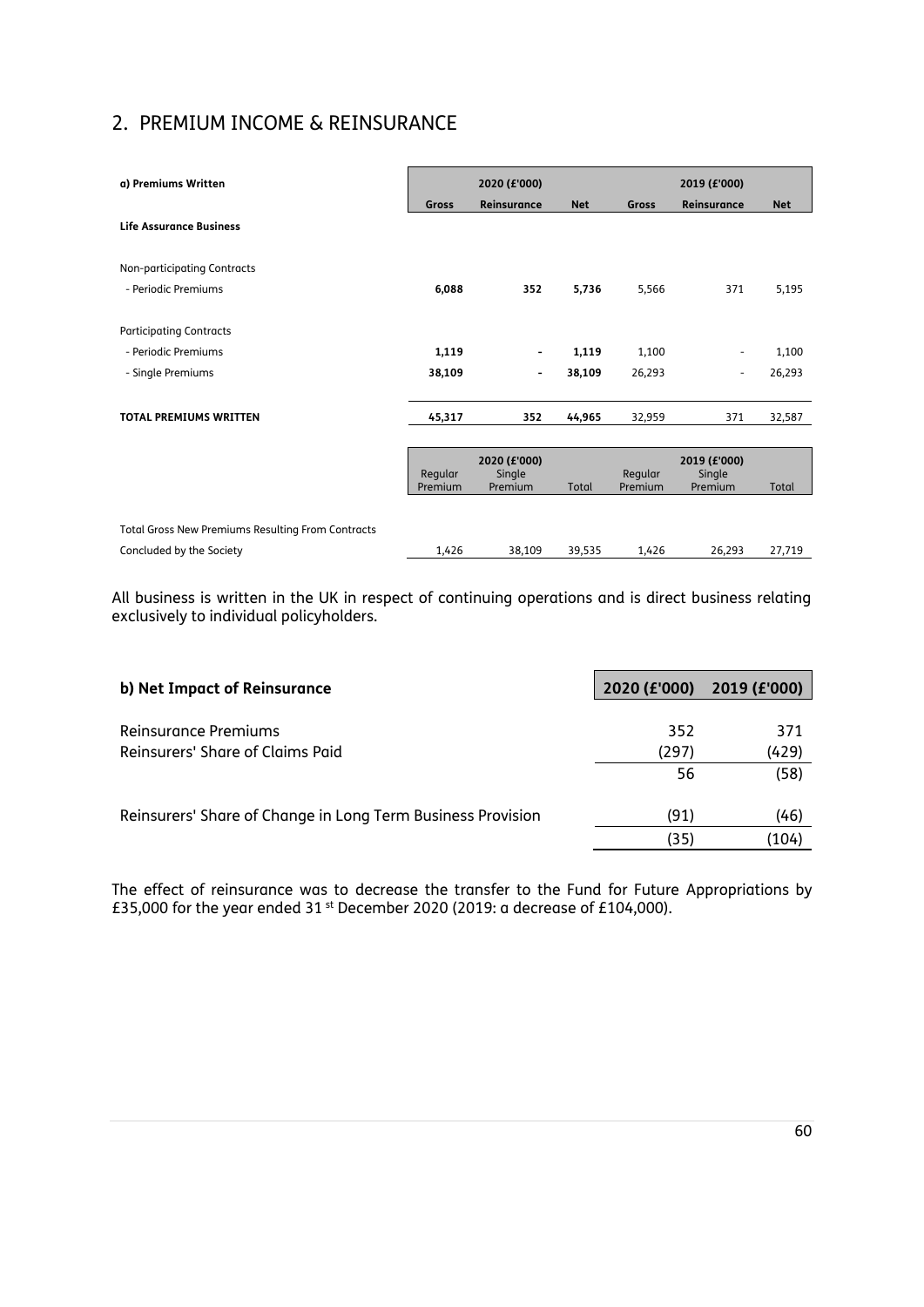# 3. INVESTMENT INCOME & GAINS

|                                          | 2020 (£'000) 2019 (£'000) |       |
|------------------------------------------|---------------------------|-------|
|                                          |                           |       |
| Investment Income                        | 4.874                     | 4.612 |
| Losses on the Realisation of Investments | (16)                      | (81)  |
| Investment Income and Gains              | 4.857                     | 4.531 |

г

Investment Income and Gains on the realisation of investments include £Nil (2019: £Nil) from listed investments.

The income and gains arise from financial assets held at fair value through profit and loss. The income arising from assets held at amortised cost is insignificant.

Included in Investment Income are rebates on investment management fees deducted within pooled funds and investment management fees charged directly to the Society.

## 4. NET OPERATING EXPENSES

|                             | 2020 (£'000) 2019 (£'000) |       |
|-----------------------------|---------------------------|-------|
|                             |                           |       |
| <b>Acquisition Costs</b>    | 2,111                     | 1,842 |
| <b>Administrative Costs</b> | 2.814                     | 2,429 |
|                             | 4.925                     | 4.271 |

Fees payable in respect of the audit of the Society's annual accounts amounted to £125,040 (2019: £103,500).

The Solvency & Financial Condition Report (SFCR) was exempted from audit for 2020 and there were no other audit-related services. Fees for other services, pursuant to legislation, amounted to £1,000 (2019: £700).

The Society's Chief Actuary was Lindsay Unwin BSc FIA of Milliman LLP. The Society has confirmed that neither Ms Unwin nor any member of her family were members of the Society, nor did they have any financial or pecuniary interests in the Society, with the exception of fees paid to Milliman LLP, which amounted to £314,960 for 2020 (2019 : £324,878).

## 5. STAFF COSTS

|                                 | 2020 (£'000) 2019 (£'000) |       |
|---------------------------------|---------------------------|-------|
|                                 |                           |       |
| Wages and Salaries              | 2.174                     | 1,994 |
| <b>National Insurance Costs</b> | 237                       | 205   |
| <b>Other Pension Costs</b>      | 273                       | 146   |
|                                 | 2,684                     | 2,345 |
|                                 |                           |       |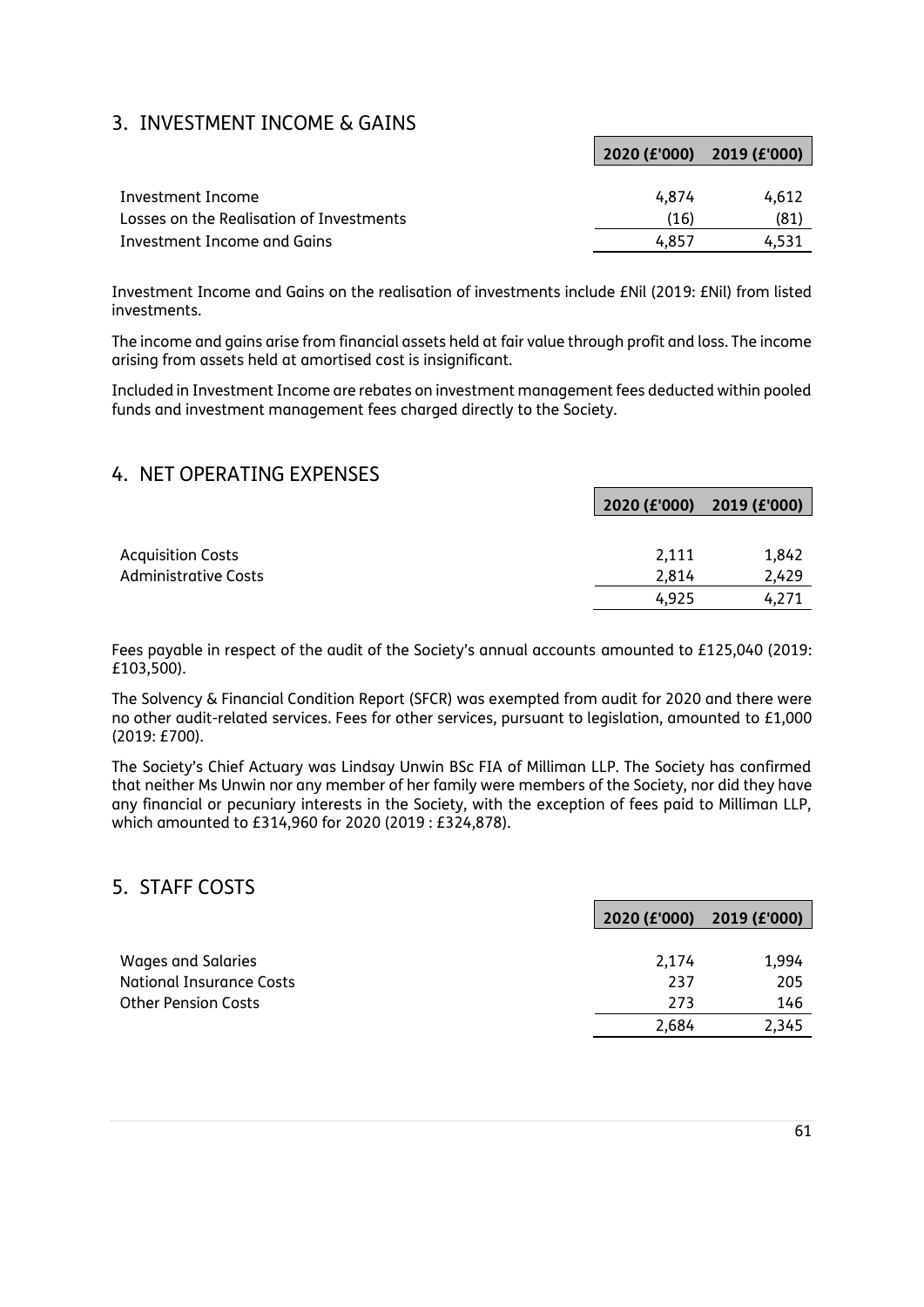The average number of employees, including executives, during the year comprised:

|                                          | 2020 |    | 2019 |
|------------------------------------------|------|----|------|
| Management                               |      |    |      |
| Sales, Marketing and other Support Staff |      | 39 |      |
|                                          |      | 44 |      |

## 6. BOARD MEMBERS' EMOLUMENTS

During 2020, the Chair in the post at year-end received emoluments of £45,000 (2019: £38,000). Seven other non-executive Board members received emoluments totalling £153,842 during 2020 (2019: £137,750). No compensation for loss of office was paid to NEDs who resigned during the year.

Executive Board members are considered to be the Society's key management personnel and they received total emoluments of £470,213 (2019: £319,465), including pension contributions of £36,762 (2019: £25,355). Details of their respective emoluments are disclosed in the Remuneration Report on page 45.

# 7. INVESTMENT EXPENSES & CHARGES

Investment expenses and charges are not included in net operating expenses but are reflected in the market value of the Society's investments. For 2020, they were estimated to be £680,725 (2019: £675,000).

## 8. TAXATION

|                                                    |     | 2020 (£'000) 2019 (£'000) |
|----------------------------------------------------|-----|---------------------------|
|                                                    |     |                           |
| <b>Current Corporation Tax at Applicable Rates</b> | 241 | 161                       |
| Adjustment in respect of prior year                | 19  | -28                       |
| Change in Deferred Taxation                        | 52  | 337                       |
|                                                    | 313 | 526                       |

Provision has been made for the liability in respect of UK Corporation Tax on income (less allowable expenses), including "loan relationships" accrued income and on realised gains (less losses) on business other than that relating to tax-exempt policies. The taxation rate for the current and previous year was 20%.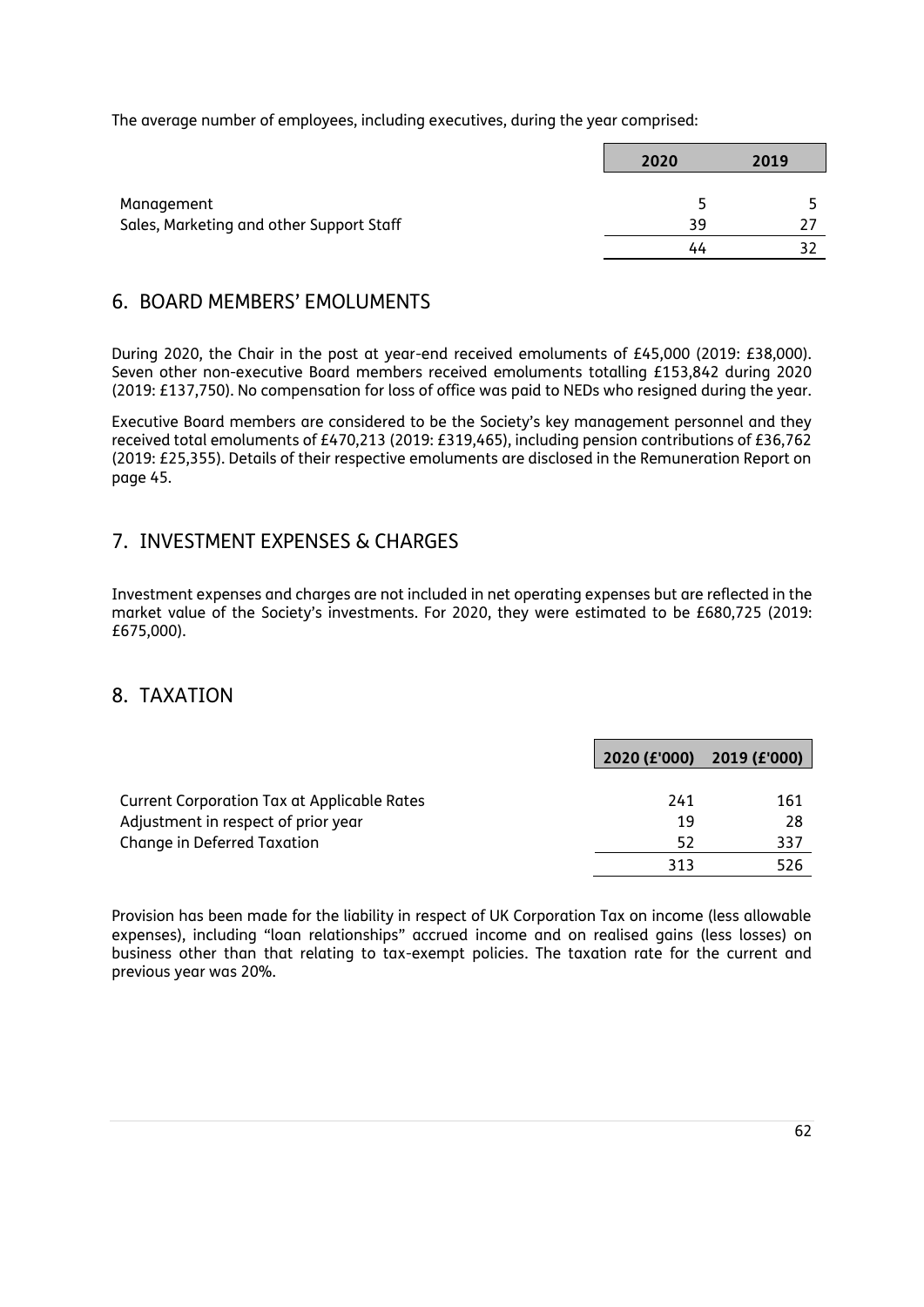# 9. INVESTMENTS

## a.) Investments

|                                                                            | <b>FAIR VALUE</b><br>2019<br>2020<br>(E'000)<br>(E'000) |         | <b>HISTORICAL COST</b><br>2020<br>(E'000) | 2019<br>(E'000) |
|----------------------------------------------------------------------------|---------------------------------------------------------|---------|-------------------------------------------|-----------------|
| Variable Yield Securities and units in Unit Trusts<br>and Non-UCITS funds: |                                                         |         |                                           |                 |
| - UK                                                                       | 229,119                                                 | 198,194 | 214.753                                   | 191.844         |
| TOTAL INVESTMENTS                                                          | 229,119                                                 | 198.194 | 214,753                                   | 191,844         |

For analysis of the fair value measurement of financial investments, see below. Deposits with credit institutions, cash at bank and in hand and debtors are held at amortised cost.

## b.) Fair Value Estimation

The table below provides an analysis of the investments disclosed at fair value in Note 9a. These have been grouped by value level according to the following inputs:

#### **Level 1:**

The fair value of financial instruments included in Level 1 is based on the value within the bid-offer spread that is most representative of the fair value quoted in an active market. An instrument is regarded as quoted in an active market if quoted prices are readily and regularly available from an exchange, dealer, broker, industry group, pricing service or regulatory agency and those prices represent actual and regular occurring market transactions at an arms-length basis.

#### **Level 2:**

Inputs other than quoted prices included within Level 1. The price of a recent transaction for an identical asset provides evidence of fair value as long as there has not been a significant change in economic circumstances or a significant lapse.

#### **Level 3:**

Inputs for the asset or liability that are not based on active and recent transactions of an identical asset on their own and are not a good estimate of fair value, resulting in an estimate made of the fair value using a valuation technique.

The Society investments in Property funds which are priced at the funds' net asset value ("NAV"). The NAV is considered as a Level 2 input and therefore these funds have been classified as Level 2. The NAV for these funds was also used at 31 December 2019, so the comparative figures have been restated to reclassify these holdings from Level 1 to Level 2.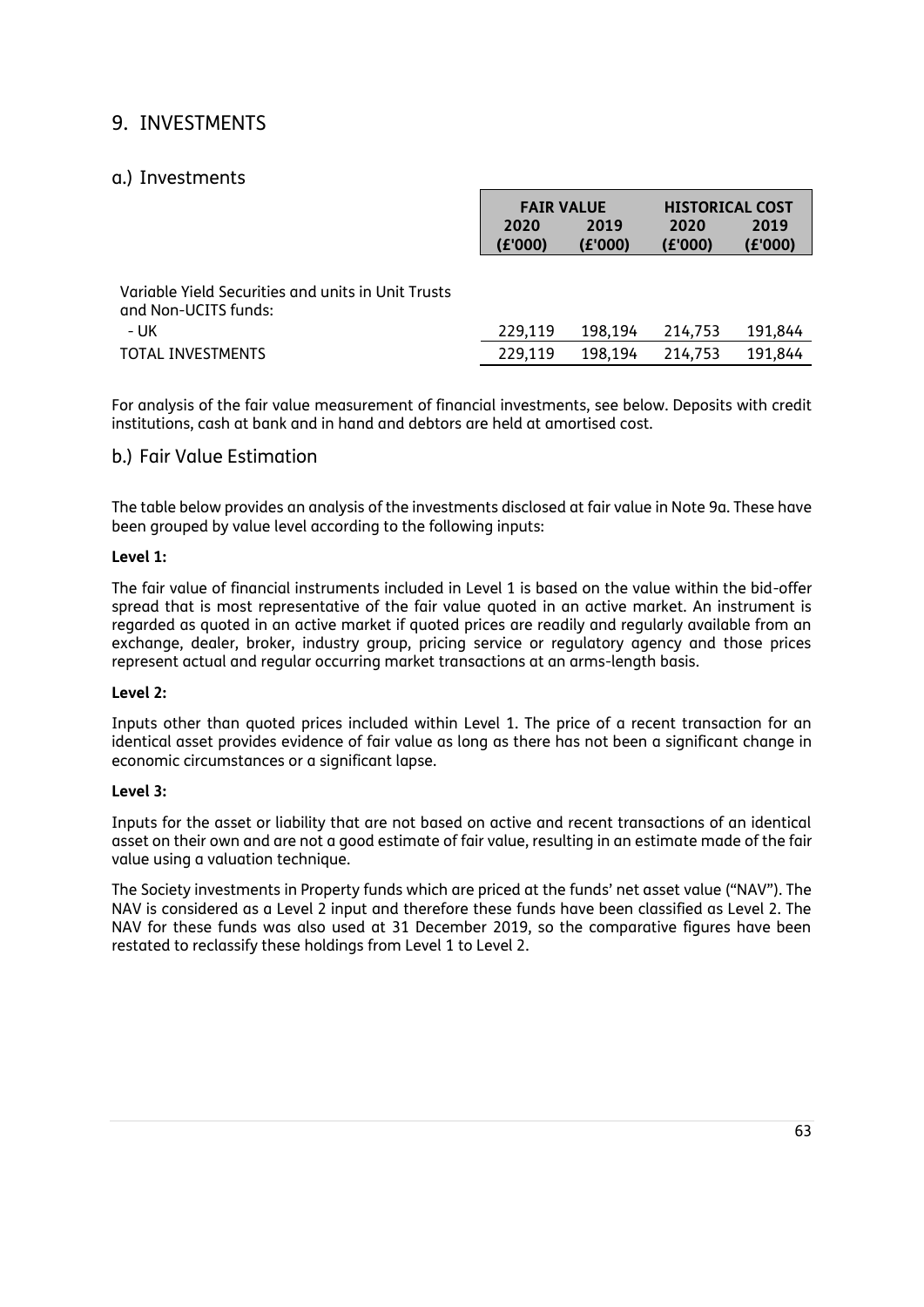#### Fair value hierarchy at 31<sup>st</sup> December 2020:

|                                                                         | Level 1 | Level 2 | Level 3 | <b>TOTAL</b> |
|-------------------------------------------------------------------------|---------|---------|---------|--------------|
|                                                                         | (E'000) | (E'000) | (E'000) | (E'000)      |
| Fair Value at 31 <sup>st</sup> December 2020                            |         |         |         |              |
| Variable Yield Securities and units in Unit Trusts and Non-UCITS funds: | 217.524 | 11,595  |         | 229,119      |
|                                                                         |         |         |         |              |
|                                                                         | Level 1 | Level 2 | Level 3 | <b>TOTAL</b> |
|                                                                         | (E'000) | (E'000) | (E'000) | (E'000)      |
| Fair Value at 31 <sup>st</sup> December 2019                            |         |         |         |              |
| Variable Yield Securities and units in Unit Trusts and Non-UCITS funds: | 185,527 | 12,667  | -       | 198.194      |

## c.) Financial Risk Management

#### **Objectives and Policies:**

The Society aims to diversify the investment classes which it holds to meet the expectations of its members who mainly hold With Profits contracts. Matching of assets to liabilities is regularly monitored, with the guaranteed element of the liabilities largely backed by the fixed income assets plus half the holdings in real property funds. Any new class of investment is properly researched as to its security and risk and is only purchased by the Society after prior approval has been given by the Board of Management.

#### Market Risk:

The Society is exposed to market risk and in falling markets the capital available to support the business would reduce. In some circumstances, the long-term business provision would reduce due to the application of a higher rate of interest being used to value the liabilities. The sensitivity of the Society's Fund for Future Appropriations (FFA) to changes in market conditions is indicated by the following estimates as at 31 st December 2020:

|                                                           | 2020                        | 2019   |
|-----------------------------------------------------------|-----------------------------|--------|
|                                                           | Change In FFA Change In FFA |        |
|                                                           |                             |        |
| 20% Fall in Equity Markets                                | $-5%$                       | -4%    |
| 3% Absolute Increase in Implied Volatility of Investments | $-1\%$                      | $-1\%$ |
| 1% Increase in Interest Rates                             | 0%                          | -7%    |
| 1% Increase in Credit Spreads                             | $-9%$                       | -8%    |

#### *i.) Interest rate risk*

Fluctuations in interest rates can cause the fair value of fixed income assets to alter, and they can affect the discount rate used to value the technical provisions, including the provisions for guarantees under With Profits contracts. Our matching process includes consideration of the duration of both assets and liabilities.

#### *ii.) Currency risk*

The Society considers currency risk to be minimal, as all its liabilities and assets are denominated in Sterling. Some equity funds comprise overseas stocks, but the Society does not hedge the underlying currency, as it considers the risk to be integral to the nature of real assets and a factor contributing to equity price risk. As such, a separate sensitivity on currency risk has not been presented.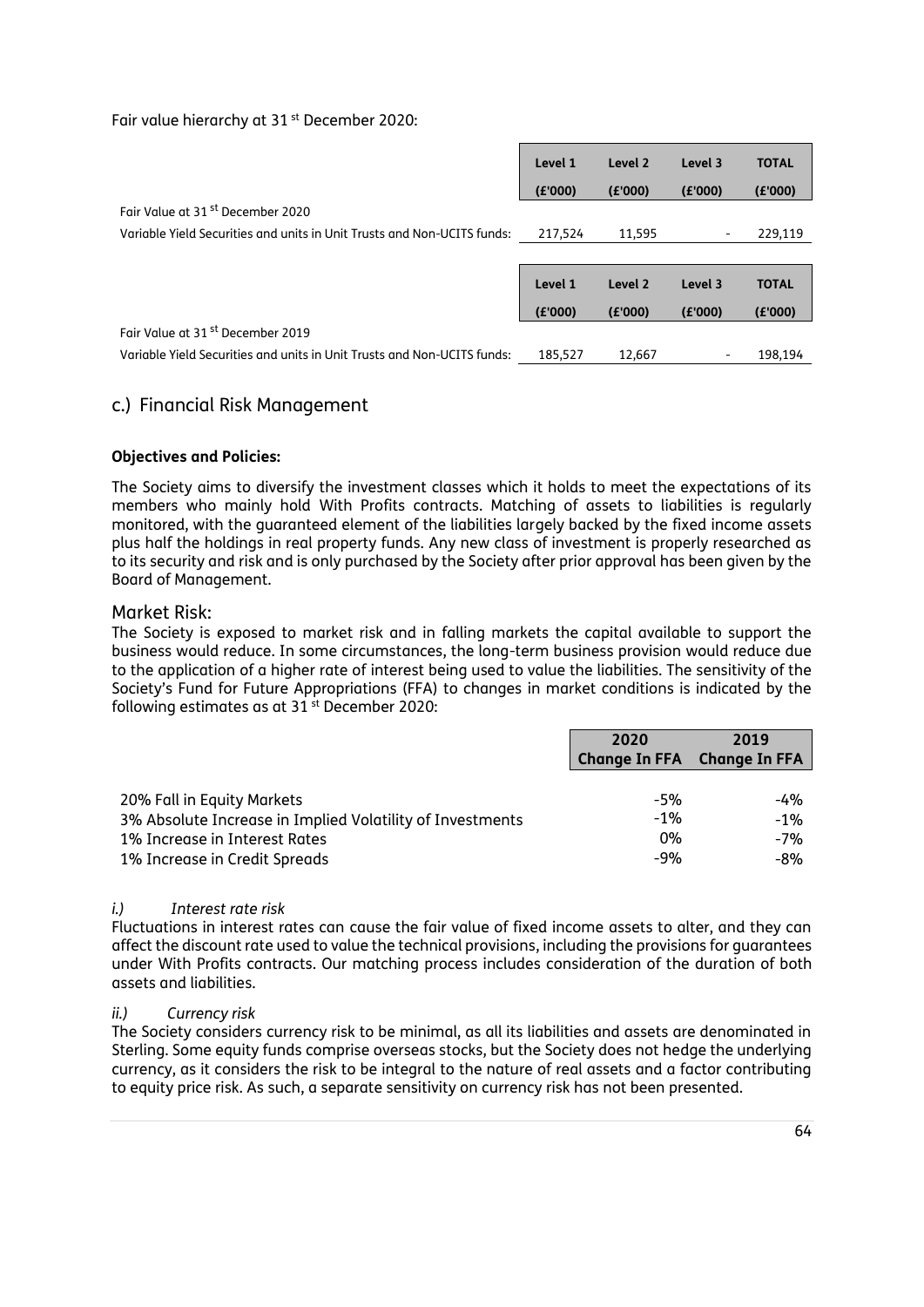#### *iii.) Other price risk*

Equity price fluctuations are the main component of the market risks to be managed by the Society, with real property posing a similar type of risk, but lower in magnitude. Such risks are entirely borne by the asset shares backing With Profits contracts, but their secondary effect is to alter the value of the provision for guarantees provided to these contracts. Our capital fluctuates with market risk generally and equity risk in particular. The Society accepts such fluctuations as integral to its business, subject to monitoring its capital coverage.

#### Liquidity risk:

Liquidity risk is the risk that the Society may not be able to generate sufficient cash resources to settle its obligations in full as they fall due. Its policy is therefore to invest sufficient funds in short-term deposits and pooled funds (including bond funds, equity, and property funds). Only a limited proportion of its assets are in investments that are not actively traded. The Society's securities are considered readily realisable.

The Society does invest approximately 6% (2019: 8%) of its assets in property funds and unlisted equity instruments (non-UCITs funds) that require notice of redemption or reserve the right to suspend redemptions. As a result, the Society may not be able to liquidate these investments quickly at an amount close to fair value.

As part of the calculation of technical provisions, the model produces cash payments expected over the period of 25 years to the conclusion of policies in force at the Balance Sheet date. No funding deficit is anticipated at any point over that future period, as approximately 90% of Balance Sheet assets are invested in highly liquid UCITs funds. There is no intention to change this liquidity profile.

The liquidity risk is accordingly minimal, as the Society limits the extent of its holdings of illiquid assets.

#### Credit risk:

The Society invests a large part of its assets in fixed income assets, mainly liquidity and bond funds totalling £18.0 million and £92.0 million respectively. The associated credit risk is well diversified, with no material exposure to any one counterparty. Credit exposure also arises from the Society's reinsurance assets (total £1.4 million) and cash balances including deposits (total £11.9 million), all of which are investment grade.

The bond funds include small elements that are rated below investment grade as defined by the investment managers in accordance with standard market practice. The Society limits the proportion of aggregate bond fund holdings below investment grade to 10%. At the end of 2020, the proportion was 6% (2019: 6%).

Additionally, some unrated assets are held within bond funds, where the manager has assessed such assets internally to be investment grade. None of the fixed income assets were past their due date or considered to be impaired. The bond funds had an aggregate value of £91.7 million (2019: £86.0 million) with the following rating profile of the underlying assets as reported by the managers:

| Rating                        | 2020 | 2019 |
|-------------------------------|------|------|
|                               |      |      |
| AAA                           | 6%   | 10%  |
| AA                            | 8%   | 8%   |
| A                             | 21%  | 26%  |
| <b>BBB</b>                    | 53%  | 44%  |
| <b>Below Investment Grade</b> | 7%   | 6%   |
| Unrated                       | 5%   | 6%   |
|                               | 100% | 100% |
|                               |      |      |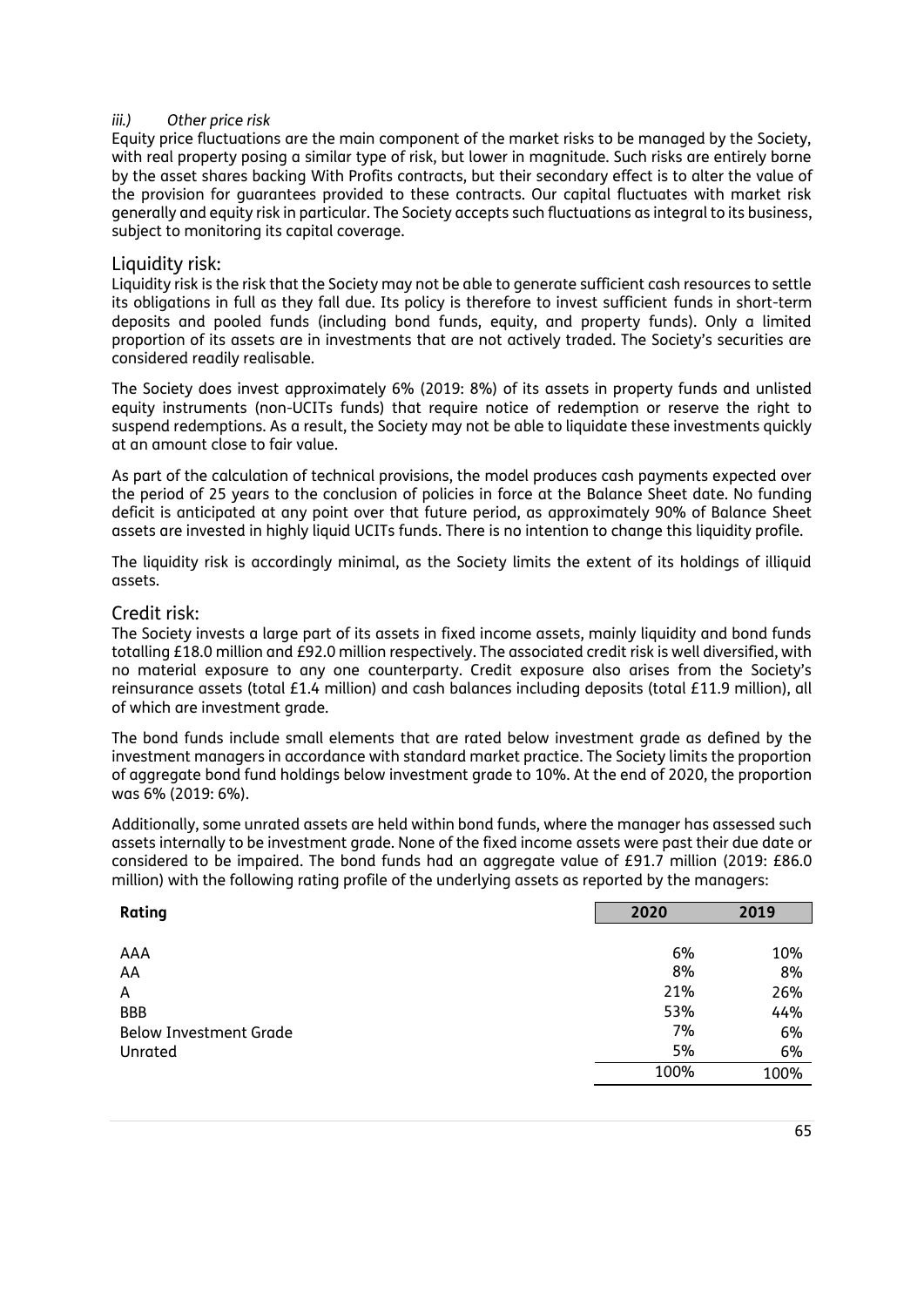Other credit risk arises in respect of the reinsurers' share of technical provisions, debtors and cash at bank. Debtors are very short term and bear minimal credit risk. Cash balances are held with UK banks within the "ring-fence", which has resulted in 2020 credit ratings of A in respect of them. Reinsurance is with companies with a credit risk of AA.

#### Solvency Capital Cover and Sensitivities:

The Society is defined as a "small firm for external audit purposes" and its SFCR was not subject to audit for the year ended 31 December 2020. The numbers contained in this note are therefore unaudited.

The risk and capital management framework of the Society is central to its ability to continue delivering the benefits of a Friendly Society into the future. The Society's capital arises entirely from historical surpluses that have not been distributed to members. The Society has no shareholders' funds and there are no borrowings. The Society is currently well capitalised in respect of its size, business objectives and risk profile. There is no intention to call upon funds from members, and so the capital base must be sufficient to withstand the stresses to which the Society's insurance underwriting, business operations and investment portfolios are subject without recourse to raising further capital in order to maintain financial strength and allow new growth.

The Society is regulated by the Prudential Regulation Authority and is subject to insurance solvency regulations that specify the minimum level and type of capital that must be held in addition to insurance liabilities. The Solvency II regime has been effective since 1<sup>st</sup> January 2016 and establishes a new set of EU-wide capital requirements, risk management and disclosure standards. The Society manages its capital having regard to Solvency II's capital requirements and the Society is required to have an SCR that meets a 99.5% confidence level of the ability of the Society to meet its obligations over a 12-month time horizon. The Society calculates its SCR in accordance with the standard formula prescribed in the Solvency II regulations, as the assumptions underlying the standard formula are considered appropriate for the Society's risk profile. The Society has met the requirements of the Solvency II regime to date.

A separate report published on our website, the Solvency and Financial Condition Report, gives details of our Solvency and Risk Management. Under Solvency II, we have capital available of £29.8 million (2019: £29.3 million) to meet our Solvency Capital Requirement of £13.5 million (2019: £10.0 million), a coverage ratio of 221% (2019: 292%). This is within the Society's risk appetite set by the Board, which is to maintain solvency coverage within a target range, currently set at 150% - 300% of SCR.

The Society considers the sensitivity of its capital resources to extreme market condition. In particular, it considered the impact of a 55% fall in equity values at the Balance Sheet date. The estimated effect was to reduce the capital available to £25.8 million, and the coverage ratio to 191%. Other factors tested on previous occasions, including variations in new business levels, have had a much smaller impact on capital coverage.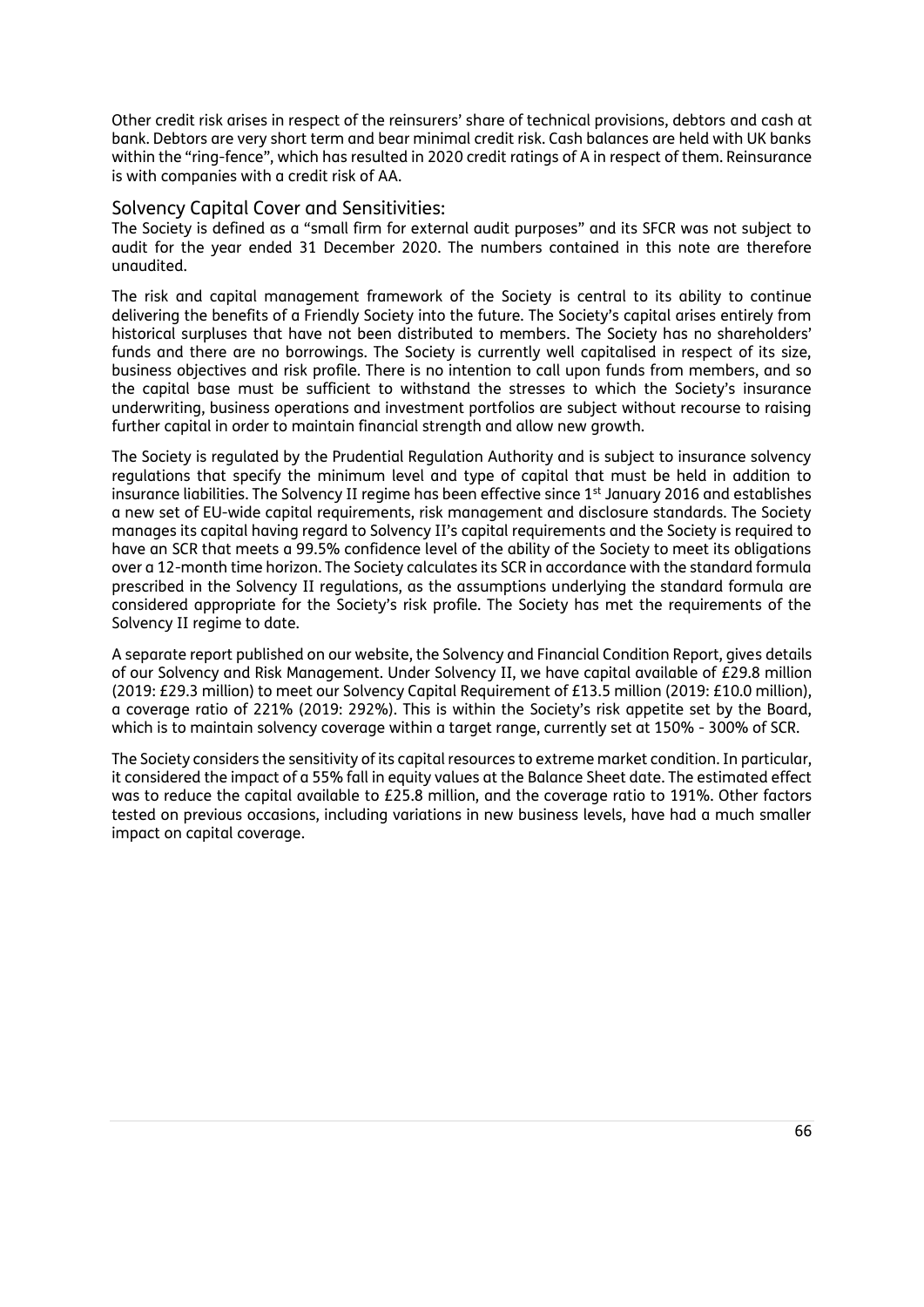# 10. TANGIBLE ASSETS

|                        | <b>Short</b><br>Leasehold | Computer         | <b>Office</b><br>Fixtures,<br>Fittings, |              |
|------------------------|---------------------------|------------------|-----------------------------------------|--------------|
|                        | Improvements              | <b>Equipment</b> | <b>Equipment</b>                        | <b>TOTAL</b> |
|                        | £'000                     | £'000            | £'000                                   | £'000        |
|                        |                           |                  |                                         |              |
| Cost                   |                           |                  |                                         |              |
| At 1 January 2020      | 215                       | 100              | 64                                      | 379          |
| <b>Additions</b>       | $\overline{\phantom{0}}$  | 54               | 1                                       | 55           |
| At 31 December 2020    | 215                       | 154              | 65                                      | 434          |
|                        |                           |                  |                                         |              |
| <b>Depreciation:</b>   |                           |                  |                                         |              |
| At 1 January 2020      | 96                        | 59               | 58                                      | 213          |
| <b>Additions</b>       | 24                        | 22               | 4                                       | 50           |
| At 31 December 2020    | 120                       | 81               | 62                                      | 263          |
|                        |                           |                  |                                         |              |
| <b>Net Book Value:</b> |                           |                  |                                         |              |
| At 31 December 2020    | 95                        | 73               | 3                                       | 171          |
| At 31 December 2019    | 119                       | 41               | 6                                       | 166          |

The depreciation charge for the year ended 31  $^{\rm st}$  December 2020 was £49,869 (2019: £49,870). There were no profits or losses on disposal of assets for the year-ended 31 <sup>st</sup> December 2020 (2019: £2,028).

# 11. FUND FOR FUTURE APPROPRIATIONS

|                                                   | 2020 (£'000) 2019 (£'000) |        |
|---------------------------------------------------|---------------------------|--------|
|                                                   |                           |        |
| Balance at 1 <sup>st</sup> January                | 29,329                    | 27,029 |
| Transfer (from)/to Income and Expenditure Account | 511                       | 2,300  |
| Balance at 31 <sup>st</sup> December              | 29,840                    | 29,329 |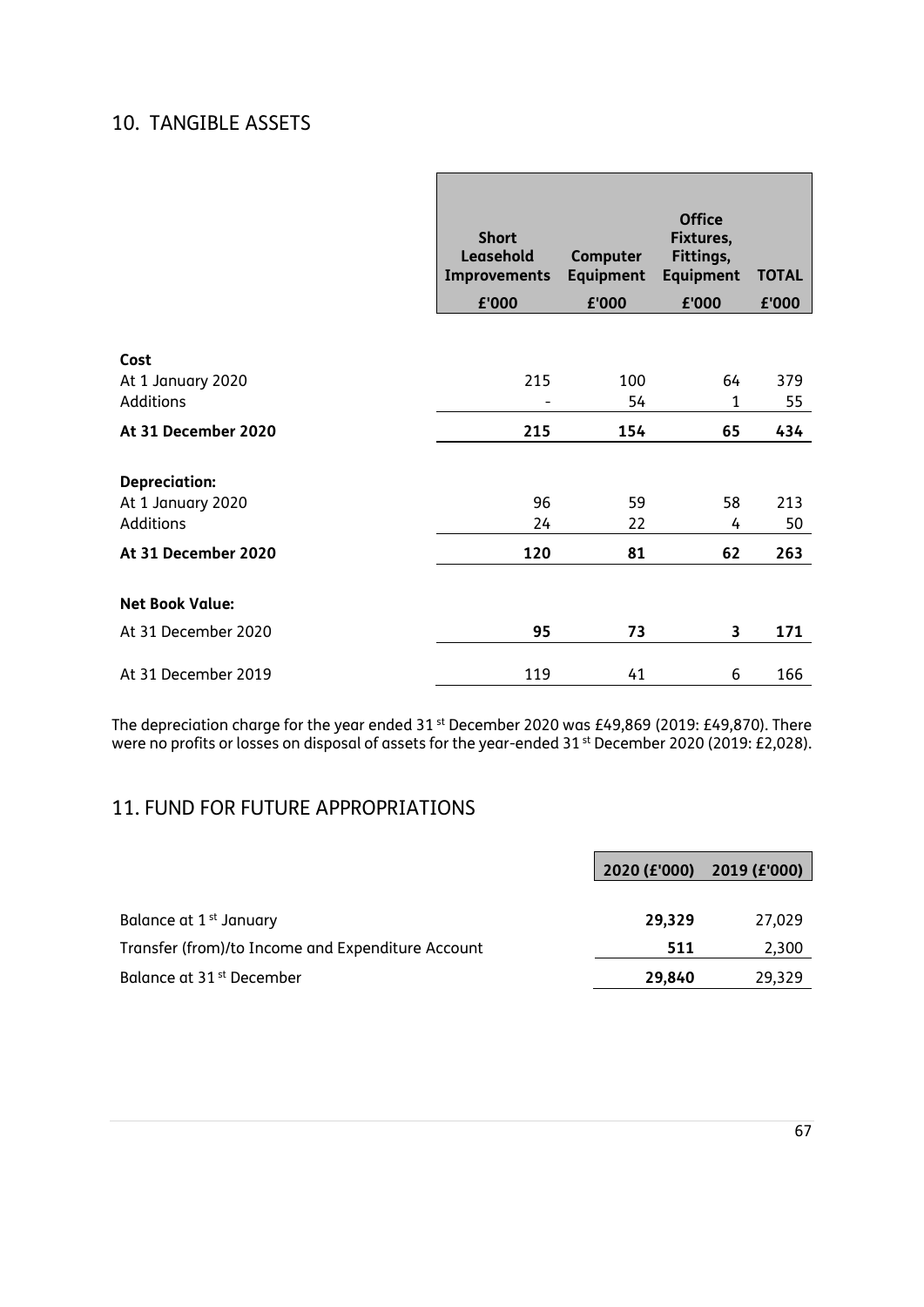# 12. TECHNICAL PROVISIONS

|                                                       |                                |        | <b>Long Term</b>       |                        |                        |
|-------------------------------------------------------|--------------------------------|--------|------------------------|------------------------|------------------------|
|                                                       |                                |        | <b>Business</b>        | <b>Claims</b>          | <b>Total</b>           |
|                                                       |                                |        | £'000                  | £'000                  | £'000                  |
| <b>Gross Amounts:</b>                                 |                                |        |                        |                        |                        |
| At 1 <sup>st</sup> January 2020                       |                                |        | 177,260                | 491                    | 177,750                |
| <b>Transfers from Technical Account</b>               |                                |        | 34,898                 | 484                    | 35,381                 |
| At 31 <sup>st</sup> December 2020                     |                                |        | 212,157                | 975                    | 213,132                |
| <b>Reinsurers' Share:</b>                             |                                |        |                        |                        |                        |
| At 1 <sup>st</sup> January 2020                       |                                |        | 1,312                  | 56                     | 1,368                  |
| <b>Transfers from Technical Account</b>               |                                |        | 91                     | (41)                   | 33                     |
| At 31 <sup>st</sup> December 2020                     |                                |        | 1,403                  | 15                     | 1,418                  |
|                                                       |                                |        |                        |                        |                        |
|                                                       | Non-<br>participating<br>£'000 |        | Participating<br>£'000 | 2020<br>Total<br>£'000 | 2019<br>Total<br>£'000 |
| Analysis of Members' Liabilities (Net of Reinsurance) |                                |        |                        |                        |                        |
| - Participating (With Profits)                        |                                |        | 196,313                | 196,313                | 161,906                |
| - Non-participating                                   |                                | 14,441 |                        | 14,441                 | 14,041                 |
|                                                       |                                | 14,441 | 196,313                | 210,754                | 175,947                |
| <b>Claims Outstanding</b>                             |                                |        |                        |                        | 435                    |
| <b>Total Technical Liabilities</b>                    |                                | 14,441 | 196,313                | 210,754                | 176,382                |

All business issued by the Society is in the form of insurance contracts, with none being investment contracts.

The Fund for Future Appropriations of £29.8 million (2019: £29.3 million) also belongs to members, including members with only non-participating contracts. It is not possible or appropriate to allocate this amount in the above table.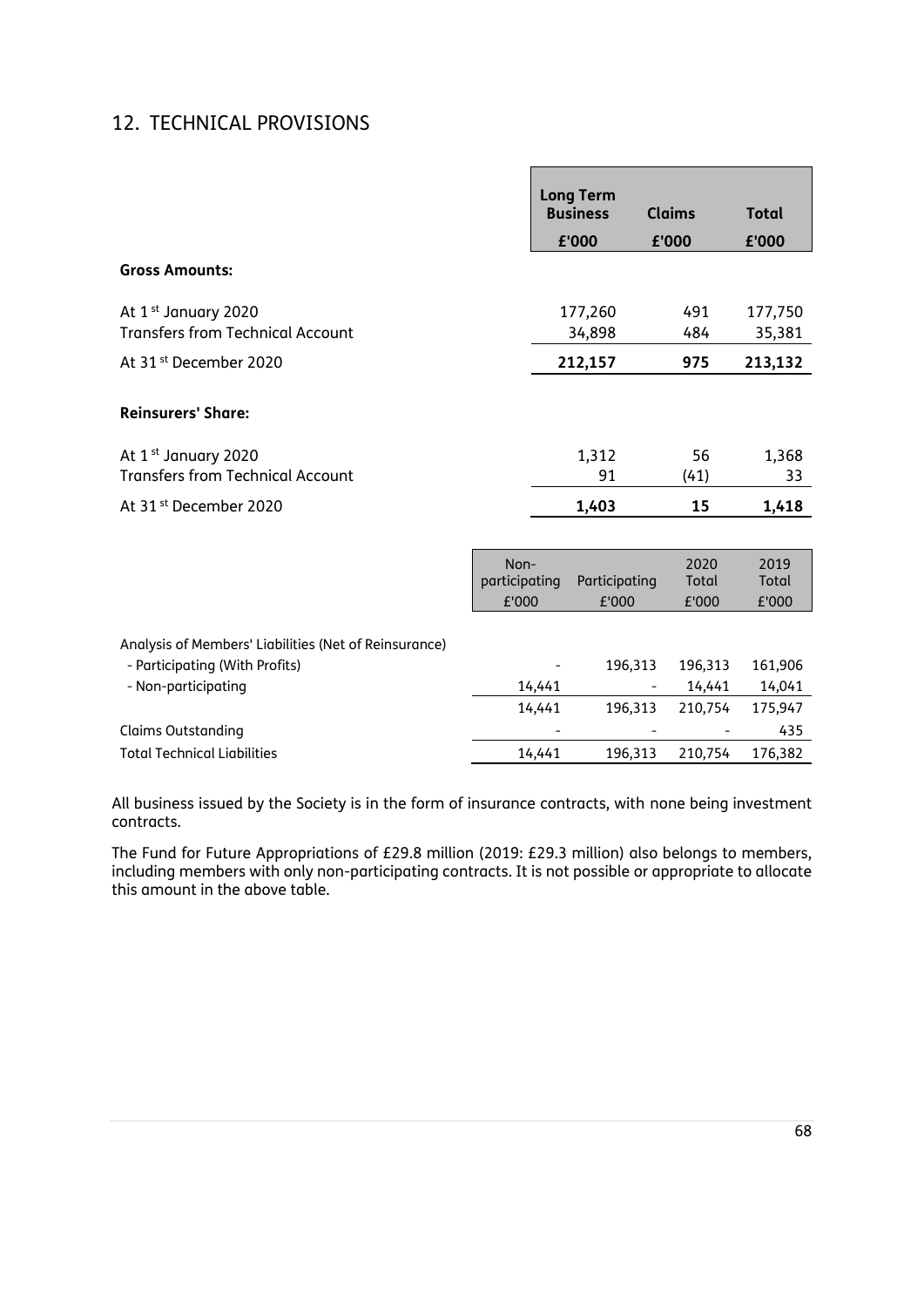#### **Capital and risk management for life business**

For conventional With Profits business, the key sensitivity is to future investment returns. The mix of assets is kept under review, taking into account the level of capital required and the anticipated returns for members. The underlying strategy and considerations are detailed in the Society's Principles and Practices of Financial Management.

| <b>Asset Mix at the Valuation Date</b> | 2020 | 2019 |
|----------------------------------------|------|------|
|                                        |      |      |
| Cash                                   | 6%   | 4%   |
| <b>Fixed Interest</b>                  | 33%  | 33%  |
| Equities/Multi-assets                  | 55%  | 55%  |
| Property                               | 6%   | 8%   |
|                                        | 100% | 100% |

#### **Principal assumptions**

In line with the Solvency II rules, all business is valued using the risk-free interest rate term structure as specified by the PRA at the valuation date to calculate the BEL; in accordance with Article 77 of the Solvency II Directive.

The long-term business provision has been calculated on the basis of the following principal assumptions:

| <b>Class of business</b>      | <b>Mortality</b>  |
|-------------------------------|-------------------|
| With Profits endowment        | 80% AM/FCO0 Ult   |
| With-Profits whole life       | 80% AM/FCO0 Ult   |
| Non-profit endowment          | 80% AM/FCO0 Ult   |
| Term assurance                | 80% TM/FN/S00 Ult |
| Mortgage protection assurance | 80% TM/FN/S00 Ult |

Lapse rates vary by product and are based on an analysis of the Society's past experience.

Expenses on endowment and whole life business are based on the Society's required margins, as deducted from asset shares in the case of With Profits business. Expenses on term assurances and mortgage protection assurances are based on the Society's most recent experience.

| <b>Movement in Fund for Future Appropriations</b>             | 2020 (£'000) | 2019 (£'000) |
|---------------------------------------------------------------|--------------|--------------|
|                                                               |              |              |
| At 1 <sup>st</sup> January                                    | 29,329       | 27,029       |
| Change in the Cost of Guarantees                              | 1,200        | 1,100        |
| Investment Return on FFA                                      | 900          | 900          |
| <b>Strain of Writing New Business</b>                         | (500)        | (700)        |
| <b>Change in Economic Assumptions</b>                         | (1,600)      | (800)        |
| Other Surplus Including that arising from Premiums and Claims | 511          | 1,800        |
| At 31 <sup>st</sup> December                                  | 29,840       | 29,329       |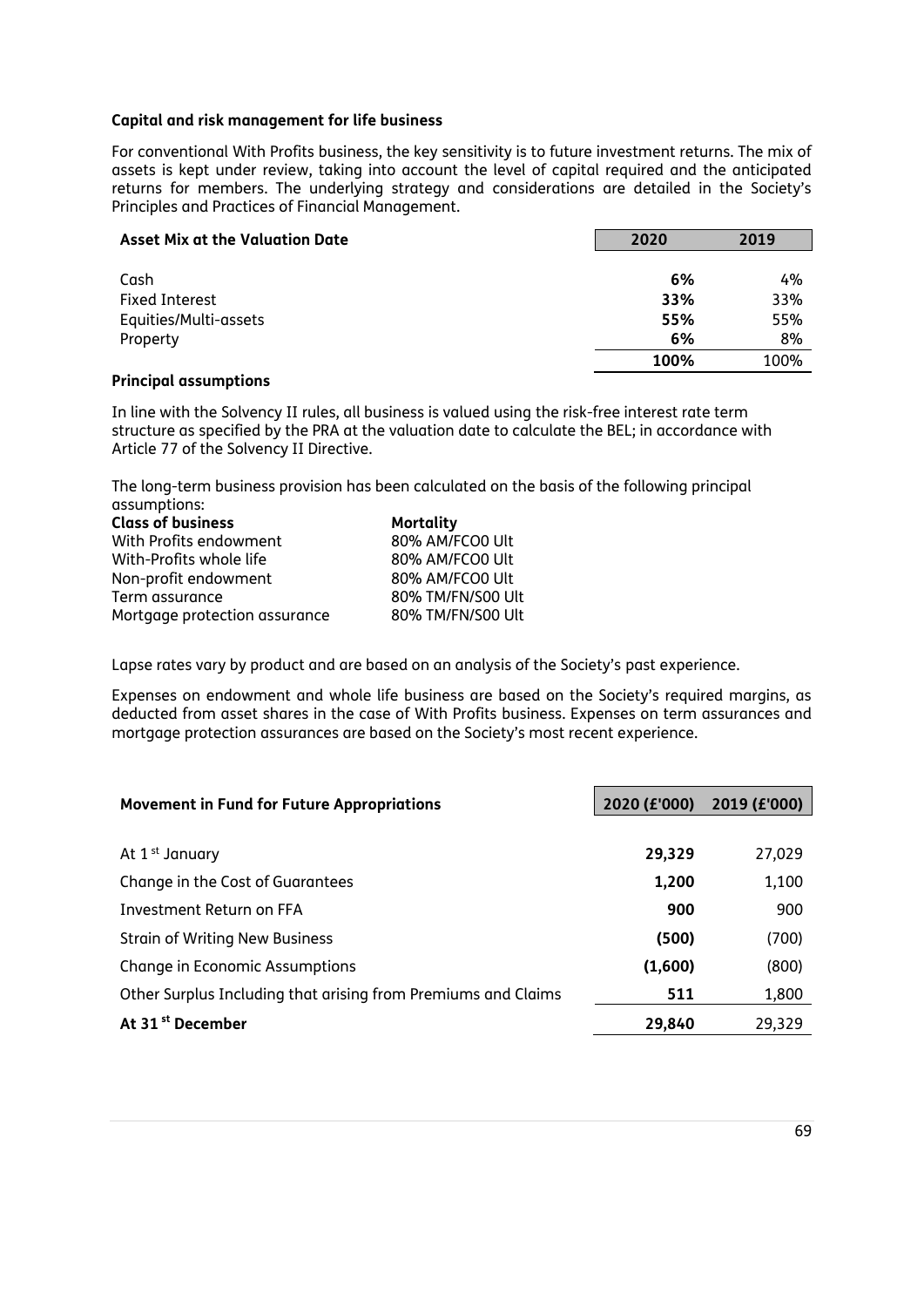#### **Options and guarantees**

The sum assured as increased by annual bonuses is guaranteed to be paid on death or, where applicable, on maturity. On surrender, the only material option or guarantee within the Society's contracts relates to Single Premium participating business, where there is a guaranteed surrender value on the tenth and subsequent anniversaries or tenth and subsequent fifth anniversaries for business written before April 2013. Under this business, the surrender value cannot then be lower than the sum assured as increased by annual bonuses. The Society cannot at these points in time, nor on death, impose any "Market Value Reduction" in adverse market conditions.

The Society's technical provisions allow for both the cost of providing guarantees and the charges applied to meet them.

#### **Insurance Risk**

The Society considers that it has low aggregate exposure to insurance risk including concentration risk, given its product range. The Society is most exposed to insurance risk arising from claims under its protection contracts. These risks are usually the subject of reinsurance contracts with separate treaties covering term assurances and income protection. Reinsurance contracts are placed with reinsurers with high credit ratings. Fluctuations in claims would be unlikely to have a material impact on the capital available to support the business. Moreover, an adverse trend in income protection claims would be mitigated by an increase in the premiums charged, as the Society is able to review these for existing contracts. The critical illness business is not reinsured.

## 13. DEFERRED INCOME TAX

|                                                        | 2020 (£'000) 2019 (£'000) |       |
|--------------------------------------------------------|---------------------------|-------|
|                                                        |                           |       |
| Balance at 1 <sup>st</sup> January - Asset/(Liability) | (157)                     | 180   |
| Income and Expenditure Account Credit                  | (52)                      | (337) |
| Balance at 31 <sup>st</sup> December - Liability       | (209)                     | (157) |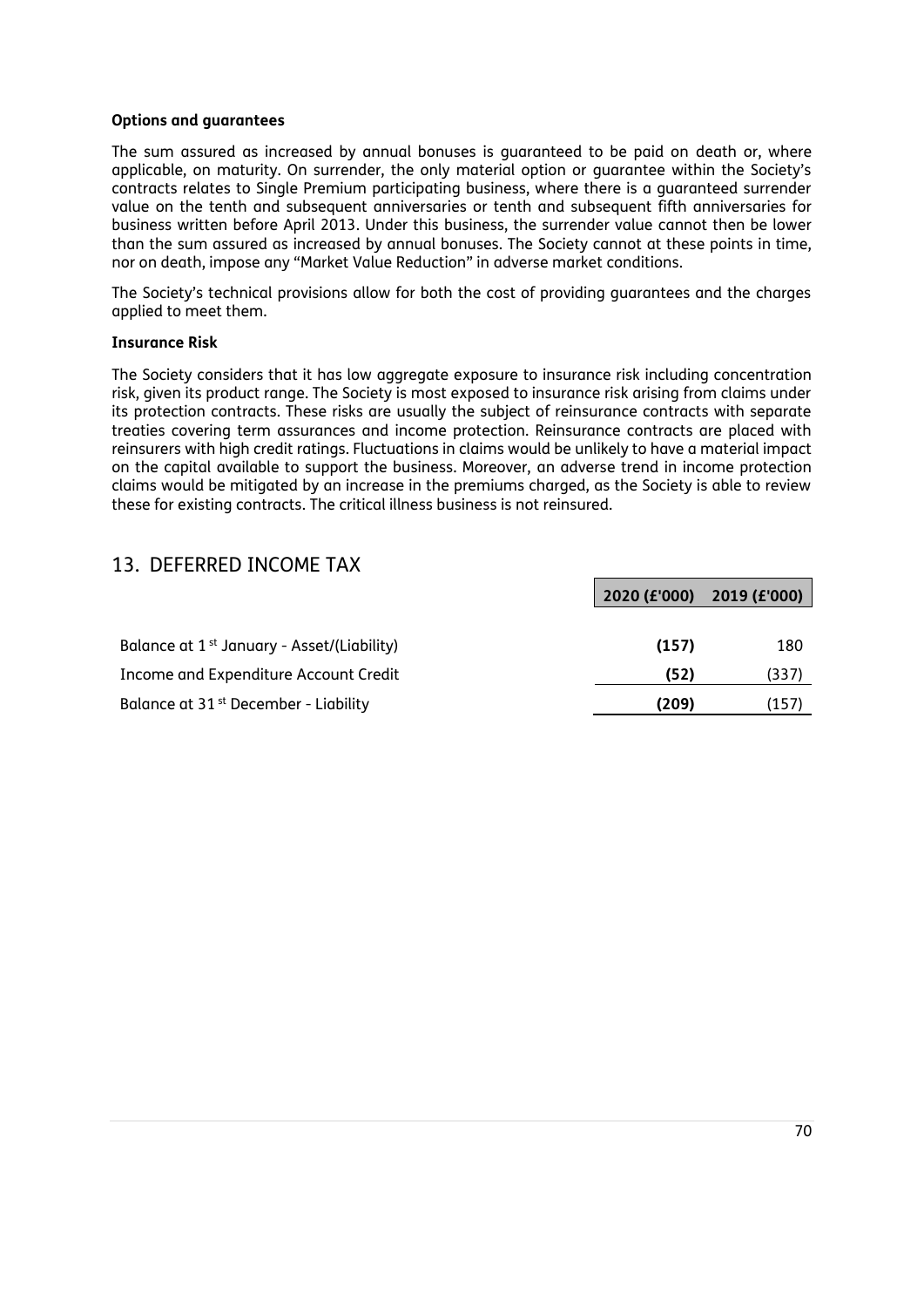The movement in Deferred Income Tax is as follows:

| <b>Deferred Tax Assets</b>                                                       | <b>Deferred</b><br><b>Acquisition</b><br><b>Expenses</b><br>£'000 | <b>Other</b><br>£'000 | <b>Total</b><br>£'000 |
|----------------------------------------------------------------------------------|-------------------------------------------------------------------|-----------------------|-----------------------|
| Balance at 1 <sup>st</sup> January 2020<br>Income and Expenditure Account Credit | 417<br>47                                                         |                       | 417<br>47             |
| Balance at 31 <sup>st</sup> December 2020                                        | 464                                                               |                       | 464                   |

Ē

Е

| <b>Deferred Tax Liabilities</b>                                                  | <b>Deemed</b><br><b>Disposals</b><br>of AIFs*<br>£'000 | <b>Other</b><br>£'000 | <b>Total</b><br>£'000 |
|----------------------------------------------------------------------------------|--------------------------------------------------------|-----------------------|-----------------------|
|                                                                                  |                                                        |                       |                       |
| Balance at 1 <sup>st</sup> January 2020<br>Income and Expenditure Account Credit | 544<br>97                                              | 30                    | 574<br>99             |
| Balance at 31 <sup>st</sup> December 2020                                        | 641                                                    | 32                    | 673                   |
|                                                                                  |                                                        |                       |                       |

*\* - Authorised Investment Funds*

During 2021 the Society expects £69,000 of the deferred tax liability to reverse and comprises:

|                                           | £'000 |
|-------------------------------------------|-------|
| Deemed Disposals                          | 188   |
| Deferred Acquisition Expenses             | (119) |
| Balance at 31 <sup>st</sup> December 2020 | 69    |

Deferred tax is prepared at a rate of 20%.

# 14. CREDITORS INCLUDING TAXATION AND OTHER SOCIAL SECURITY

|                                              | $\vert$ 2020 (£'000) 2019 (£'000) |     |
|----------------------------------------------|-----------------------------------|-----|
| <b>Other Taxes and Social Security Costs</b> | 307                               | 126 |